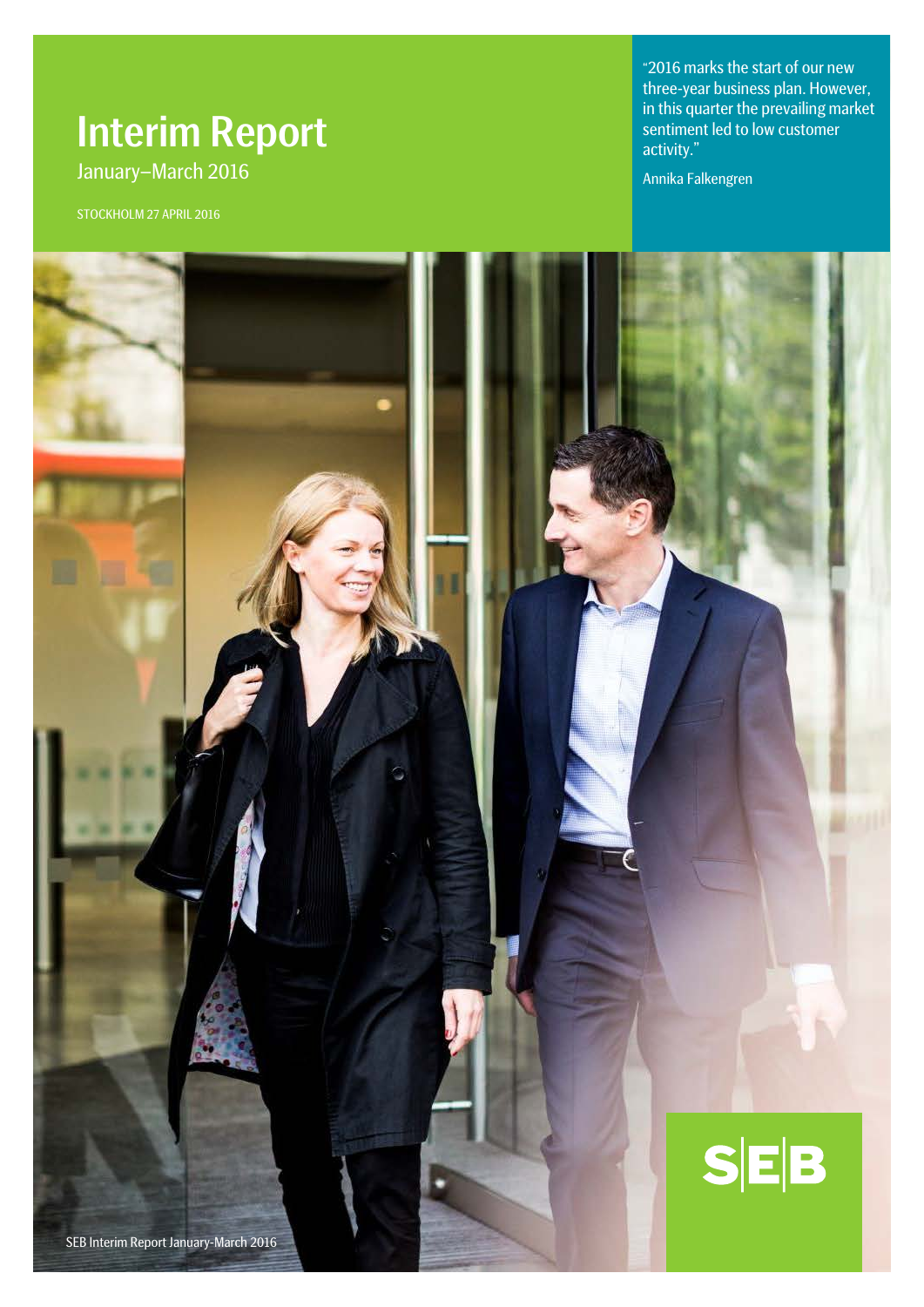# Interim Report – the first quarter 2016









**Common Equity Tier 1 capital ratio (Basel III)**

\* Excluding Swiss withholding tax decision. **Excluding goodwill impairment and** other one-off items.

### First quarter 2016

*(Compared with the fourth quarter 2015)*

- Operating profit SEK -1.5bn (5.5). Net profit SEK -2.3bn (4.6).
- Operating income SEK 10.2bn (11.3) and operating expenses SEK 11.4bn (5.5).
- Excluding one-off items operating profit amounted to SEK 4.5bn, net profit to SEK 3.7bn and operating expenses to SEK 5.4m.
- Net credit losses SEK 0.3bn (0.2). Credit loss level 0.08 per cent (0.06).
- Return on equity -6.6 per cent (13.2) and earnings per share SEK -1.05 (2.10).
- Excluding one-off items return on equity was 10.1 per cent and earnings per share SEK 1.62.

#### Volumes

*(Compared with 31 December 2015)*

- Loans to the public SEK 1,402bn (1,353).
- Deposits and borrowings from the public SEK 968bn (884).
- Assets under management SEK 1,637bn (1,700).

#### Capital and liquidity

*(Compared with 31 December 2015)*

- Common Equity Tier 1 capital ratio 19.1 per cent (18.8).
- Leverage ratio 4.6 per cent (4.9).
- Liquidity Coverage Ratio (LCR) 132 per cent (128).
- Core liquidity reserve SEK 408bn (352).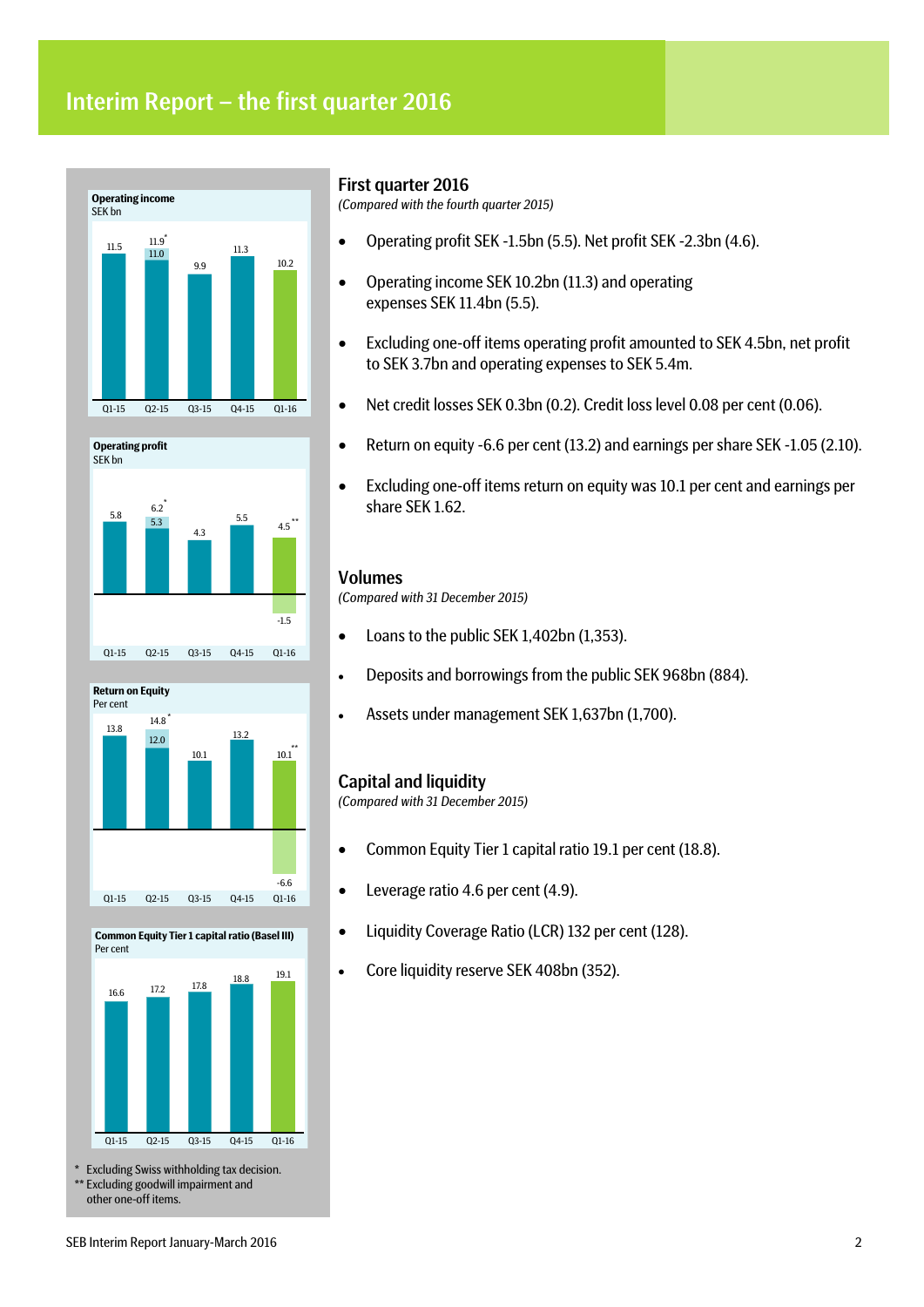As of 1 January 2016, SEB implemented a new customeroriented organisation. In a press release published on 29 March 2016, the financial effects of the reorganisation were disclosed, including detailed information and restated financial statements. The information is available at sebgroup.com/ir, in pdf and excel formats.

The reorganisation resulted in a number of financial effects which impacted the result for the first quarter 2016 negatively. The table below provides the operating result including (reported) and excluding (underlying) the following one-off items:

- 1. An impairment of goodwill in the amount of SEK 5,334m. In the new organisation, goodwill was allocated below the divisional level. The impairment that resulted was of a technical nature since it was a function of evaluating the goodwill at a business unit and geographical level, rather than the divisional level. The expense was not tax deductible.
- 2. Other one-off financial effects from restructuring activities in the Baltic and German businesses and a write-down (derecognition) of intangible IT-assets no longer in use. In total, these items amounted to SEK 615m and there was a positive tax effect amounting to SEK 101m.

#### **Pro forma income statement – First quarter 2016 reported operating profit, one-off items and underlying operating profit**

|                                    | <b>Reported</b> | <b>One-off</b> | <b>Underlying</b> | Q4       |       | Jan - Mar |       |
|------------------------------------|-----------------|----------------|-------------------|----------|-------|-----------|-------|
| <b>SEK m</b>                       | <b>Q12016</b>   | <b>items</b>   | 01 2016           | 2015     | %     | 2015      | %     |
| Total operating income             | 10222           | $\theta$       | 10222             | 11 2 8 0 | -9    | 11538     | -11   |
| Total operating expenses           | $-11365$        | $-5949$        | $-5416$           | $-5478$  | - 1   | $-5484$   | -1    |
| <b>Profit before credit losses</b> | $-1143$         | $-5949$        | 4806              | 5802     | $-17$ | 6054      | -21   |
| Net credit losses etc              | $-313$          |                | $-313$            | $-297$   | 5     | $-264$    | 19    |
| <b>Operating profit</b>            | $-1456$         | $-5949$        | 4493              | 5505     | -18   | 5790      | $-22$ |

#### **Reorganisation accounting effects**

All information in this report, including historical information provided for comparison purposes, reflects the reorganisation and restatement.

The restatement of the financial information also includes a reallocation of the line item *net life insurance income* to *net fee and commission income, net financial income* and *net other income*. The deferred acquisition costs within the life business are now part of *net fee and commission income* and are no longer reported as *operating* 

*expenses*, in line with market practice. SEB's cost cap has been aligned accordingly and now amounts to SEK 22bn for 2016 and 2017.

In this report SEB's practice for providing comparative numbers has changed. For the income statement the comparative numbers now refer to the previous quarter. Business volumes are compared to year-end 2015, unless otherwise stated.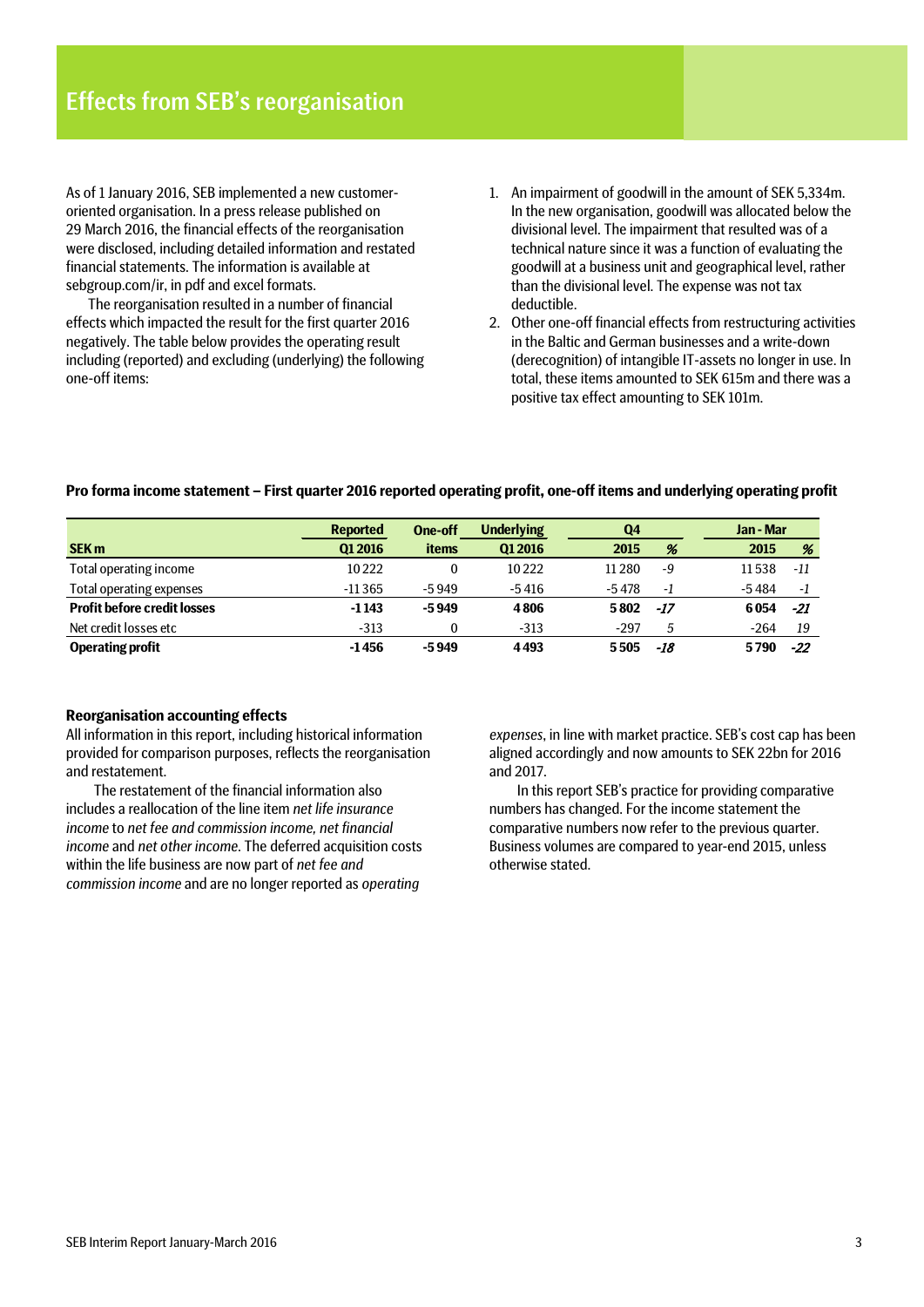The development with negative interest rates, high global indebtedness and volatile asset prices continues to stress that global growth has not yet taken off. The Nordic region faces divergent challenges. While Sweden is growing above trend on the back of high public and private consumption, the imbalances in the housing market remain. The Riksbank lowered its repo rate another 15 basis points to minus 0.50 per cent in the quarter. Growth in Denmark is fairly stable, while lower energy prices are pressuring growth to below trend in Norway. Structural problems continue to impact the Finnish economy. The Baltic economies continue to show good resilience to the Russian sanctions. At the very start of the year, equity markets dropped sharply following volatile oil prices and uncertainty regarding growth expectations in China. Towards the end of the quarter equity markets recovered somewhat and credit spreads tightened.

#### **Operating result impacted by one-off items**

Our vision to deliver world-class service reflects our view of the future in which customer orientation and digitisation increase in importance. Customer experience will be key. For this reason we have reorganised the bank and we are changing our way of working.

The reorganisation into customer segments, which we communicated on 29 March and implemented as of 1 January, led to a technical impairment of goodwill of SEK 5.3bn. With the new divisional set-up, impairment tests are performed at business unit and geographical level and not the divisional level. In the quarter, we also had other one-off items totalling SEK 0.6bn. Excluding these one-off items operating profit amounted to SEK 4.5bn and return on equity was 10.1 per cent.

#### **Low customer activity in present market sentiment**

This quarter marks the start of our new three-year business plan. In the present environment, with high uncertainty in the financial markets and negative interest rates that seem to prevail for a prolonged period of time, customer activity was low. This resulted in a decrease in all income items compared to the fourth quarter last year.

Large corporate customers' demand for risk management services remained high. Low investment levels and absence of M&A activities limited the demand for corporate lending and the Nordic IPO market lost the momentum seen last year.

The trend seen during the second half of 2015 of a more positive sentiment among SMEcustomers continued. We continue to attract full-service customers both in Sweden and in the Baltic countries. In Sweden and Lithuania demand for credit among SMEs increased.

Institutional investors and private individuals have taken a cautious investment approach. However, negative interest rates seem to force pension funds and other long-term institutional investors to search for yield.

Private individuals continue to demand low-risk savings products. During the quarter we launched our traditional insurance within the occupational pension area. In the long-term savings area, we see that clients highly appreciate our digital customer meetings with convenient remote advice. The number of meetings increased by more than 50 per cent and with high loyalty scores. Overall private individuals' interactions in our mobile banking applications continue to grow sharply and are 3.5 times as high as in the internet bank.

#### **Strong asset quality and improved capital ratios**

Being a corporate bank we take great pride in knowing our customers well. Asset quality remained stable and strong with a credit loss level of 8 basis points and a coverage ratio of 62 per cent.

We continue to strengthen our balance sheet, so that we can secure our vital role to support corporate and private customers at all times. The Common Equity Tier 1 capital ratio reached 19.1 per cent.

We have set out on an ambitious journey to deliver world-class service to our customers. With the market development in the first quarter we have had a tough start. With 11 more quarters to deliver on our business plan, we remain highly focused and determined to reach our vision.

SEB Interim Report January-March 2016 4

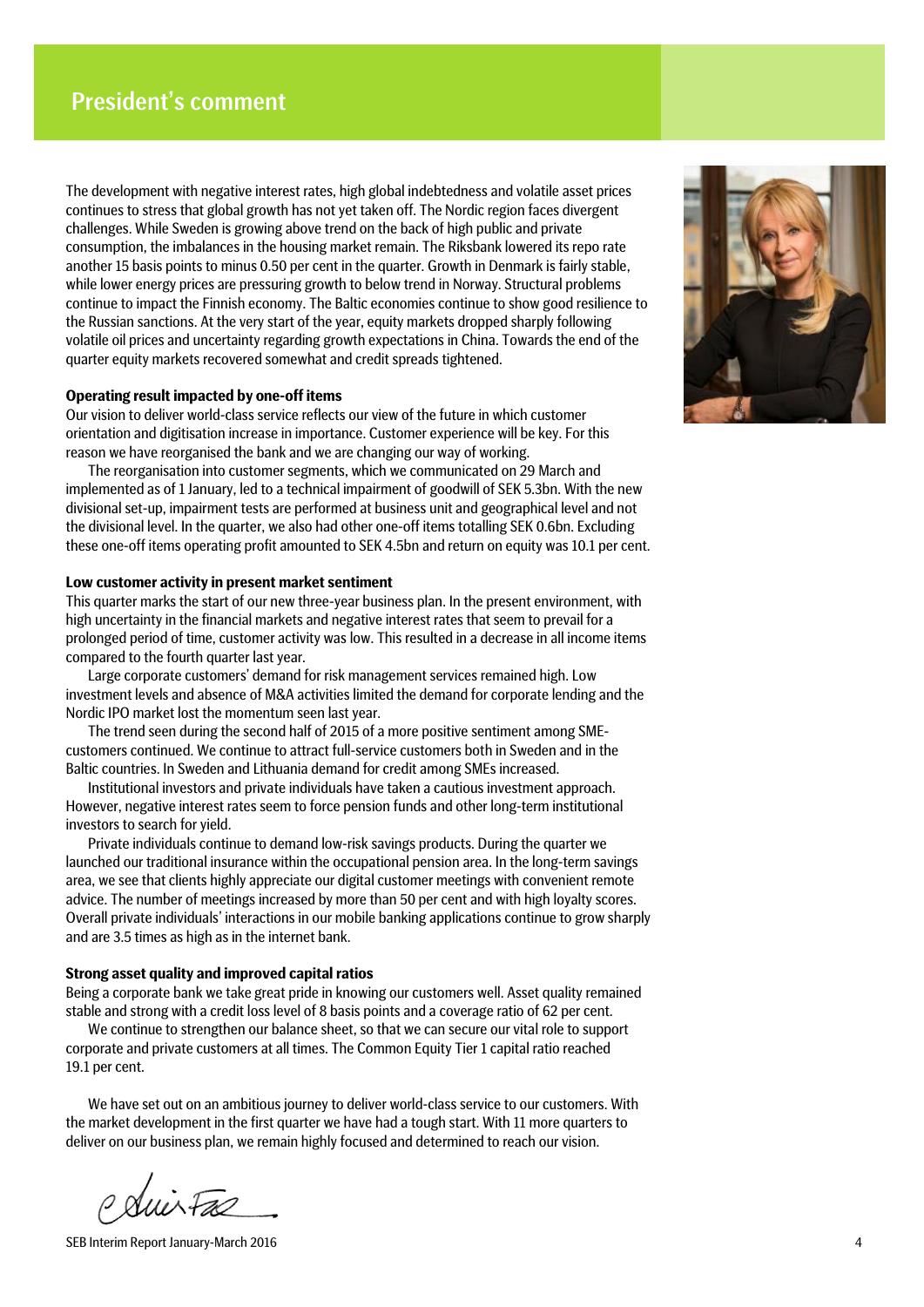#### **The first quarter 2016**

*The operating profit* amounted to SEK -1,456m (5,505) and n*et profit (after tax)* amounted to SEK -2,294m (4,601).

#### Operating income

*Total operating income* amounted to SEK 10,222m (11,280).

*Net interest income* amounted to SEK 4,636m, in line with the fourth quarter 2015 (4,677). The negative Swedish repo rate was lowered from -0.35 to -0.50 per cent during the quarter and the ECB lowered its Euro refinancing interest rate to zero in March.

|                           | Q1     | Q4     | 01   |
|---------------------------|--------|--------|------|
| SEK <sub>m</sub>          | 2016   | 2015   | 2015 |
| Customer-driven NII       | 4967   | 4810   | 4559 |
| NII from other activities | $-331$ | $-133$ | 387  |
| Total                     | 4636   | 4677   | 4946 |

Customer-driven net interest income increased by SEK 157m compared to the fourth quarter last year. The change was margin-driven, both regarding customer loans and deposits. Net interest income from other activities decreased by SEK 198m from year-end. Regulatory fees, including resolution and deposit guarantee fees, amounted to SEK 329m, a 10 per cent increase from the quarterly average of last year.

*Net fee and commission income* decreased by 11 per cent to SEK 3,897m (4,395). Card fees decreased slightly, an expected seasonal effect, and also due to a full quarterly effect from the regulatory cap on interchange fees. Paymentrelated fees were somewhat higher than the previous quarter. Fee income was negatively affected by the low customer demand for large corporate transactions and loans. Fees relating to asset management decreased due to the negative development in the stock markets which lowered market value of assets under management. Performance and transaction fees for the first quarter amounted to SEK 22m (183). Net commissions relating to the life insurance business amounted to SEK 245m, a decrease of 13 per cent compared to the fourth quarter 2015.

*Net financial income* decreased by SEK 238m to SEK 1,385m since year-end (1,623). The unrealised net valuation adjustments from counterparty risk (CVA) and own credit standing in derivatives (DVA) and own credits, i.e. issued structured bonds (OCA), were SEK 273m lower than at year-end. Towards the end of the quarter, customers became increasingly active and net financial income picked up. Net financial income relating to the traditional life insurance operations in Sweden and Denmark decreased.

*Net other income* amounted to SEK 304m (585). Both the fourth quarter 2015 and the first quarter 2016 contained a combination of realised capital gains and unrealised valuation and hedge accounting effects.

#### Operating expenses

*Total operating expenses* amounted to SEK 11,365m. Underlying operating expenses decreased to SEK 5,416m (5,478). Underlying expenses exclude one-off effects, impairment of goodwill in the amount of SEK 5,334m, restructuring activities in the Baltic and German business and a write-down (derecognition) of intangible IT-assets that are no longer in use, in total amounting to SEK 615m.

As a result of the change in the reporting of the life insurance operations, moving deferred acquisition costs from *operating expenses* to *net fee and commission income*, SEB's cost cap of SEK 22.5bn was adjusted. The cap on operating expenses is now SEK 22bn for the year 2016 and 2017.

#### Gains less losses from tangible and intangible assets

*The net loss from tangible and intangible assets* amounted to SEK 22m (78), representing valuation adjustments on assets held for sale within the Baltic real estate holding companies.

#### Credit losses and provisions

*Net credit losses* amounted to SEK 291m (219). The credit loss level was 8 basis points (6).

#### Income tax expense

Total *income tax expense* was SEK 838m (904). The goodwill impairment was not tax deductible. Excluding this item, the effective tax rate for the first quarter was 22 per cent. The expense included tax on a dividend from SEB's subsidiary bank in Estonia. The dividend amounted to SEK 186m. The subsidiary's result is taxed when it is paid out in the form of a dividend.

#### Other comprehensive income

The *other comprehensive income* amounted to SEK -2,343m in total (1,317).

The net revaluation of the defined benefit pension plans had a negative effect of SEK 3,105m in the first quarter versus a positive effect in the fourth quarter last year of SEK 2,736m. The market value of the plan assets decreased while the pension obligation increased when discount rates were lowered. The discount rate in Sweden was changed during the quarter to 2.5 per cent (3.1). The discount rate in Germany was changed to 1.7 per cent (2.4).

The net effect from the valuation of balance sheet items that may subsequently be reclassified to the income statement, e.g. cash-flow hedges, available-for-sale financial assets and translation of foreign operations, was positive in the amount of SEK 762m (-1,419). The valuation of availablefor-sale financial assets included the Baltic bank's principal membership in VISA Europe.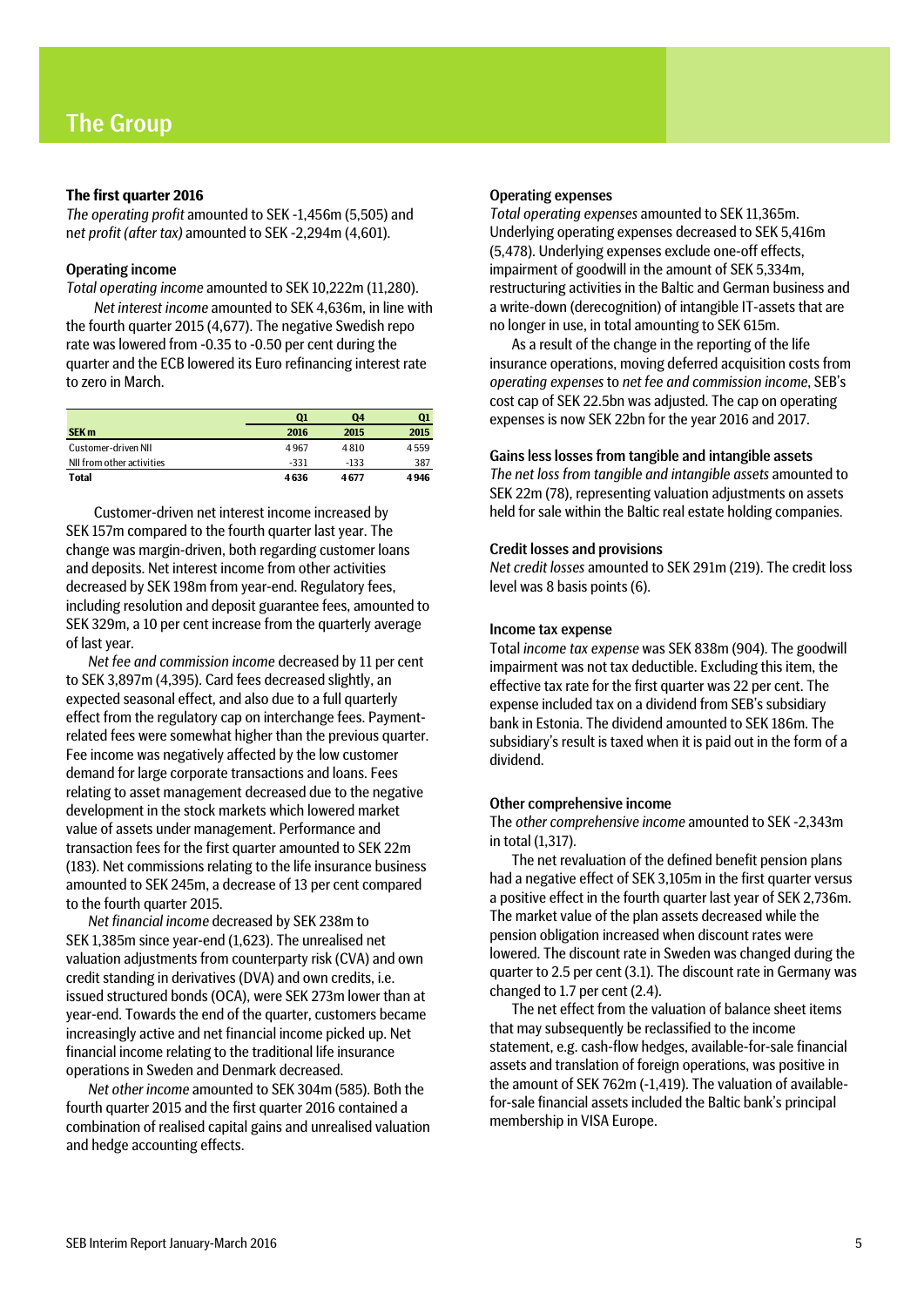#### Business volumes

Total assets at the end of the period were SEK 2,700bn, an increase by SEK 204bn compared to year-end (2,496). At year-end the volume of trading and repo activities was low, which led to lower issuance of commercial papers and certificates of deposits as well as lower volumes of short-term deposits placed by financial corporates. These activities rebound during the first quarter.

Loans to the public amounted to SEK 1,402bn, an increase of SEK 49bn during the quarter. Excluding repos and debt instruments, loans to the public increased by SEK 15bn.

|                     | <b>Mar</b> | <b>Dec</b> | <b>Mar</b> |
|---------------------|------------|------------|------------|
| <b>SEK bn</b>       | 2016       | 2015       | 2015       |
| General governments | 36         | 38         | 56         |
| Households          | 530        | 530        | 519        |
| Corporates          | 725        | 708        | 712        |
| Repos               | 93         | 59         | 108        |
| Debt securities     | 18         | 18         | 22         |
| Loans to the public | 1402       | 1353       | 1417       |

SEB's total credit portfolio (which includes both on- and off-balance sheet volumes) amounted to SEK 1,993bn (2,065). During the quarter total household loans and commitments increased by SEK 6bn. The combined corporate and property management loans and commitments decreased by SEK 7bn.

Deposits from the public amounted to SEK 968bn, which was an increase of SEK 84bn compared to year-end.

|                                         | <b>Mar</b> | <b>Dec</b> | <b>Mar</b> |
|-----------------------------------------|------------|------------|------------|
| <b>SEK bn</b>                           | 2016       | 2015       | 2015       |
| General governments                     | 38         | 29         | 79         |
| Households                              | 261        | 262        | 246        |
| Corporates                              | 648        | 586        | 690        |
| Repos                                   | 21         |            | 5          |
| Deposits and borrowings from the public | 968        | 884        | 1020       |

Compared to year-end, household deposits were unchanged while in particular short-term financial corporate deposits increased by SEK 62bn.

Total assets under management amounted to SEK 1,637bn (1,700). The net inflow of assets during the quarter was SEK 7bn and the total market value decreased by SEK 70bn.

Assets under custody decreased reflecting the drop in equity market values and amounted to SEK 6,712bn (7,196).

#### Market risk

SEB's business model is customer flow-driven. Value-at-Risk (VaR) in the trading operations averaged SEK 113m in the first quarter 2016 (fourth quarter 2015 average 108). On average, the Group is not expected to lose more than this amount during a period of ten trading days, with 99 per cent probability. The volatile first quarter was characterised by swings in credit spreads and equity markets, falling interest rates as well as the central bank interventions. This led to the increase in average VaR compared to the previous quarter.

### Liquidity and long-term funding

During the first quarter SEK 18bn of long-term funding matured (of which SEK 14bn covered bonds, SEK 3bn senior debt and SEK 1bn structured financing) and SEK 47bn was issued (of which SEK 27bn constituted covered bonds and SEK 20bn senior debt). Commercial papers and certificates of deposits increased by SEK 8bn during the quarter.

The core liquidity reserve at the end of the period amounted to SEK 408bn (352).

The Liquidity Coverage Ratio (LCR), according to the rules adapted for Sweden by the Swedish Financial Supervisory Authority, must be at least 100 per cent in total and in EUR and USD, separately. At the end of the period, the LCR was 132 per cent (128). The USD and EUR LCRs were 200 and 277 per cent, respectively.

The Bank is committed to a stable funding base. SEB's internal structural liquidity measure, which measures the proportion of stable funding in relation to illiquid assets, Core Gap, was 113 per cent.

#### Rating

Moody's rates SEB's long-term senior unsecured debt at Aa3 with a stable outlook due to SEB's asset quality, earnings stability and diversification as well as increased efficiency.

Fitch rates SEB's long-term senior unsecured debt at A+ with a positive outlook. The positive outlook reflects SEB's strong domestic franchise, particularly in corporate banking, its solid capitalisation, sound asset quality and robust revenue generation.

S&P rates SEB's long-term senior unsecured debt at A+ with a stable outlook. S&P's view is based on the bank's positive capital and earnings development which may off-set the effect of heightened economic risks in Sweden as perceived by S&P.

#### Capital position

SEB's Common Equity Tier 1 (CET1) capital ratio was 19.1 per cent. SEB's estimate of the full pillar 1 and 2 CET1 capital requirements – where the pillar 2 requirements were calculated according to the methods set by the Swedish Financial Supervisory Authority (SFSA) – was 16.0 per cent at year-end 2015 and was estimated at 16.2 per cent at 31 March 2016. The bank aspires to have a buffer of about 150 basis points above the regulatory requirement.

The following table shows the risk exposure amount and capital ratios according to Basel III.

|                                         | <b>Mar</b> | <b>Dec</b> | <b>Mar</b> |
|-----------------------------------------|------------|------------|------------|
| <b>Own funds requirement, Basel III</b> | 2016       | 2015       | 2015       |
| Risk exposure amount, SEK bn            | 563        | 571        | 623        |
| Common Equity Tier 1 capital ratio, %   | 19.1       | 18.8       | 16.6       |
| Tier 1 capital ratio, %                 | 21.5       | 21.3       | 18.8       |
| Total capital ratio, %                  | 23.9       | 23.8       | 21.1       |
| Leverage ratio, %                       | 4.6        | 4.9        | 4.1        |

The risk exposure amount (REA) decreased by SEK 8bn in the first quarter 2016. The decrease was mostly driven by a change in underlying market risk. The Additional Risk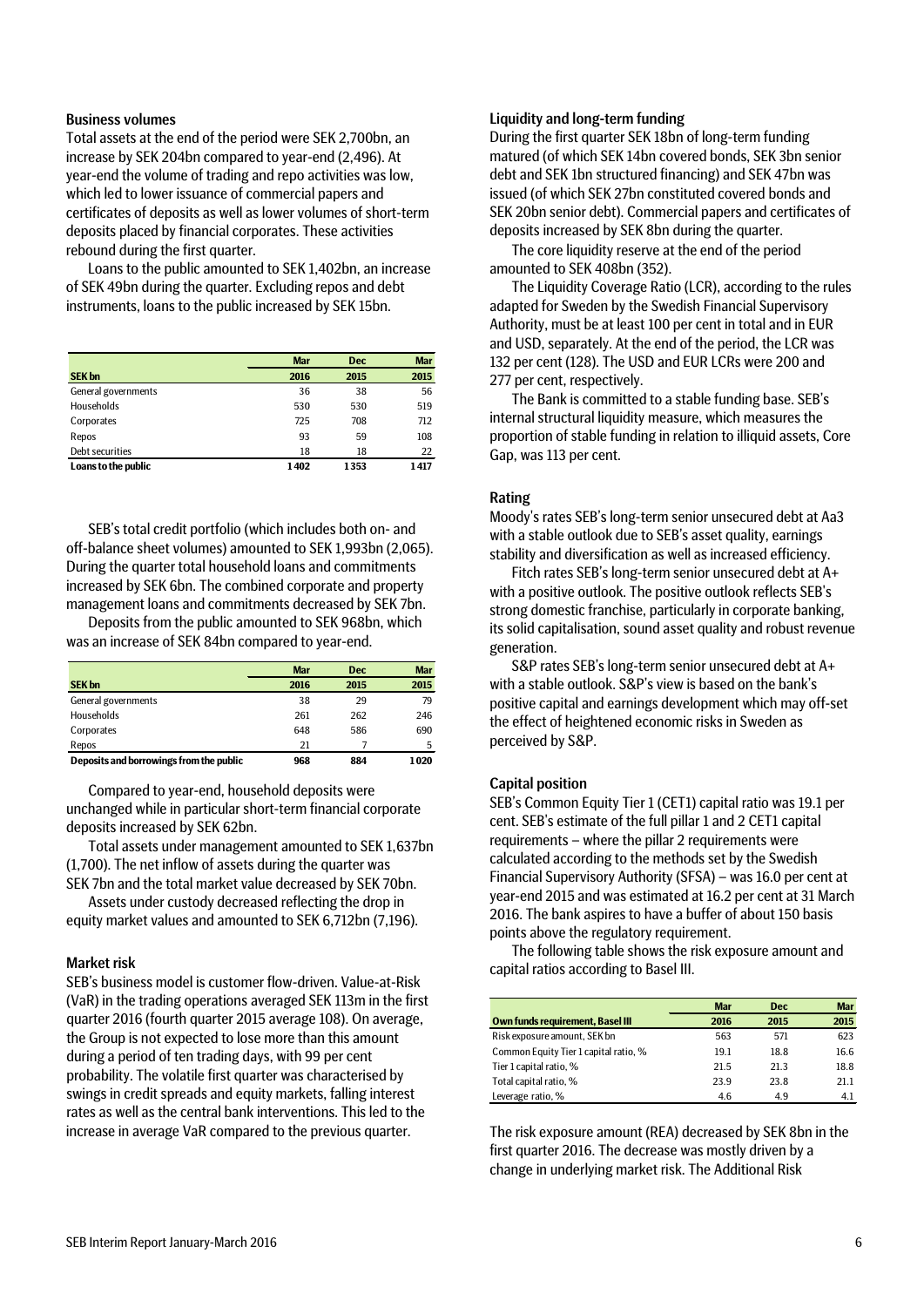Exposure Amount that was established in the fourth quarter of 2015 in agreement with the SFSA as a measure of prudence, remained at SEK 9bn.

Equity was reduced due to the loss in the first quarter. The settlement date for the dividend for the year 2015 was 31 March 2016. The dividend amount of SEK 11.5bn decreased equity accordingly. Since there already is a requirement to deduct goodwill from the capital base, the effect from the impairment on the capital ratios was insignificant.

The CET 1 capital ratio improved by 0.3 percentage points during the quarter, mainly driven by lower REA.

### Long-term financial targets

SEB's long-term financial targets are:

- to pay a yearly dividend that is 40 per cent or above of the earnings per share,
- to maintain a Common Equity Tier 1 capital ratio of around 150 bps above the current requirement from the Swedish Financial Supervisory Authority, and
- to generate a return on equity that is competitive with peers.

In the long term, SEB aspires to reach a sustainable return on equity of 15 per cent.

### Risks and uncertainties

SEB assumes credit, market, liquidity, IT and operational as well as life insurance risks. The risk composition of the Group, as well as the related risk, liquidity and capital management, are described in SEB's Annual Report for 2015 (see p 40-46 and notes 18-20) and in the Capital Adequacy and Risk Management report for 2015. Further information is presented in the Fact Book on a quarterly basis.

The macroeconomic development remains uncertain, the large global economic imbalances remain and the potential reduction of liquidity support to financial markets from central banks world-wide may create direct and indirect effects that are difficult to assess. In addition, there is uncertainty around the effects on the bank from a potential prolongation of the current low or negative interest rates.

#### Other information

On 2 November 2015, Visa Inc. announced its planned acquisition of Visa Europe (a membership-owned organisation) creating a single global Visa company. The transaction consists of a combination of upfront consideration with the potential for an additional earn-out following the fourth anniversary of closing. SEB is member of Visa Europe through several direct and indirect memberships.

The transaction is subject to regulatory approvals and is expected to close during the second quarter of 2016. SEB will receive the proceeds as soon as possible after closing, but exact timing and final allocation of distribution proceeds remains uncertain.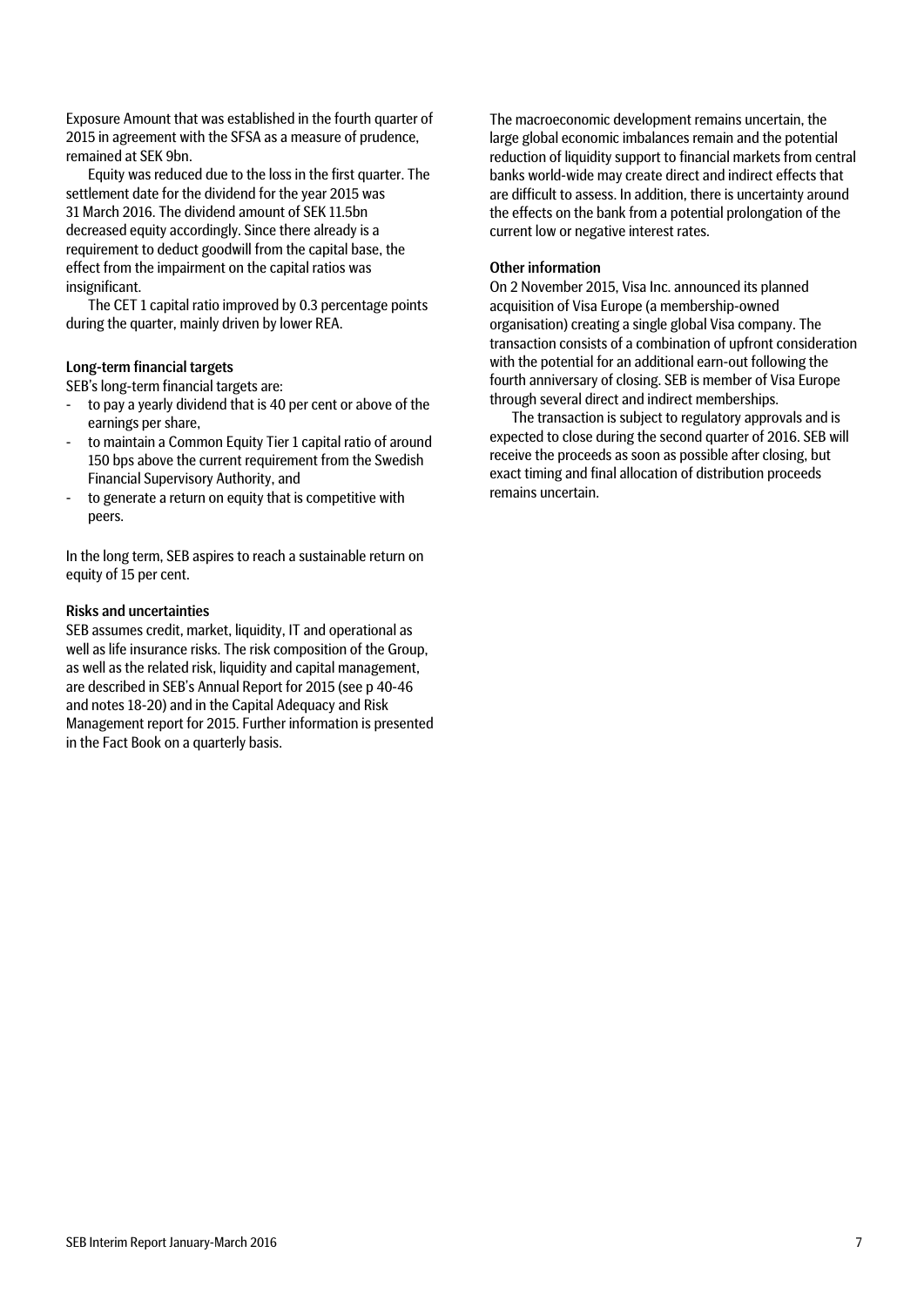#### **Stockholm 27 April 2016**

*The President declares that the Interim Report for January – March 2016 provides a fair overview of the Parent Company's and the Group's operations, their financial position and results and describe material risks and uncertainties facing the Parent Company and the Group.*

> Annika Falkengren *President and Chief Executive Officer*

#### Press conference and webcasts

The press conference at 10 am on 27 April 2016, at Kungsträdgårdsgatan 8 with the President and CEO Annika Falkengren can be followed live in Swedish on www.sebgroup.com/sv/ir. A simultaneous translation into English will be available on www.sebgroup.com/ir. A replay will be available afterwards.

#### Access to telephone conference

The telephone conference at 1.30 pm on 27 April 2016 with the President and CEO Annika Falkengren, the CFO Jan Erik Back and the Head of Investor Relations Jonas Söderberg, can be accessed by telephone, +44(0)20 7162 0077 or +46(0)8 5052 0110. Please quote conference id: 958391 and call at least 10 minutes in advance. A replay of the conference call will be available on www.sebgroup.com/ir.

#### Further information is available from:

Jan Erik Back, Chief Financial Officer Tel: +46 8 22 19 00 Jonas Söderberg, Head of Investor Relations Tel: +46 8 763 83 19, +46 73 521 02 66 Viveka Hirdman-Ryrberg, Head of Corporate Communications Tel: +46 8 763 85 77, +46 70 550 35 00

Skandinaviska Enskilda Banken AB (publ.) SE-106 40 Stockholm, Sweden Telephone: +46 771 62 10 00 www.sebgroup.com Corporate organisation number: 502032-9081

Additional financial information is available in SEB's Fact Book which is published quarterly on www.sebgroup.com/ir.

#### Financial information calendar

| 14 July 2016    | Interim report January-June 2016      |
|-----------------|---------------------------------------|
| 20 October 2016 | Interim report January-September 2016 |

The silent period starts 7 July eport January-September 2016 The silent period starts 7 October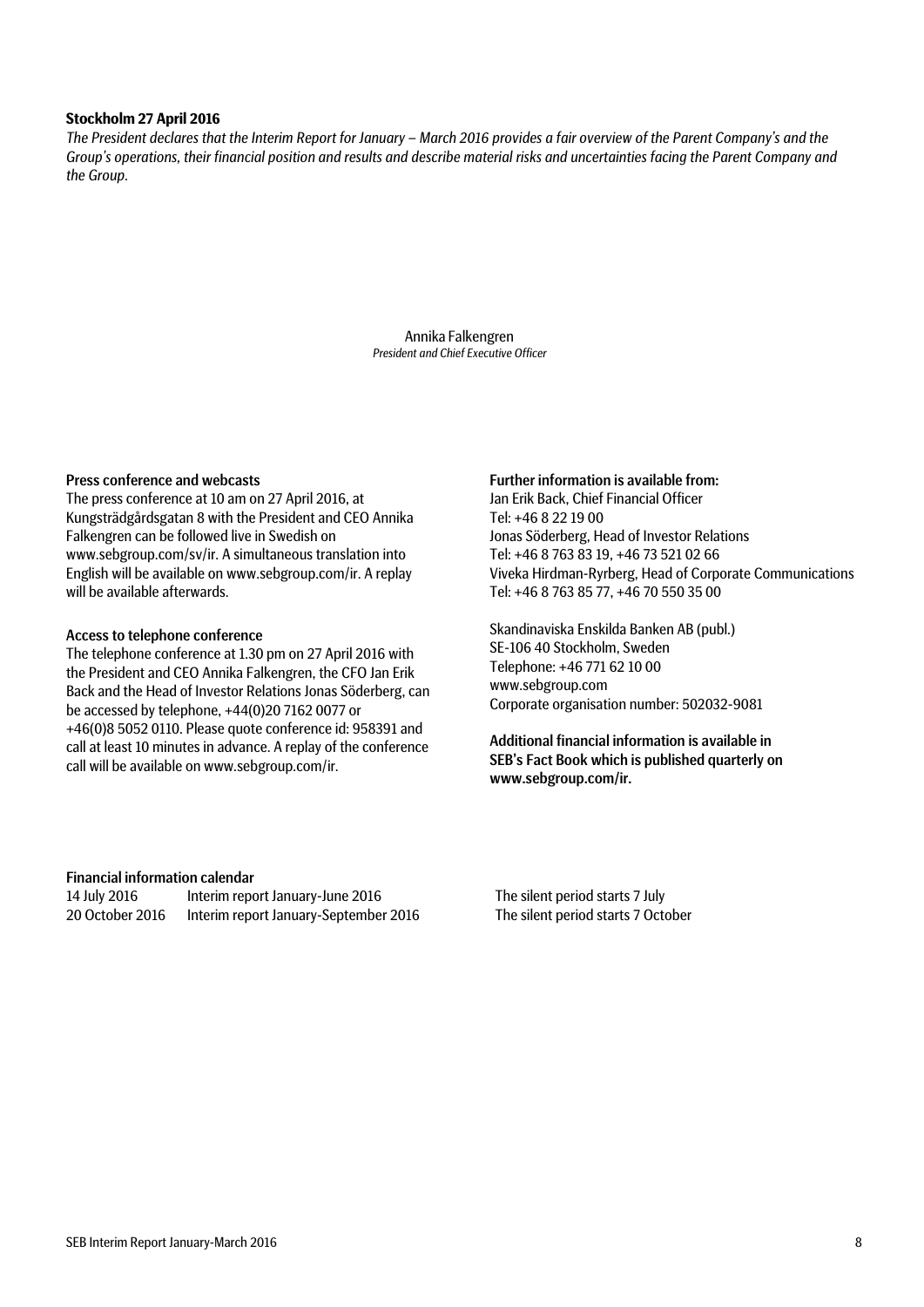#### Accounting policies

This Interim Report is presented in accordance with IAS 34 *Interim Financial Reporting*. The Group's consolidated accounts have been prepared in accordance with the International Financial Reporting Standards (IFRS) and interpretations of these standards as adopted by the European Commission. The accounting also follows the Annual Accounts Act for Credit Institutions and Securities Companies (1995:1559) and the regulation and general guidelines issued by the Swedish Financial Supervisory Authority: Annual Reports in Credit Institutions and Securities Companies (FFFS 2008:25). In addition, the *Supplementary Accounting Rules for Groups (RFR 1)* from the Swedish Financial Reporting Board have been applied. The Parent Company has prepared its accounts in accordance with Swedish Annual Act for Credit Institutions and Securities Companies, the Swedish Financial Supervisory Authority's regulations and general guidelines (FFFS 2008:25) on annual reports in Credit Institutions and Securities Companies and the *Supplementary Accounting Rules for Leg*al Entities (RFR 2) issued by the Swedish Financial Reporting Board.

As of 1 January 2016 amendments and clarifications of several IFRS standards came into force. IAS 27 Separate Financial Statements have been amended regarding the equity method in separate financial statements. IFRS 11 Joint Arrangements have been amended regarding accounting for acquisitions of interests in joint operations. IAS 16 Property, Plant and Equipment and IAS 38 Intangible Assets have been clarified regarding acceptable methods of depreciation and amortisation. IAS 1 Presentation of Financial Statements has

been amended with clarifications of, for example, materiality and disclosure requirements. Annual Improvements 2012– 2014 Cycle has narrowly amended several IFRS standards. These changes have not had a material impact on the financial statements of the Group or on capital adequacy and large exposures.

IFRS 4 *Insurance Contracts* allows non-uniform accounting policies for insurance contracts. A change in accounting policies for calculating insurance liabilities in Denmark was made as of 1 January 2016 to be aligned with Solvency II principles.

The reorganisation as of 1 January 2016 amended the reportable segments of the Group and goodwill was reallocated to business unit and geographical level rather than the divisional level in accordance with IFRS 8 *Operating Segments* and IAS 36 *Impairment of Assets*.

For the Parent company the Swedish Annual Accounts Act for Credit Institutions and Securities Companies and the regulations and general guidelines issued by the Swedish Financial Supervisory Authority have been updated. The main changes relates to alignement to IFRS regarding presentation and disclosures of contingent liabilities. Further a restricted reserve within equity has been implemented for intangible assets related to internally generated development expenses.

In all other material aspects, the Group's and the Parent Company's accounting policies, basis for calculations and presentations are unchanged in comparison with the 2015 Annual Report.

#### Review report

We have reviewed this interim report for the period 1 January 2016 to 31 March 2016 for Skandinaviska Enskilda Banken AB (publ.). The board of directors and the CEO are responsible for the preparation and presentation of this interim report in accordance with IAS 34 and the Swedish Annual Accounts Act for Credit institutions and Securities Companies. Our responsibility is to express a conclusion on this interim report based on our review.

We conducted our review in accordance with the International Standard on Review Engagements, ISRE 2410, Review of Interim Report Performed by the Independent Auditor of the Entity. A review consists of making inquiries, primarily of persons responsible for financial and accounting matters, and applying analytical and other review procedures. A review is substantially less in scope than an audit conducted in accordance with International Standards on Auditing, ISA, and other generally accepted auditing standards in Sweden. The procedures performed in a review do not enable us to obtain assurance that we would become aware of all significant matters that might be identified in an audit. Accordingly, we do not express an audit opinion.

Based on our review, nothing has come to our attention that causes us to believe that the interim report is not prepared, in all material respects, in accordance with IAS 34 and the Swedish Annual Accounts Act for Credit institutions and Securities Companies regarding the Group, and with the Swedish Annual Accounts Act for Credit institutions and Securities Companies, regarding the Parent Company.

#### **Stockholm 27 April 2016**

PricewaterhouseCoopers AB

Peter Nyllinge *Authorised Public Accountant Partner in charge*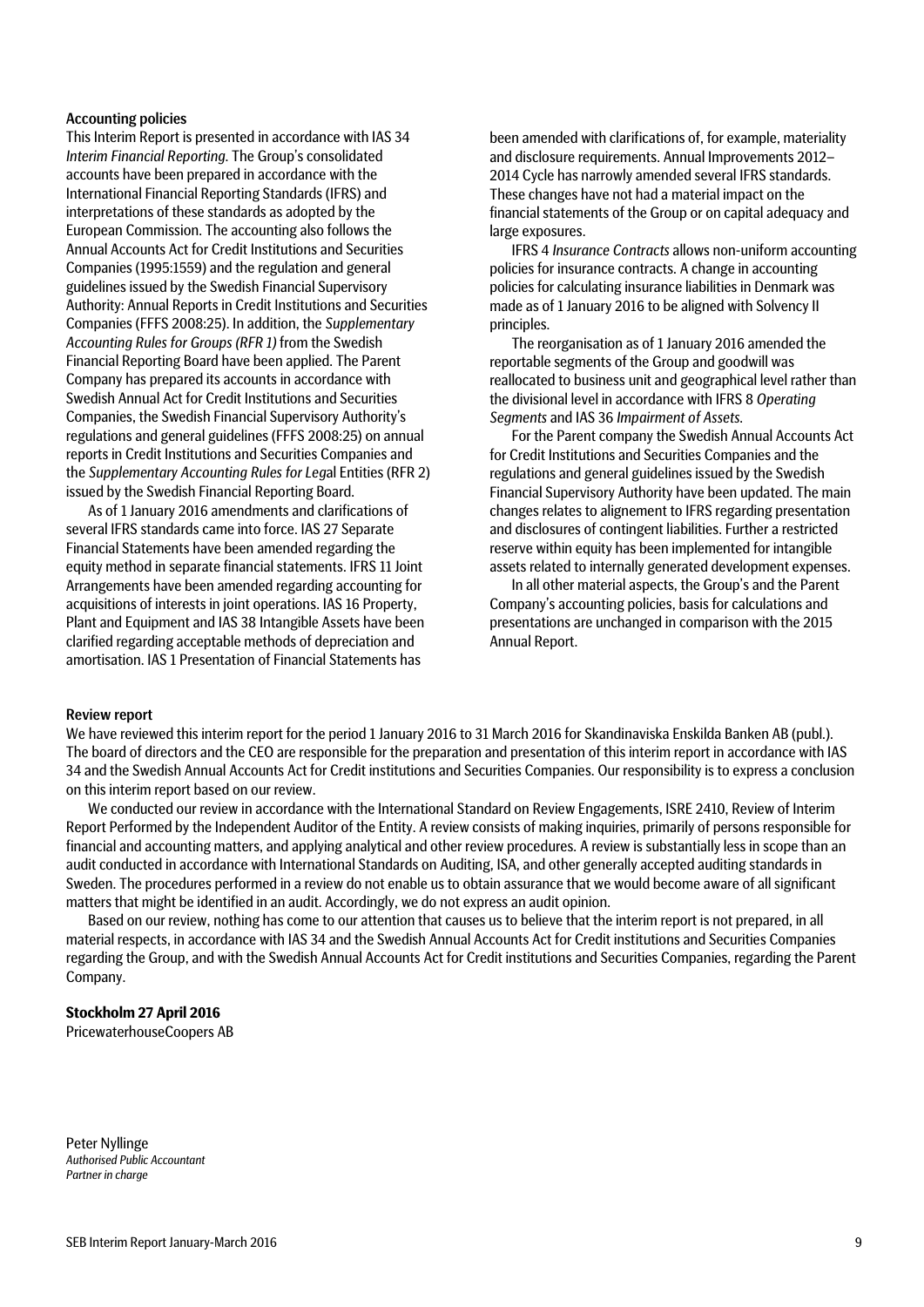# The SEB Group

# Income statement – SEB Group

|                                           | Q1       | Q <sub>4</sub> |       |          | Jan - Mar |       | <b>Full year</b> |
|-------------------------------------------|----------|----------------|-------|----------|-----------|-------|------------------|
| SEK <sub>m</sub>                          | 2016     | 2015           | $\%$  | 2016     | 2015      | %     | 2015             |
| Net interest income                       | 4636     | 4677           | $-1$  | 4636     | 4946      | $-6$  | 18938            |
| Net fee and commission income             | 3897     | 4395           | $-11$ | 3897     | 4670      | $-17$ | 18345            |
| Net financial income                      | 1385     | 1623           | $-15$ | 1385     | 1709      | $-19$ | 5478             |
| Net other income                          | 304      | 585            | $-48$ | 304      | 213       | 43    | 1002             |
| <b>Total operating income</b>             | 10222    | 11280          | -9    | 10222    | 11538     | $-II$ | 43763            |
|                                           |          |                |       |          |           |       |                  |
| Staff costs                               | $-3751$  | $-3524$        | 6     | $-3751$  | $-3556$   | 5     | $-14436$         |
| Other expenses                            | $-1704$  | $-1731$        | $-2$  | $-1704$  | $-1683$   | 1     | $-6355$          |
| Depreciation, amortisation and impairment |          |                |       |          |           |       |                  |
| of tangible and intangible assets         | $-5910$  | $-223$         |       | $-5910$  | $-245$    |       | $-1011$          |
| <b>Total operating expenses</b>           | $-11365$ | $-5478$        | 107   | $-11365$ | $-5484$   | 107   | $-21802$         |
|                                           |          |                |       |          |           |       |                  |
| <b>Profit before credit losses</b>        | $-1143$  | 5802           |       | $-1143$  | 6054      |       | 21961            |
|                                           |          |                |       |          |           |       |                  |
| Gains less losses from tangible and       |          |                |       |          |           |       |                  |
| intangible assets                         | $-22$    | $-78$          | $-72$ | $-22$    | $-76$     | $-71$ | $-213$           |
| Net credit losses                         | $-291$   | $-219$         | 33    | $-291$   | $-188$    | 55    | $-883$           |
| <b>Operating profit</b>                   | $-1456$  | 5505           |       | $-1456$  | 5790      |       | 20865            |
| Income tax expense                        | $-838$   | $-904$         | $-7$  | $-838$   | $-1139$   | $-26$ | $-4284$          |
|                                           | $-2294$  | 4601           |       | $-2294$  | 4651      |       |                  |
| <b>Net profit</b>                         |          |                |       |          |           |       | 16581            |
| Attributable to minority interests        |          |                |       |          |           |       |                  |
| Attributable to shareholders              | $-2294$  | 4601           |       | $-2294$  | 4651      |       | 16581            |
|                                           |          |                |       |          |           |       |                  |
| Basic earnings per share, SEK             | $-1.05$  | 2.10           |       | $-1.05$  | 2.12      |       | 7.57             |
| Diluted earnings per share, SEK           | $-1.04$  | 2.09           |       | $-1.04$  | 2.11      |       | 7.53             |
|                                           |          |                |       |          |           |       |                  |

# Statement of comprehensive income – SEB Group

|                                                                      | Q1      | Q <sub>4</sub> |   |         | Jan - Mar |   | <b>Full year</b> |
|----------------------------------------------------------------------|---------|----------------|---|---------|-----------|---|------------------|
| <b>SEK m</b>                                                         | 2016    | 2015           | % | 2016    | 2015      | % | 2015             |
| Net profit                                                           | -2 294  | 4601           |   | $-2294$ | 4651      |   | 16581            |
| Items that may subsequently be reclassified to the income statement: |         |                |   |         |           |   |                  |
| Available-for-sale financial assets                                  | 498     | $-387$         |   | 498     | 95        |   | - 719            |
| Cash flow hedges                                                     | 190     | - 562          |   | 190     | 498       |   | - 667            |
| Translation of foreign operations                                    | 74      | $-470$         |   | 74      | $-227$    |   | $-573$           |
| Items that will not be reclassified to the income statement:         |         |                |   |         |           |   |                  |
| Defined benefit plans                                                | $-3105$ | 2736           |   | $-3105$ | - 767     |   | 4 1 7 8          |
| Other comprehensive income (net of tax)                              | $-2343$ | 1317           |   | $-2343$ | $-401$    |   | 2219             |
| <b>Total comprehensive income</b>                                    | $-4637$ | 5918           |   | $-4637$ | 4250      |   | 18800            |
| Attributable to minority interests                                   |         |                |   |         |           |   |                  |
| Attributable to shareholders                                         | $-4637$ | 5918           |   | $-4637$ | 4250      |   | 18800            |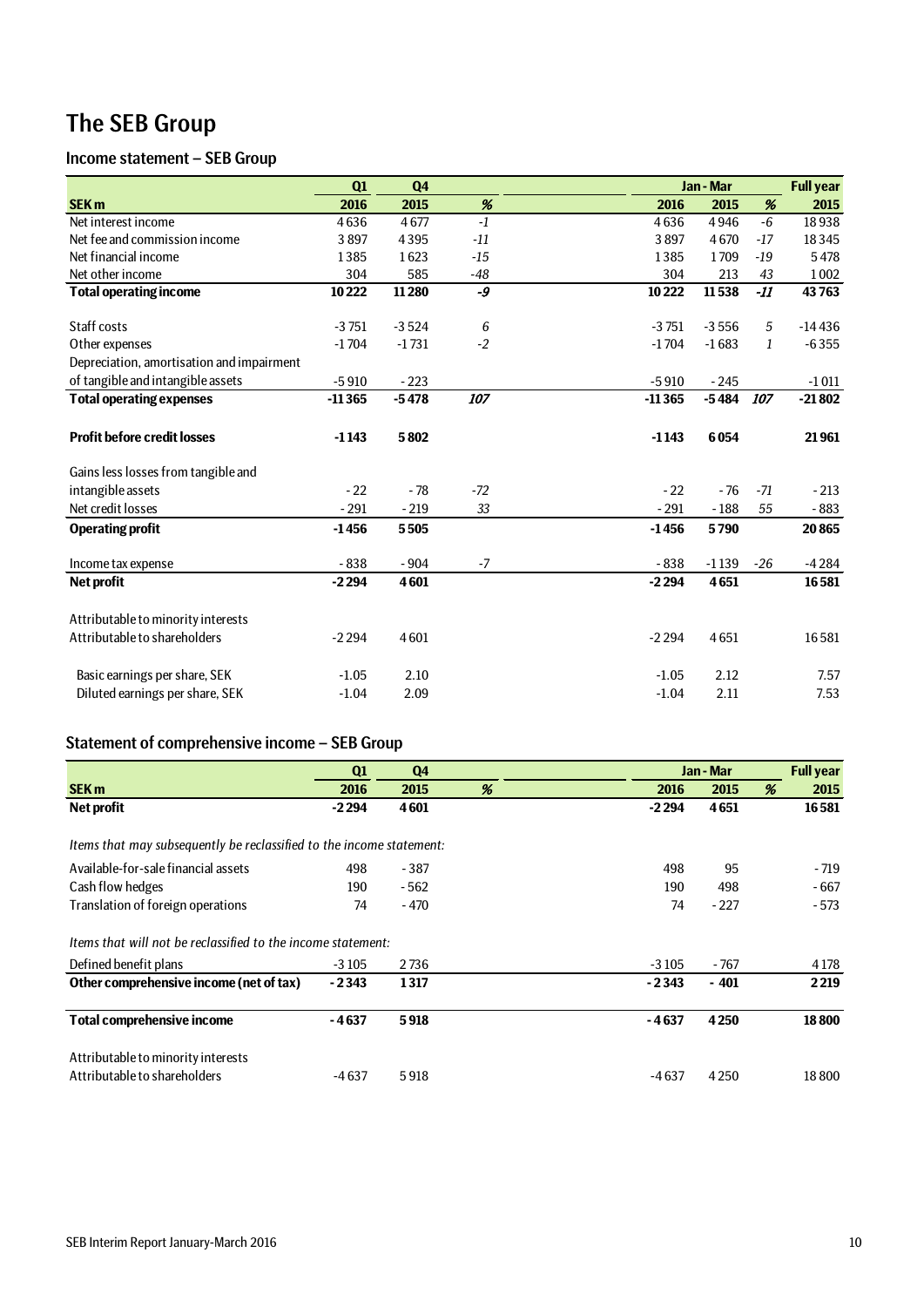# Balance sheet – SEB Group

|                                                                     | 31 Mar  | 31 Dec  | 31 Mar  |
|---------------------------------------------------------------------|---------|---------|---------|
| <b>SEK m</b>                                                        | 2016    | 2015    | 2015    |
| Cash and cash balances with central banks                           | 151 214 | 101429  | 202537  |
| Other lending to central banks                                      | 7251    | 32222   | 1714    |
| Loans to credit institutions <sup>1)</sup>                          | 81378   | 58542   | 117977  |
| Loans to the public                                                 | 1402360 | 1353386 | 1417342 |
| Financial assets at fair value through profit or loss <sup>2)</sup> | 929749  | 826945  | 1104400 |
| Fair value changes of hedged items in a portfolio hedge             | 151     | 104     | 139     |
| Available-for-sale financial assets <sup>2)</sup>                   | 37253   | 37368   | 43892   |
| Held-to-maturity investments <sup>2)</sup>                          |         |         | 90      |
| Assets held for sale                                                | 618     | 801     | 1400    |
| Investments in associates                                           | 1082    | 1181    | 1155    |
| Tangible and intangible assets                                      | 20307   | 26 203  | 26890   |
| Other assets                                                        | 68724   | 57783   | 61680   |
| <b>Total assets</b>                                                 | 2700087 | 2495964 | 2979216 |
|                                                                     |         |         |         |
| Deposits from central banks and credit institutions                 | 171066  | 118506  | 211439  |
| Deposits and borrowing from the public                              | 967795  | 883785  | 1020177 |
| Liabilities to policyholders                                        | 368106  | 370709  | 389547  |
| Debt securities issued                                              | 674 616 | 639444  | 736605  |
| Financial liabilities at fair value through profit or loss          | 266702  | 230785  | 358627  |
| Fair value changes of hedged items in a portfolio hedge             | 1727    | 1608    | 2046    |
| Liabilities held for sale                                           |         |         | 240     |
| Other liabilities                                                   | 89521   | 75084   | 95 5 71 |
| Provisions                                                          | 2598    | 1873    | 3167    |
| Subordinated liabilities                                            | 31719   | 31372   | 33 113  |
| <b>Total equity</b>                                                 | 126237  | 142798  | 128 684 |
| <b>Total liabilities and equity</b>                                 | 2700087 | 2495964 | 2979216 |

2) Whereof bonds and other interest bearing securities. 376 470 295 444 406 244 1) Loans to credit institutions and liquidity placements with other direct participants in interbank fund transfer systems.

A more detailed balance sheet is included in the Fact Book.

## Pledged assets, contingent liabilities and commitments – SEB Group

|                                                           | 31 Mar  | <b>31 Dec</b> | 31 Mar  |
|-----------------------------------------------------------|---------|---------------|---------|
| <b>SEK m</b>                                              | 2016    | 2015          | 2015    |
| Pledged assets for own liabilities <sup>1)</sup>          | 540 635 | 496825        | 591323  |
| Pledged assets for liabilities to insurance policyholders | 368106  | 370709        | 389547  |
| Other pledged assets <sup>2)</sup>                        | 139003  | 146521        | 173 880 |
| <b>Pledged assets</b>                                     | 1047744 | 1014055       | 1154750 |
|                                                           |         |               |         |
| <b>Contingent liabilities</b>                             | 103 151 | 109 297       | 115 290 |
| Commitments                                               | 627422  | 609872        | 710 597 |
| <b>Contingent liabilities and commitments</b>             | 730573  | 719169        | 825887  |

1) Of which collateralised for covered bonds SEK 357,017m (354,651/366,370).

2) Securities lending SEK 58,828m (63,528/85,151) and pledged but unencumbered bonds SEK 66,012m (73,781/79,435).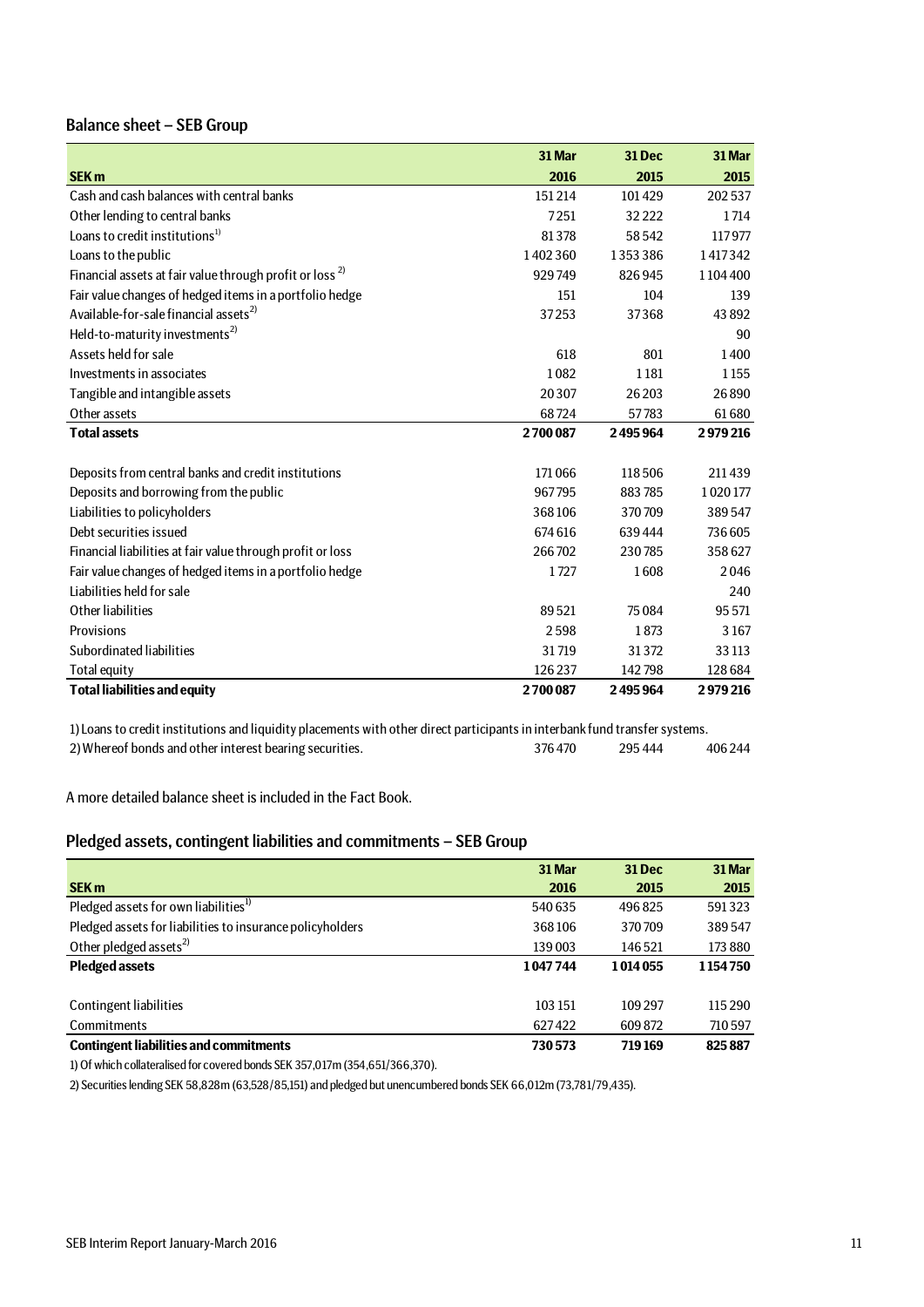### Key figures – SEB Group

|                                                                   | Q1      | Q <sub>4</sub> | Jan - Mar |                 | <b>Full year</b> |
|-------------------------------------------------------------------|---------|----------------|-----------|-----------------|------------------|
|                                                                   | 2016    | 2015           | 2016      | 2015            | 2015             |
|                                                                   |         |                |           |                 |                  |
| Return on equity, %                                               | $-6.58$ | 13.19          | $-6.58$   | 13.81           | 12.24            |
| Return on equity excluding one-off items <sup>1</sup> , %         | 10.09   | 13.10          | 10.09     | 13.81           | 12.85            |
| Return on total assets, %                                         | $-0.33$ | 0.65           | $-0.33$   | 0.64            | 0.57             |
| Return on risk exposure amount, %                                 | $-1.61$ | 3.10           | $-1.61$   | 2.99            | 2.71             |
| Cost/income ratio                                                 | 1.11    | 0.49           | 1.11      | 0.48            | 0.50             |
| Cost/income ratio excluding one-off items <sup>1)</sup>           | 0.53    | 0.49           | 0.53      | 0.48            | 0.49             |
| Basic earnings per share, SEK                                     | $-1.05$ | 2.10           | $-1.05$   | 2.12            | 7.57             |
| Weighted average number of shares <sup>2</sup> , millions         | 2192    | 2193           | 2192      | 2189            | 2 1 9 1          |
| Diluted earnings per share, SEK                                   | $-1.04$ | 2.09           | $-1.04$   | 2.11            | 7.53             |
| Weighted average number of diluted shares <sup>3</sup> , millions | 2 2 0 2 | 2 2 0 3        | 2202      | 2 2 0 2         | 2 2 0 3          |
| Net worth per share, SEK                                          | 64.43   | 72.09          | 64.43     | 66.22           | 72.09            |
| Equity per share, SEK                                             | 57.61   | 65.11          | 57.61     | 58.76           | 65.11            |
| Average shareholders' equity, SEK, billion                        | 139.5   | 139.6          | 139.5     | 134.7           | 135.5            |
| Credit loss level, %                                              | 0.08    | 0.06           | 0.08      | 0.05            | 0.06             |
| Liquidity Coverage Ratio (LCR) <sup>4)</sup> , %                  | 132     | 128            | 132       | 124             | 128              |
| Own funds requirement, Basel III                                  |         |                |           |                 |                  |
| Risk exposure amount, SEK m                                       | 562754  | 570 840        |           | 562 754 623 454 | 570 840          |
| Expressed as own funds requirement, SEK m                         | 45 0 20 | 45 667         | 45 0 20   | 49874           | 45 667           |
| Common Equity Tier 1 capital ratio, %                             | 19.1    | 18.8           | 19.1      | 16.6            | 18.8             |
| Tier 1 capital ratio, %                                           | 21.5    | 21.3           | 21.5      | 18.8            | 21.3             |
| Total capital ratio, %                                            | 23.9    | 23.8           | 23.9      | 21.1            | 23.8             |
| Leverage ratio, %                                                 | 4.6     | 4.9            | 4.6       | 4.1             | 4.9              |
| Number of full time equivalents <sup>5)</sup>                     | 15416   | 15416          | 15404     | 15732           | 15 605           |
| Assets under custody, SEK bn                                      | 6712    | 7196           | 6712      | 7603            | 7196             |
| Assets under management, SEK bn                                   | 1637    | 1700           | 1637      | 1832            | 1700             |

1) Swiss withholding tax decision in Q2 2015. Impairment of goodwill and restructuring effects in Q1 2016.

2) The number of issued shares was 2,194,171,802. SEB owned 850,426 Class A shares for the equity based programmes at year end 2015. During 2016 SEB has purchased 2,870,000 shares and 710,904 shares have been sold. Thus, at March 31 2016 SEB owned

3,009,522 Class A-shares with a market value of SEK 233m.

3) Calculated dilution based on the estimated economic value of the long-term incentive programmes.

4) According to Swedish FSA regulations for respective period.

5) Quarterly numbers are for end of quarter. Accumulated numbers are average for the period.

In SEB's Fact Book, this table is available with nine quarters of history.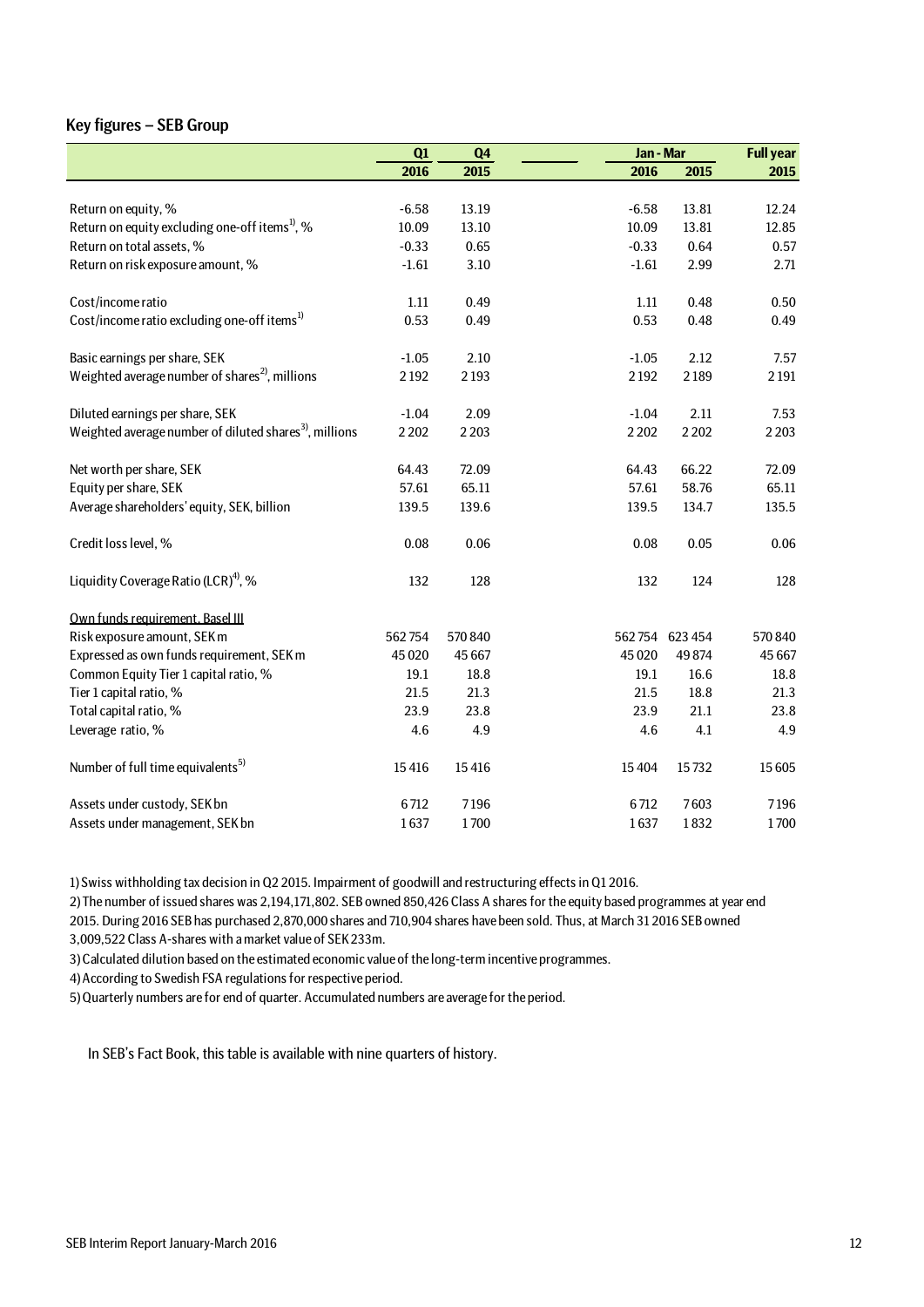## Income statement on quarterly basis - SEB Group

|                                                       | Q1       | Q <sub>4</sub> | Q3      | Q <sub>2</sub> | Q1      |
|-------------------------------------------------------|----------|----------------|---------|----------------|---------|
| <b>SEK m</b>                                          | 2016     | 2015           | 2015    | 2015           | 2015    |
| Net interest income                                   | 4636     | 4677           | 4683    | 4632           | 4946    |
| Net fee and commission income                         | 3897     | 4395           | 4086    | 5194           | 4670    |
| Net financial income                                  | 1385     | 1623           | 1152    | 994            | 1709    |
| Net other income                                      | 304      | 585            | 28      | 176            | 213     |
| <b>Total operating income</b>                         | 10222    | 11280          | 9949    | 10996          | 11538   |
| Staff costs                                           | $-3751$  | $-3524$        | $-3602$ | $-3754$        | $-3556$ |
| Other expenses                                        | $-1704$  | $-1731$        | $-1436$ | $-1505$        | $-1683$ |
| Depreciation, amortisation and impairment of tangible |          |                |         |                |         |
| and intangible assets                                 | $-5910$  | $-223$         | $-284$  | $-259$         | $-245$  |
| <b>Total operating expenses</b>                       | $-11365$ | $-5478$        | $-5322$ | $-5518$        | $-5484$ |
| <b>Profit before credit losses</b>                    | $-1143$  | 5802           | 4627    | 5478           | 6054    |
| Gains less losses from tangible and intangible assets | $-22$    | $-78$          | $-53$   | $-6$           | $-76$   |
| Net credit losses                                     | $-291$   | $-219$         | $-256$  | $-220$         | $-188$  |
| <b>Operating profit</b>                               | $-1456$  | 5505           | 4318    | 5252           | 5790    |
| Income tax expense                                    | $-838$   | $-904$         | $-915$  | $-1326$        | $-1139$ |
| <b>Net profit</b>                                     | $-2294$  | 4601           | 3403    | 3926           | 4651    |
| Attributable to minority interests                    |          |                |         |                |         |
| Attributable to shareholders                          | $-2294$  | 4601           | 3 4 0 3 | 3926           | 4651    |
| Basic earnings per share, SEK                         | $-1.05$  | 2.10           | 1.55    | 1.79           | 2.12    |
| Diluted earnings per share, SEK                       | $-1.04$  | 2.09           | 1.54    | 1.78           | 2.11    |

#### Income statement by division – SEB Group

|                                                 | Large               |                  |        |                          |         |                           |                  |
|-------------------------------------------------|---------------------|------------------|--------|--------------------------|---------|---------------------------|------------------|
|                                                 | <b>Corporates</b>   | <b>Corporate</b> |        | Life &                   |         |                           |                  |
|                                                 | & Financial         | & Private        |        | <b>Investment</b>        |         |                           |                  |
| Jan-Mar 2016, SEK m                             | <b>Institutions</b> | <b>Customers</b> |        | <b>Baltic Management</b> |         | <b>Other Eliminations</b> | <b>SEB Group</b> |
| Net interest income                             | 2081                | 2188             | 507    | $-14$                    | $-113$  | $-13$                     | 4636             |
| Net fee and commission income                   | 1384                | 1275             | 263    | 917                      | 9       | 49                        | 3897             |
| Net financial income                            | 897                 | 90               | 55     | 367                      | $-24$   |                           | 1385             |
| Net other income                                | 175                 | 6                | $-5$   | 18                       | 110     |                           | 304              |
| <b>Total operating income</b>                   | 4537                | 3559             | 820    | 1288                     | $-18$   | 36                        | 10222            |
|                                                 |                     |                  |        |                          |         |                           |                  |
| Staff costs                                     | $-1087$             | - 844            | $-182$ | $-374$                   | $-1274$ | 10                        | $-3751$          |
| Other expenses                                  | $-1355$             | $-888$           | $-320$ | $-232$                   | 1137    | $-46$                     | $-1704$          |
| Depreciation, amortisation and impairment       |                     |                  |        |                          |         |                           |                  |
| of tangible and intangible assets <sup>1)</sup> | $-114$              | $-16$            | $-14$  | $-13$                    | $-5753$ |                           | $-5910$          |
| <b>Total operating expenses</b>                 | $-2556$             | $-1748$          | $-516$ | $-619$                   | $-5890$ | $-36$                     | $-11365$         |
| <b>Profit before credit losses</b>              | 1981                | 1811             | 304    | 669                      | $-5908$ |                           | $-1143$          |
| Gains less losses from tangible and             |                     |                  |        |                          |         |                           |                  |
| intangible assets                               |                     |                  | $-22$  |                          |         |                           | $-22$            |
| Net credit losses                               | $-122$              | $-119$           | $-49$  |                          | $-1$    |                           | $-291$           |
| <b>Operating profit</b>                         | 1859                | 1692             | 233    | 669                      | $-5909$ |                           | $-1456$          |

1) The impairment of goodwill is presented within Other.

As communicated on 17 November 2015, the bank reorganised to be truly customer-centric, in line with its strategy, as of the beginning of the year 2016. The division Large Corporates & Financial Institutions covers the operations of the former Merchant Banking as well as institutional clients' business activities from the former Wealth Management division. The division Corporate & Private Customers serves small & medium-sized companies and private customers, including Private Banking, in Sweden. The division Life & Investment Management supports the customer-oriented divisions. It includes the Life division as well as the investment management operations which were part of the Wealth Management division. The Baltic division remains unchanged. In the context of defining the segments the Group's chief operation decision maker has changed from Group Executive Committee to the President and CEO.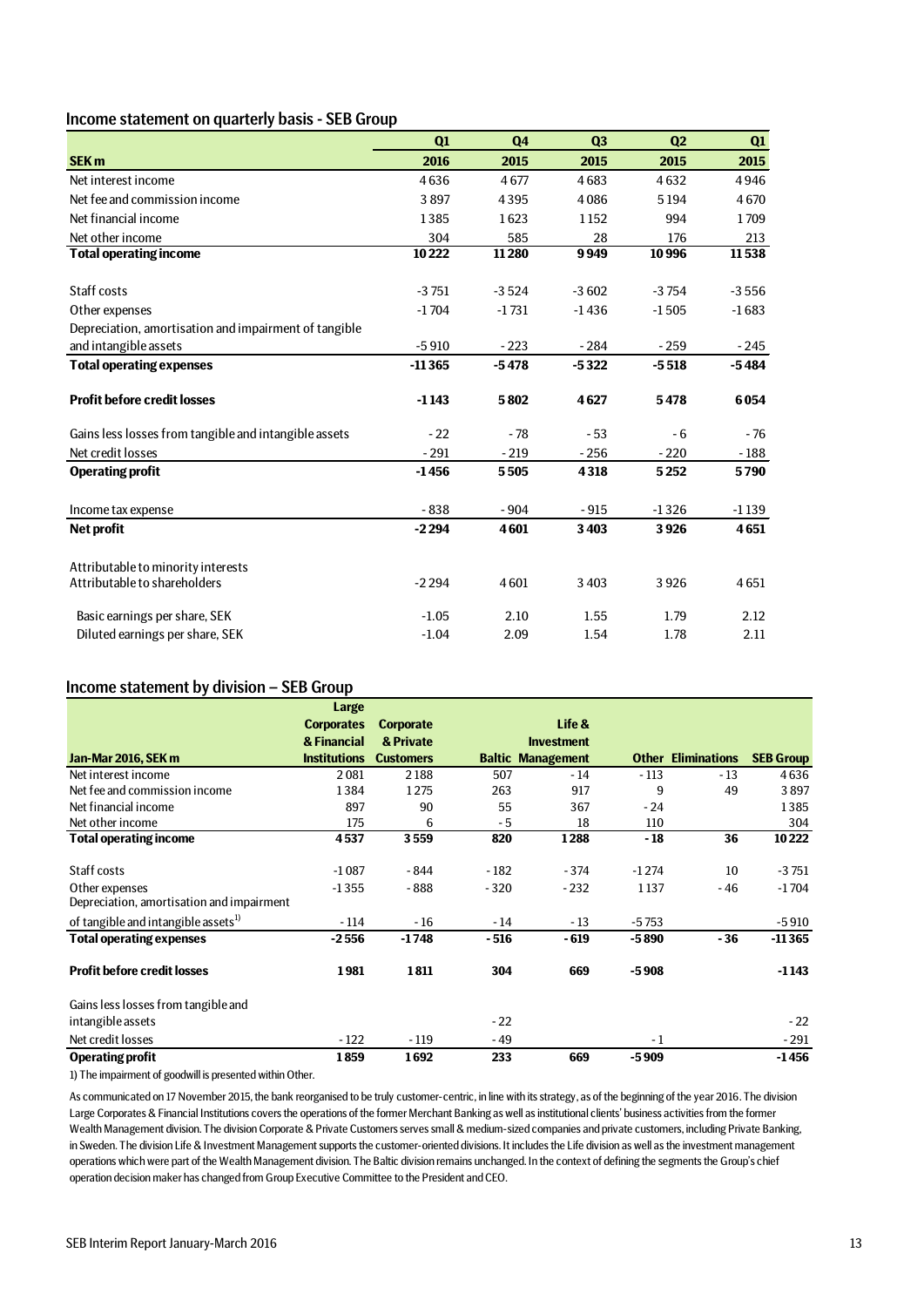# Large Corporates & Financial Institutions

The division offers commercial and investment banking services to large corporate and institutional clients, mainly in the Nordic region and Germany. Customers are also served through its international network.

#### Income statement

|                                                       | Q1      | Q <sub>4</sub> |       |         | Jan - Mar |       | <b>Full year</b> |
|-------------------------------------------------------|---------|----------------|-------|---------|-----------|-------|------------------|
| <b>SEK m</b>                                          | 2016    | 2015           | %     | 2016    | 2015      | %     | 2015             |
| Net interest income                                   | 2081    | 2026           | 3     | 2081    | 2061      | 1     | 7953             |
| Net fee and commission income                         | 1384    | 1643           | $-16$ | 1384    | 1532      | $-10$ | 6789             |
| Net financial income                                  | 897     | 1 1 1 9        | $-20$ | 897     | 1235      | $-27$ | 3987             |
| Net other income                                      | 175     | 236            | $-26$ | 175     | 66        | 165   | 528              |
| <b>Total operating income</b>                         | 4537    | 5024           | - 10  | 4537    | 4894      | $-7$  | 19 25 7          |
| Staff costs                                           | $-1087$ | $-961$         | 13    | $-1087$ | $-968$    | 12    | $-3860$          |
| Other expenses                                        | $-1355$ | $-1212$        | 12    | $-1355$ | $-1246$   | 9     | $-5008$          |
| Depreciation, amortisation and impairment of          |         |                |       |         |           |       |                  |
| tangible and intangible assets                        | $-114$  | $-25$          |       | $-114$  | $-23$     |       | $-109$           |
| <b>Total operating expenses</b>                       | $-2556$ | $-2198$        | 16    | $-2556$ | $-2237$   | 14    | $-8977$          |
| <b>Profit before credit losses</b>                    | 1981    | 2826           | $-30$ | 1981    | 2657      | $-25$ | 10280            |
| Gains less losses from tangible and intangible assets |         |                |       |         |           |       | 1                |
| Net credit losses                                     | $-122$  | $-90$          | 36    | $-122$  | $-93$     | 31    | - 299            |
| <b>Operating profit</b>                               | 1859    | 2736           | $-32$ | 1859    | 2564      | $-27$ | 9982             |
|                                                       |         |                |       |         |           |       |                  |
| Cost/Income ratio                                     | 0.56    | 0.44           |       | 0.56    | 0.46      |       | 0.47             |
| <b>Business equity, SEK bn</b>                        | 61.6    | 64.2           |       | 61.6    | 67.1      |       | 66.4             |
| Return on business equity, %                          | 9.3     | 13.1           |       | 9.3     | 11.8      |       | 11.6             |
| Number of full time equivalents <sup>1)</sup>         | 2176    | 2250           |       | 2208    | 2305      |       | 2293             |

<sup>1)</sup> Quarterly numbers are for end of quarter. Accumulated numbers are average for the period.

- Financial market turmoil subsided after a turbulent start of the quarter
- Few event-driven transactions and low credit demand
- Operating profit decreased by 19 per cent, excluding one-off items

#### **Comments on the first quarter**

In general, corporate and institutional activity was subdued in the uncertain market environment.

*Financial Institutions'* clients took a cautious investment approach at the beginning of the year due to initial market turbulence. Half-way through the quarter activity levels increased which, along with a stabilising market, contributed positively to the quarterly result. The asset management business experienced a high client activity. Assets under custody amounted to SEK 6,712bn (7,196), a decrease explained by falling equity prices.

For *Large Corporates* the macroeconomic uncertainty limited the demand for financing and growth in lending. At the same time the turbulent market at the beginning of the quarter impacted the Nordic IPO market which lost the momentum from last year. Nevertheless, SEB led two of the largest IPOs during the quarter. Without the presence of

significant event-driven transactions, performance was upheld through the advisory-driven approach.

Operating income decreased to SEK 4,537m compared to the seasonally strong fourth quarter (5,024). The effect from the negative interest rate environment stabilised despite continued central bank rate cuts and net interest income increased by 3 per cent. Fee and commission income was challenged by lower market values and fewer event-driven transactions. Excluding one-off effects – in the German operations and an IT write-down which in total amounted to SEK 354m – expenses were flat. Net credit losses amounted to SEK 122m, reflecting continued high asset quality equivalent to a credit loss level of 8 basis points. Operating profit decreased by 19 per cent excluding one-off items.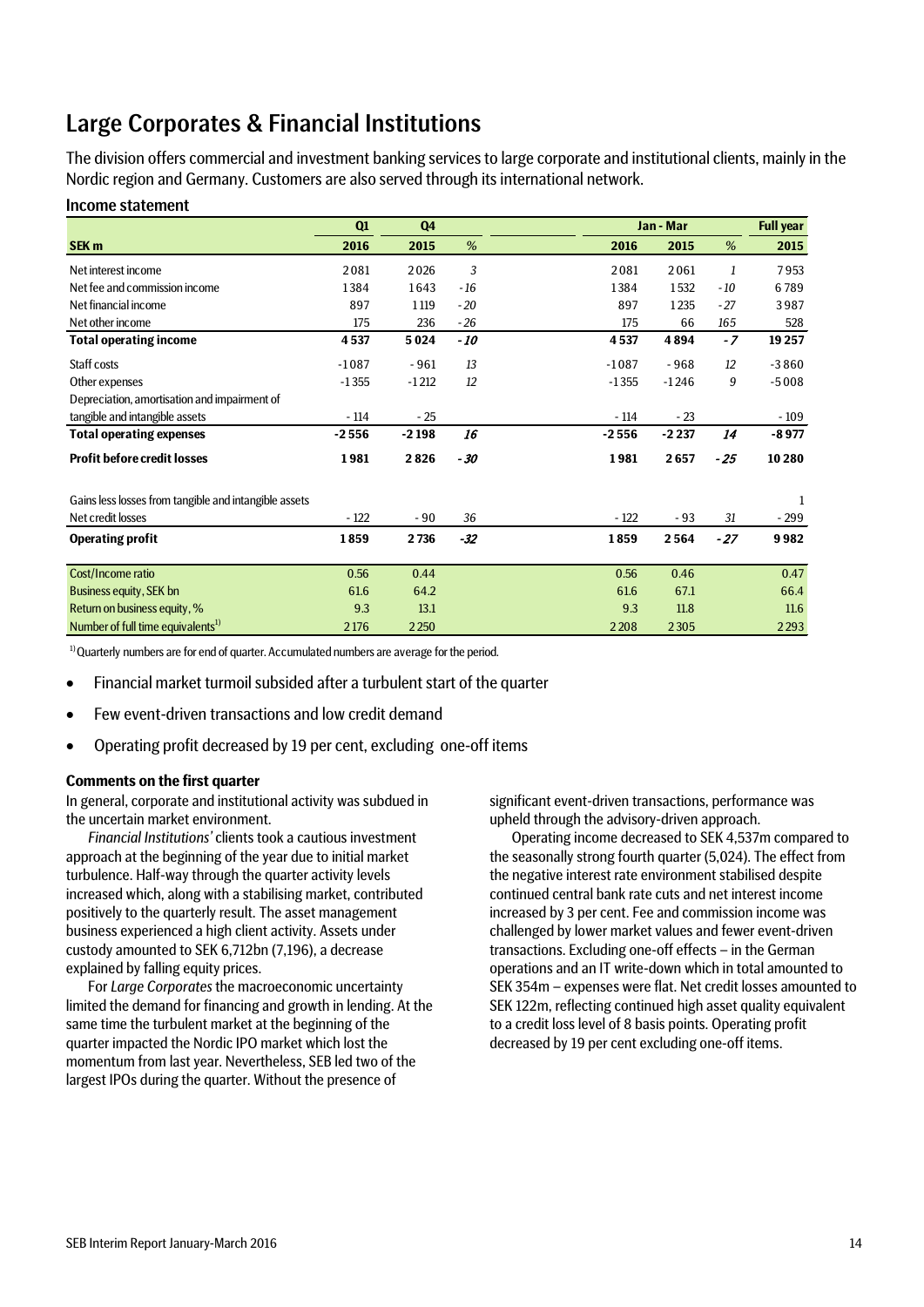# Corporate & Private Customers

The division offers full banking and advisory services to private individuals and small and medium-sized corporate customers in Sweden, as well as card servicesin four Nordic countries. High net worth individuals are offered leading Nordic private banking services.

### Income statement

|                                                       | Q1      | Q <sub>4</sub> |       |         | Jan - Mar |       | <b>Full year</b> |
|-------------------------------------------------------|---------|----------------|-------|---------|-----------|-------|------------------|
| SEK <sub>m</sub>                                      | 2016    | 2015           | %     | 2016    | 2015      | %     | 2015             |
| Net interest income                                   | 2188    | 2 1 2 7        | 3     | 2188    | 2055      | 6     | 8 3 5 3          |
| Net fee and commission income                         | 1275    | 1394           | $-9$  | 1275    | 1548      | $-18$ | 5800             |
| Net financial income                                  | 90      | 117            | $-23$ | 90      | 140       | $-36$ | 522              |
| Net other income                                      | 6       | 18             | $-67$ | 6       | 9         | $-33$ | 67               |
| <b>Total operating income</b>                         | 3559    | 3656           | $-3$  | 3559    | 3752      | - 5   | 14742            |
| Staff costs                                           | $-844$  | $-865$         | $-2$  | $-844$  | $-867$    | $-3$  | $-3418$          |
| Other expenses                                        | - 888   | $-932$         | $-5$  | $-888$  | $-841$    | 6     | $-3463$          |
| Depreciation, amortisation and impairment of          |         |                |       |         |           |       |                  |
| tangible and intangible assets                        | $-16$   | $-19$          | $-16$ | $-16$   | $-21$     | $-24$ | - 134            |
| <b>Total operating expenses</b>                       | $-1748$ | $-1816$        | $-4$  | $-1748$ | $-1729$   | 1     | $-7015$          |
| <b>Profit before credit losses</b>                    | 1811    | 1840           | $-2$  | 1811    | 2023      | - 10  | 7727             |
| Gains less losses from tangible and intangible assets |         |                |       |         |           |       |                  |
| Net credit losses                                     | $-119$  | - 91           | 31    | $-119$  | $-104$    | 14    | - 459            |
| <b>Operating profit</b>                               | 1692    | 1749           | $-3$  | 1692    | 1919      | $-12$ | 7268             |
| Cost/Income ratio                                     | 0.49    | 0.50           |       | 0.49    | 0.46      |       | 0.48             |
| Business equity, SEK bn                               | 36.1    | 37.8           |       | 36.1    | 38.1      |       | 38.1             |
| Return on business equity, %                          | 14.4    | 14.2           |       | 14.4    | 15.5      |       | 14.7             |
| Number of full time equivalents <sup>1)</sup>         | 3714    | 3773           |       | 3730    | 3795      |       | 3796             |

 $1)$  Quarterly numbers are for end of quarter. Accumulated numbers are average for the period.

- In spite of lower interest rates, deposit volumes remained stable
- Private customers' mobile interactions averaged 14.1 million per month in the quarter, up 52 percent year-on-year
- Operating profit decreased due to lower market values and lower interchange fees on cards

#### **Comments on the first quarter**

The first quarter reflected the market environment and demand for low-risk savings products tended to increase while overall customer activity remained muted.

The number of full-service customers in the *corporate segment* increased and reached a total of 161,000 (158,800). The positive corporate sentiment trend seen during the second half of 2015 continued in the first quarter. Corporate lending increased to SEK 202bn (198). The payment service *Swish for corporates* was appreciated by the customers with users increasing to 3,600 by the end of the quarter (2,500).

In the *private segment*, household mortgages increased by SEK 1.5bn in the quarter and amounted to SEK 420bn. 90 per cent of all new loans with loan-to-value above 50 per cent amortise. The total number of full-service private customers remained stable at around 480,000. The market value of total assets under management declined offsetting the effect of net inflows, which amounted to SEK 7.4bn in the first quarter. The positive trend in mobile activity among private customers continued, with the average number of interactions in the SEB

mobile application at 14.1 million per month in the quarter, 3.5 times as high as in the internet bank.

Operating profit decreased to SEK 1,692m (1,749). The main driver was the reduction in net fee and commission income to SEK 1,275m (1,394), which was caused by lower market values on assets under management and lower interchange fees on cards. Net interest income, on the other hand, increased by 3 per cent to SEK 2,188m (2,127). Despite the low interest rates, deposits from corporate and private customers remained stable at SEK 348bn (346). Operating expenses decreased to SEK 1,748m (1,816). Credit losses increased marginally, although remaining at low levels, amounting to SEK 119m (91) corresponding to a credit loss level of 7 basis points.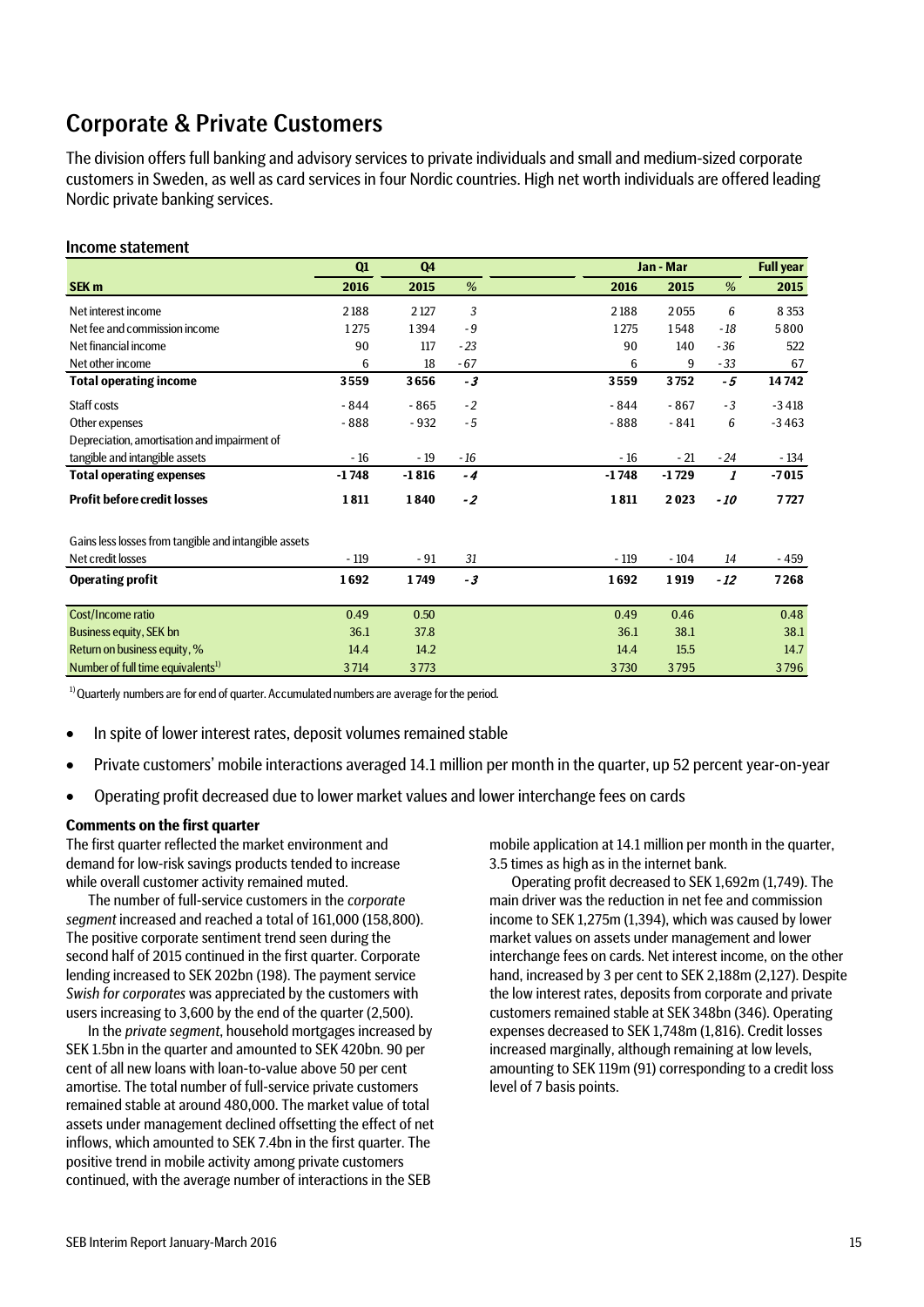# **Baltic**

The division provides full banking and advisory services to private individuals and small and medium-sized corporate customers in Estonia, Latvia and Lithuania. The Baltic real estate holding companies (RHC) are part of the division.

### Income statement (excl. RHC)

|                                                       | Q1             | Q <sub>4</sub> |       |        | Jan - Mar      |             | <b>Full year</b> |
|-------------------------------------------------------|----------------|----------------|-------|--------|----------------|-------------|------------------|
| <b>SEK m</b>                                          | 2016           | 2015           | %     | 2016   | 2015           | %           | 2015             |
| Net interest income                                   | 509            | 475            | 7     |        | 509<br>519     | $-2$        | 2019             |
| Net fee and commission income                         | 264            | 292            | $-10$ |        | 264<br>264     | 0           | 1 1 1 5          |
| Net financial income                                  | 54             | 55             | $-2$  |        | 54             | 86<br>$-37$ | 241              |
| Net other income                                      | 1              | 6              | - 83  |        | 1              |             | 59               |
| <b>Total operating income</b>                         | 828            | 828            | 0     |        | 828<br>869     | - 5         | 3434             |
| Staff costs                                           | $-178$         | $-183$         | $-3$  | $-178$ | $-175$         | 2           | $-713$           |
| Other expenses                                        | $-317$         | $-233$         | 36    | $-317$ | $-241$         | 32          | - 959            |
| Depreciation, amortisation and impairment of          |                |                |       |        |                |             |                  |
| tangible and intangible assets                        | $-13$          | $-14$          | $-7$  |        | $-13$<br>$-16$ | $-19$       | $-62$            |
| <b>Total operating expenses</b>                       | $-508$         | $-430$         | 18    | $-508$ | $-432$         | 18          | $-1734$          |
| <b>Profit before credit losses</b>                    | 320            | 398            | - 20  |        | 320<br>437     | $-27$       | 1700             |
| Gains less losses from tangible and intangible assets | $\overline{2}$ |                |       |        | $\overline{2}$ |             | 1                |
| Net credit losses                                     | $-49$          | $-39$          | 26    |        | $-49$          | 9           | - 128            |
| <b>Operating profit</b>                               | 273            | 359            | $-24$ |        | 273<br>446     | $-39$       | 1573             |
| Cost/Income ratio                                     | 0.61           | 0.52           |       |        | 0.61<br>0.50   |             | 0.50             |
| <b>Business equity, SEK bn</b>                        | 7.6            | 7.2            |       |        | 7.6            | 8.1         | 7.5              |
| Return on business equity, %                          | 12.7           | 17.8           |       |        | 12.7<br>19.6   |             | 18.6             |
| Number of full time equivalents <sup>1)</sup>         | 2565           | 2581           |       | 2575   | 2705           |             | 2643             |

<sup>1)</sup> Quarterly numbers are for end of quarter. Accumulated numbers are average for the period.

**Baltic Division (incl. RHC)**

| <b>Operating profit</b>                       | 233  | 263  | - 11 | 233  | 351  | - 34 | 1 2 8 1 |
|-----------------------------------------------|------|------|------|------|------|------|---------|
| Cost/Income ratio                             | 0.63 | 0.54 |      | 0.63 | 0.51 |      | 0.52    |
| <b>Business equity, SEK bn</b>                | 7.9  | 7.5  |      | 7.9  | 8.5  |      | 7.9     |
| Return on business equity, %                  | 10.4 | 12.4 |      | 10.4 | 14.6 |      | 14.4    |
| Number of full time equivalents <sup>1)</sup> | 2597 | 2612 |      | 2607 | 2741 |      | 2678    |

- Baltic GDP growth continued, driven by private consumption
- SEB was named Best Bank in each of Estonia, Latvia and Lithuania by EMEA Finance Magazine
- Decreased operating profit partly due to one-off items

#### **Comments on the first quarter**

In general, GDP development in the Baltic countries was positive, especially in Lithuania and Latvia.

Baltic loan volumes increased from year-end to SEK 105bn (104). Mortgage loan volumes accounted for the majority of the growth, with increased mortgage demand in Estonia and Lithuania. Corporate customers in Lithuania were somewhat more active. Lending margins remained relatively stable across the portfolio with slightly higher margins on new loans. Baltic deposit volumes amounted to SEK 95bn (94). Despite the low deposit margins prevailing in the Baltic countries, net interest income increased by 7 per cent. In the fourth quarter 2015 net interest income included unusually high costs relating to the EU Single Resolution fund.

There were in total 964,000 Baltic full-service customers. Innovation Lab events were held in all Baltic countries for the third year in a row where over 700 SME customers networked and worked with SEB's innovation team.

SEB continued to win awards for customer excellence and SEB was named the Best Bank in each of Estonia, Latvia and Lithuania by EMEA Finance magazine.

Operating profit decreased due to higher operating expenses. Operating expenses, excluding a one-off provision of SEK 68m made for unused space in Baltic offices and branches, increased slightly. The credit loss level was 18 basis points. The first quarter 2015 credit loss figure was impacted by a write-back in Estonia relating to collective provisions.

The real estate holding companies held assets at a total book value of SEK 1,481m (1,739).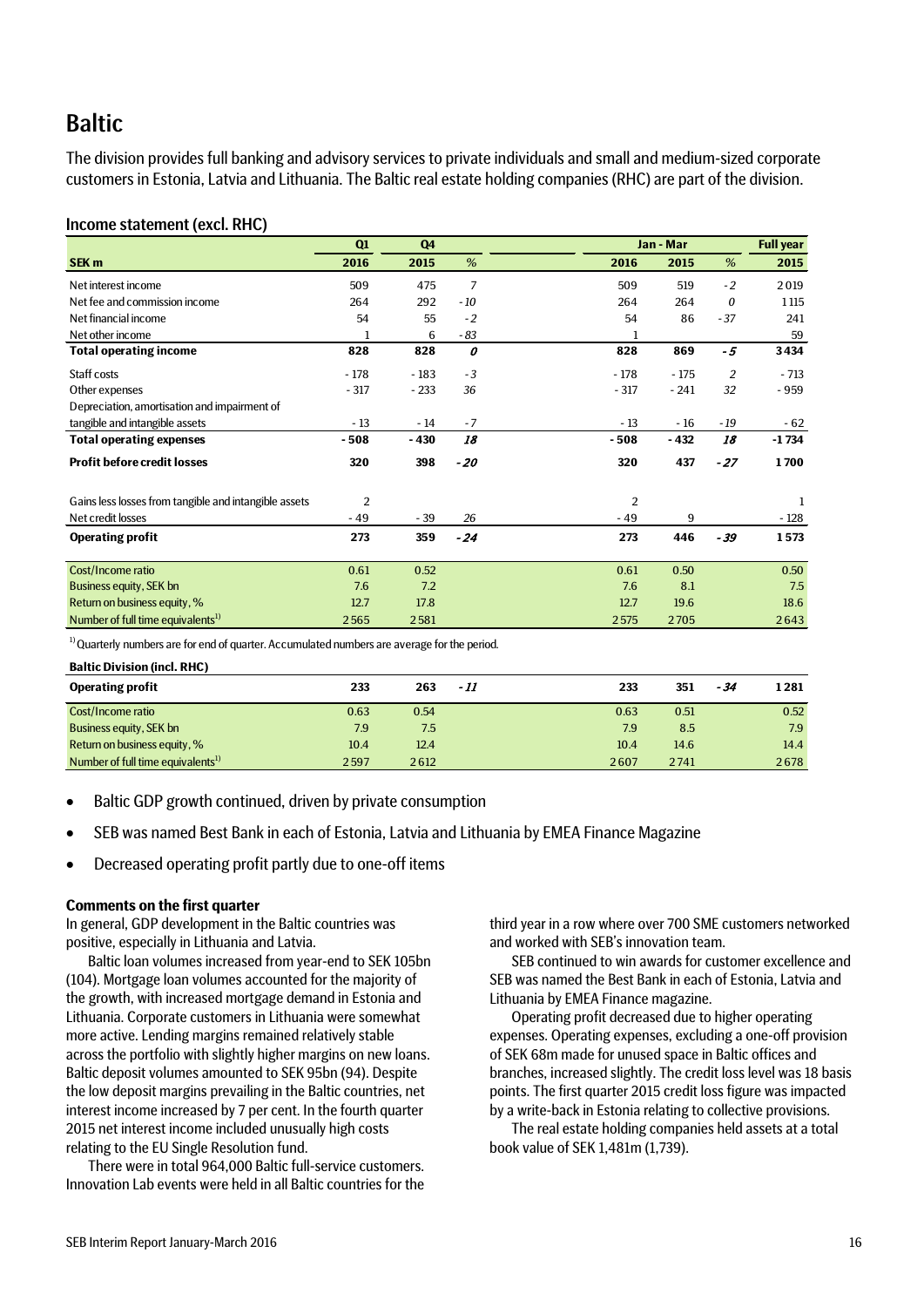# Life & Investment Management

The division offers life insurance and asset management solutions to private as well as corporate and institutional clients in the Nordic and Baltic countries.

#### Income statement

|                                                                            | Q1     | Q <sub>4</sub> |       | Jan - Mar | <b>Full year</b> |       |            |
|----------------------------------------------------------------------------|--------|----------------|-------|-----------|------------------|-------|------------|
| SEK <sub>m</sub>                                                           | 2016   | 2015           | %     | 2016      | $2015^{1}$       | %     | $2015^{1}$ |
| Net interest income                                                        | $-14$  | $-12$          | 17    | $-14$     | $-11$            | 27    | $-43$      |
| Net fee and commission income                                              | 917    | 1058           | $-13$ | 917       | 1329             | $-31$ | 4600       |
| Net financial income                                                       | 367    | 449            | $-18$ | 367       | 445              | - 18  | 1339       |
| Net other income                                                           | 18     | 23             | $-22$ | 18        | 14               | 29    | 85         |
| <b>Total operating income</b>                                              | 1288   | 1518           | $-15$ | 1288      | 1777             | $-28$ | 5981       |
| Staff costs                                                                | $-374$ | $-372$         | 1     | $-374$    | $-461$           | $-19$ | $-1669$    |
| Other expenses                                                             | $-232$ | $-318$         | $-27$ | $-232$    | $-278$           | $-17$ | $-1144$    |
| Depreciation, amortisation and impairment of                               |        |                |       |           |                  |       |            |
| tangible and intangible assets                                             | $-13$  | $-13$          | 0     | $-13$     | $-16$            | $-19$ | - 58       |
| <b>Total operating expenses</b>                                            | $-619$ | $-703$         | $-12$ | $-619$    | $-755$           | - 18  | $-2871$    |
| <b>Profit before credit losses</b>                                         | 669    | 815            | $-18$ | 669       | 1022             | - 35  | 3110       |
| Gains less losses from tangible and intangible assets<br>Net credit losses |        |                |       |           |                  |       |            |
| <b>Operating profit</b>                                                    | 669    | 815            | $-18$ | 669       | 1022             | $-35$ | 3110       |
| Cost/Income ratio                                                          | 0,48   | 0,46           |       | 0,48      | 0,42             |       | 0,48       |
| Business equity, SEK bn                                                    | 11,5   | 8,7            |       | 11,5      | 8,7              |       | 8,7        |
| Return on business equity, %                                               | 20,1   | 31,7           |       | 20,1      | 39,7             |       | 30,3       |
| Number of full time equivalents <sup>2)</sup>                              | 1472   | 1445           |       | 1464      | 1622             |       | 1554       |

<sup>1)</sup> Comparative numbers include SEB Asset Management AG which was divested in August 2015. No business equity allocated to Investment Management in 2015.

 $2)$  Quarterly numbers are end of quarter. Accumulated numbers are average for the period.

- Launched traditional life for occupational pension area
- Leading position in Morningstar's mutual fund rating
- Lower result due to challenging financial markets and lower performance fees

#### **Comments on the first quarter**

The overall pressure on the welfare systems continued to increase the demand for active advisory services for private and corporate customers for both life insurance and investment management.

The Swedish *Life* business continued to develop new product offerings and a traditional life insurance product was launched for the occupational pension area. The number of digital customer meetings grew during the first quarter by around 50 per cent, with continuously high customer satisfaction. Despite the challenging macro-economic environment, Baltic pension markets still grew rapidly. The focus is on mandatory pension funds, leveraging on SEB's bancassurance model. The Baltic business is in the forefront when it comes to offering pension and welfare products using digital channels.

In *Investment Management* SEB took a leading position in Morningstar's long-term performance valuation of the largest fund providers in Sweden. Several funds won prizes in a range of European countries underlining SEB's offer in an international perspective. The intensified effort to integrate sustainability factors into the investment processes is materialising. SEB's Global Sustainability Fund combines a sustainability focus with the use of modern quantitative investment techniques.

Operating profit decreased in the first quarter compared to the fourth quarter last year, primarily due to lower asset values, which reduced base fees and performance fee income. Total premium income from both new and existing life insurance policies increased with 4 per cent compared to the fourth quarter 2015. Weighted sales increased by 8 percent in the first quarter to SEK 13bn.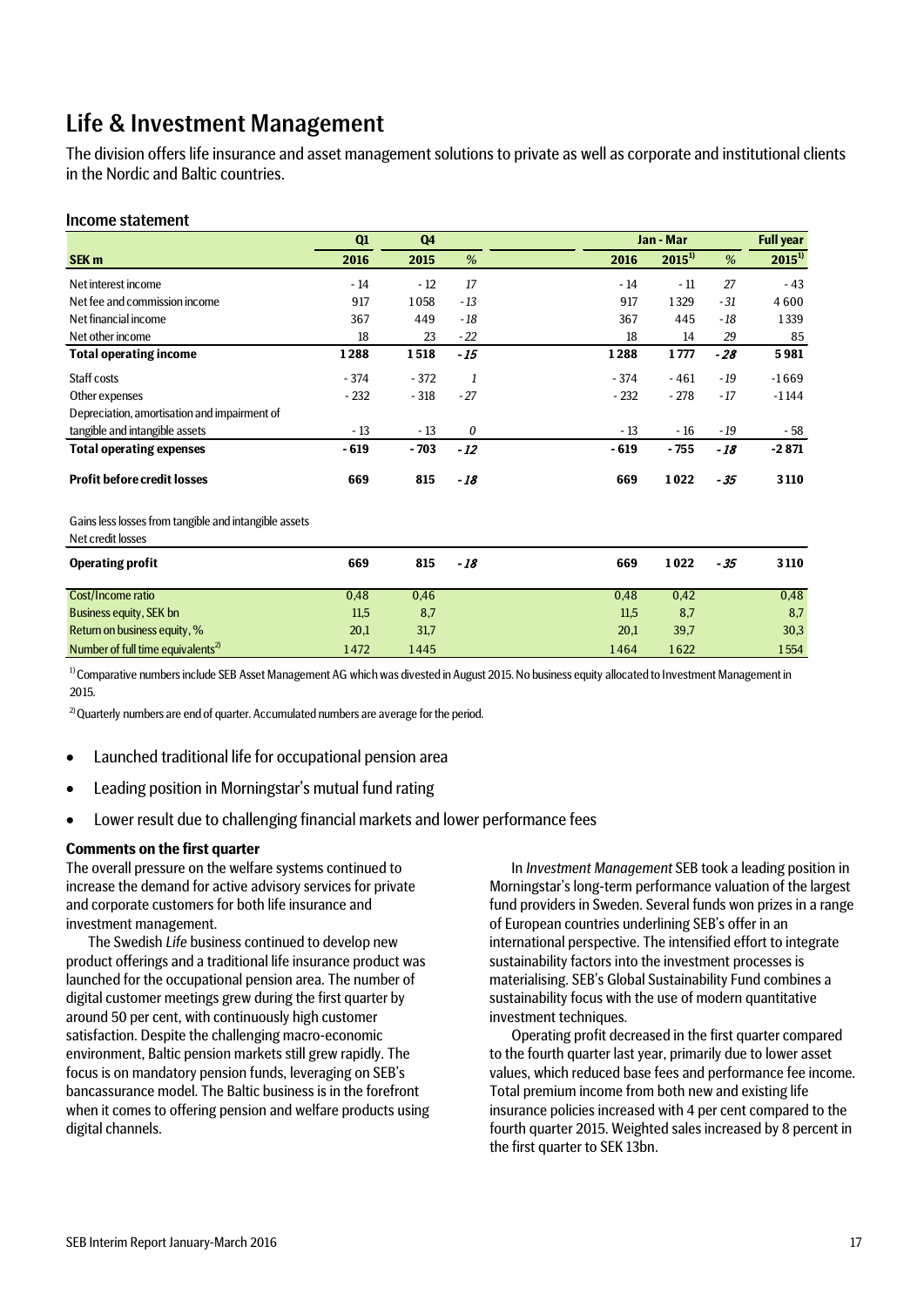# The SEB Group

## Net interest income – SEB Group

|                     | Q1      | Q4    |     |         | Jan - Mar |      | <b>Full year</b> |
|---------------------|---------|-------|-----|---------|-----------|------|------------------|
| <b>SEK m</b>        | 2016    | 2015  | %   | 2016    | 2015      | %    | 2014             |
| Interest income     | 8889    | 9042  | - 2 | 8889    | 10 20 3   | - 13 | 37726            |
| Interest expense    | $-4253$ | -4365 | - 3 | $-4253$ | $-5257$   | - 19 | -18788           |
| Net interest income | 4636    | 4677  | - 1 | 4636    | 4946      | - 6  | 18938            |

## Net fee and commission income – SEB Group

|                                           | Q1      | Q4      |                | Jan - Mar |         |       | <b>Full year</b> |
|-------------------------------------------|---------|---------|----------------|-----------|---------|-------|------------------|
| <b>SEK m</b>                              | 2016    | 2015    | %              | 2016      | 2015    | %     | 2015             |
| Issue of securities and advisory          | 150     | 258     | $-42$          | 150       | 118     | 27    | 834              |
| Secondary market and derivatives          | 449     | 450     | 0              | 449       | 676     | $-34$ | 3350             |
| Custody and mutual funds                  | 1744    | 2030    | $-14$          | 1744      | 2317    | $-25$ | 8507             |
| Payments, cards, lending, deposits,       |         |         |                |           |         |       |                  |
| guarantees and other                      | 2557    | 2598    | $-2$           | 2557      | 2478    | 3     | 9963             |
| Whereof payments and card fees            | 1247    | 1386    | $-10$          | 1247      | 1352    | - 8   | 5521             |
| <b>Whereof lending</b>                    | 575     | 648     | - 11           | 575       | 648     | - 11  | 2445             |
| Life insurance commissions                | 402     | 438     | - 8            | 402       | 421     | - 5   | 1686             |
| Fee and commission income                 | 5302    | 5774    | -8             | 5302      | 6010    | $-12$ | 24340            |
| Fee and commission expense                | $-1405$ | $-1379$ | $\overline{2}$ | $-1405$   | $-1340$ | 5     | $-5995$          |
| Net fee and commission income             | 3897    | 4395    | - 11           | 3897      | 4670    | - 17  | 18345            |
| <b>Whereof Net securities commissions</b> | 1684    | 2077    | $-19$          | 1684      | 2429    | $-31$ | 9459             |
| Whereof Net payments and card fees        | 756     | 850     | - 11           | 756       | 845     | - 11  | 3 4 3 5          |
| Whereof Net life insurance commissions    | 245     | 281     | $-13$          | 245       | 314     | $-22$ | 1 1 5 4          |

## Net financial income – SEB Group

|                                                                                        | Q1     | Q4      |        |        | Jan - Mar |        | <b>Full year</b> |
|----------------------------------------------------------------------------------------|--------|---------|--------|--------|-----------|--------|------------------|
| <b>SEK m</b>                                                                           | 2016   | 2015    | %      | 2016   | 2015      | %      | 2015             |
| Equity instruments and related derivatives                                             | $-228$ | 677     | -134   | $-228$ | 1551      | -115   | $-141$           |
| Debt securities and related derivatives                                                | 360    | $-678$  | $-153$ | 360    | $-1290$   | $-128$ | 266              |
| Currency and related derivatives                                                       | 797    | 1 1 1 4 | -28    | 797    | 962       | -17    | 3831             |
| Other life insurance income, net                                                       | 369    | 454     | -19    | 369    | 454       | -19    | 1360             |
| Other                                                                                  | 87     | 56      | 55     | 87     | 32        | 172    | 162              |
| <b>Net financial income</b><br>Whereof unrealized valuation changes from               | 1385   | 1623    | -15    | 1385   | 1709      | -19    | 5478             |
| counterparty risk and own credit standing in<br>derivatives and own issued securities. | -153   | 121     |        | - 153  | 134       |        | 603              |

The result within Net financial income is presented on different rows based on type of underlying financial instrument.

For first quarter the effect from structured products offered to the public was approximately SEK -565m (Q4 2015: 445) in Equity related derivatives and a corresponding effect in Debt securities and related derivatives SEK 490m (Q4 2015: -755) and Credit related derivatives SEK 85m (Q4 2015: 295).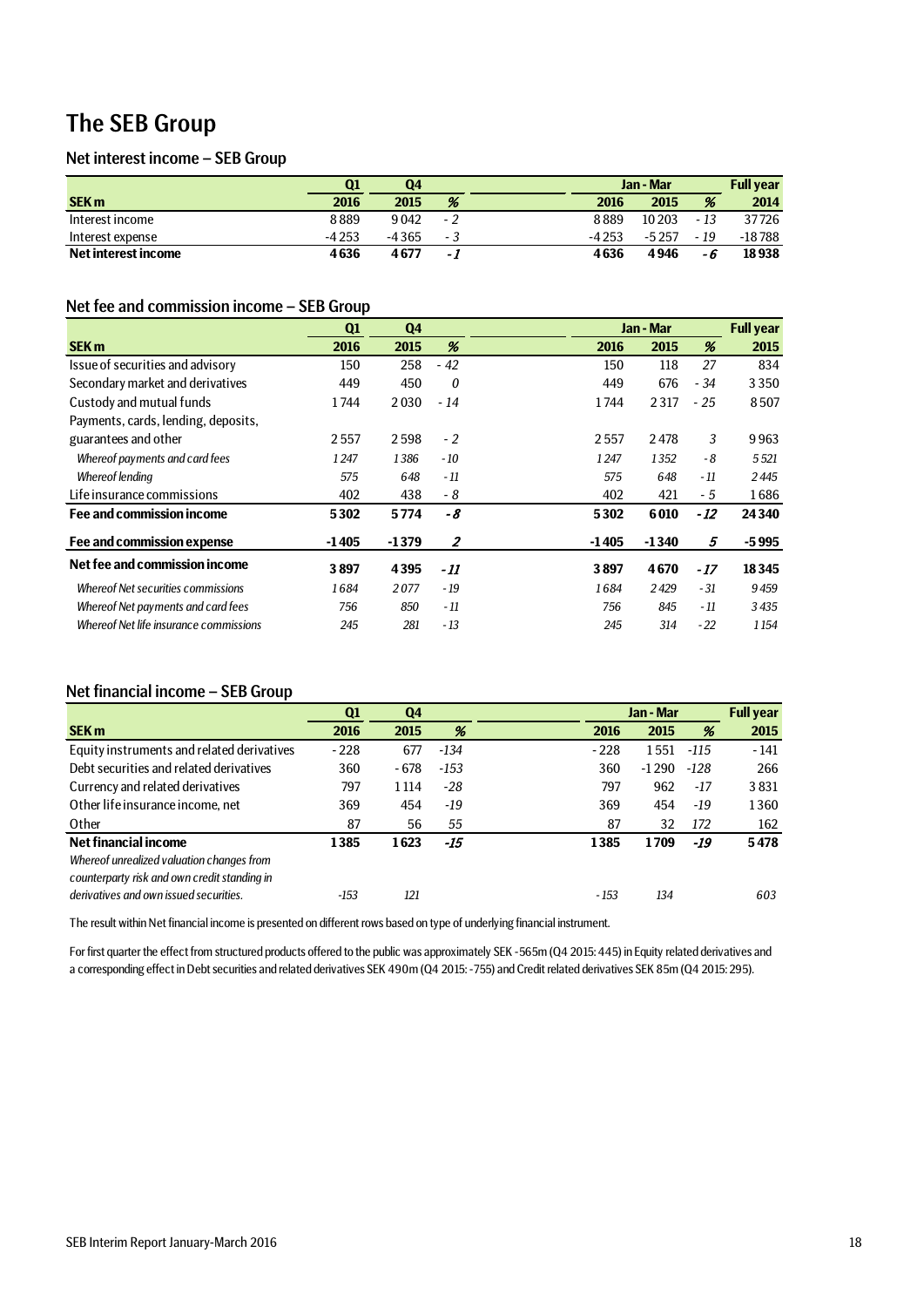# Net credit losses – SEB Group

|                                                    | Q1     | Q <sub>4</sub> |       |        | Jan - Mar |       | <b>Full year</b> |
|----------------------------------------------------|--------|----------------|-------|--------|-----------|-------|------------------|
| <b>SEK m</b>                                       | 2016   | 2015           | %     | 2016   | 2015      | %     | 2015             |
| Provisions:                                        |        |                |       |        |           |       |                  |
| Net collective provisions for individually         |        |                |       |        |           |       |                  |
| assessed loans                                     | 113    | 58             | 95    | 113    | 92        | 23    | 74               |
| Net collective provisions for portfolio            |        |                |       |        |           |       |                  |
| assessed loans                                     | 31     | 163            | $-81$ | 31     | 82        | $-62$ | 362              |
| Specific provisions                                | $-443$ | $-222$         | 100   | - 443  | $-384$    | 15    | $-1058$          |
| Reversal of specific provisions no longer required | 125    | 58             | 116   | 125    | 148       | $-16$ | 507              |
| Net provisions for contingent liabilities          | $-18$  | - 24           |       | $-18$  |           |       | 3                |
| <b>Net provisions</b>                              | $-192$ | 33             |       | $-192$ | $-62$     |       | $-112$           |
|                                                    |        |                |       |        |           |       |                  |
| Write-offs:                                        |        |                |       |        |           |       |                  |
| Total write-offs                                   | $-246$ | $-563$         | -56   | - 246  | $-379$    | $-35$ | $-2256$          |
| Reversal of specific provisions utilized           |        |                |       |        |           |       |                  |
| for write-offs                                     | 100    | 247            | -60   | 100    | 214       | $-53$ | 1301             |
| Write-offs not previously provided for             | $-146$ | $-316$         | -54   | - 146  | $-165$    | $-12$ | - 955            |
| Recovered from previous write-offs                 | 47     | 64             | $-27$ | 47     | 39        | 21    | 184              |
| <b>Net write-offs</b>                              | - 99   | $-252$         | $-61$ | - 99   | $-126$    | $-21$ | $-771$           |
| <b>Net credit losses</b>                           | $-291$ | $-219$         | 33    | $-291$ | - 188     | 55    | $-883$           |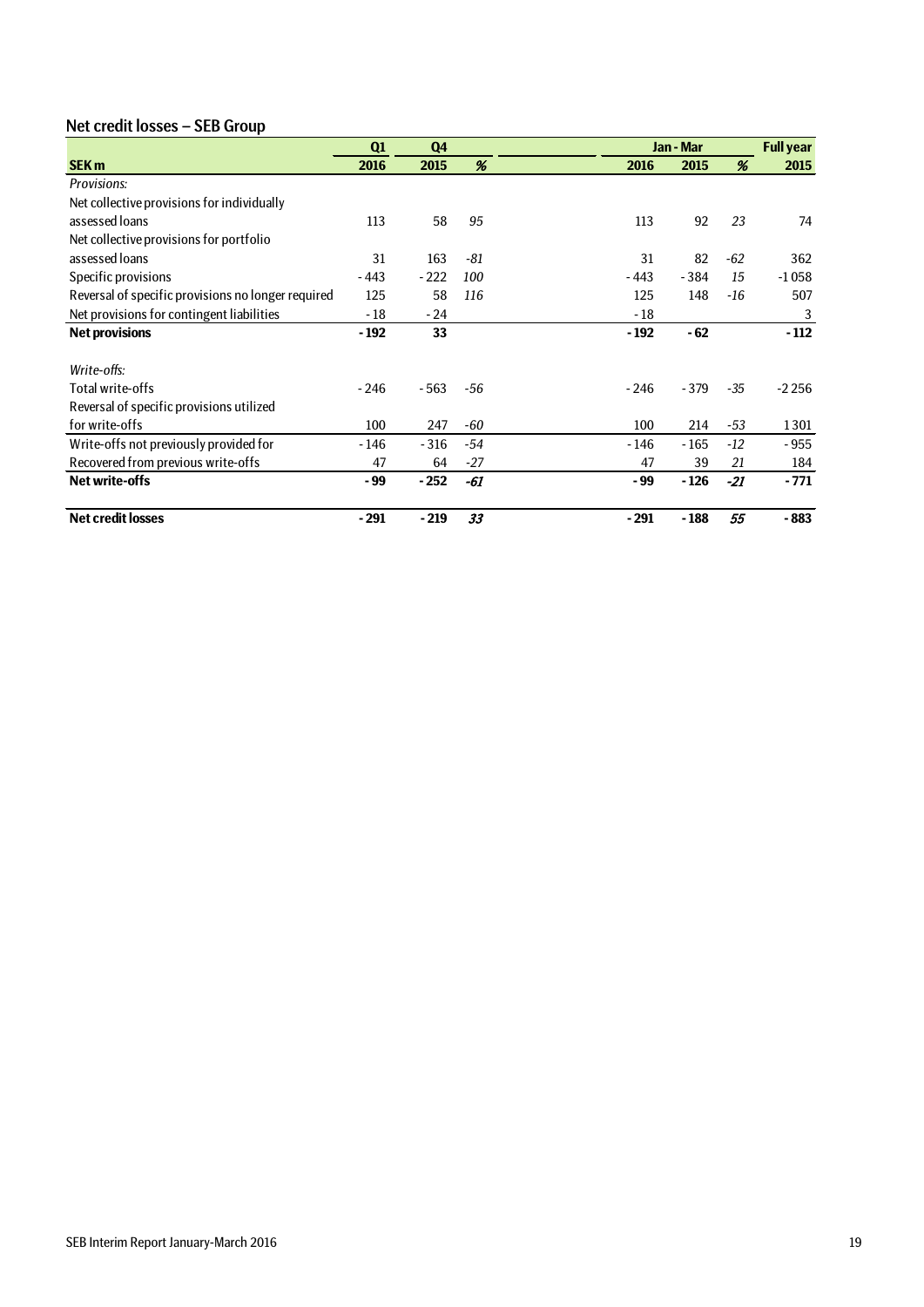## Statement of changes in equity – SEB Group

|                                                                              |              |                 |                   |                  | Other reserves <sup>1)</sup> |                |                             |                  |               |
|------------------------------------------------------------------------------|--------------|-----------------|-------------------|------------------|------------------------------|----------------|-----------------------------|------------------|---------------|
|                                                                              |              |                 | <b>Available-</b> |                  |                              |                |                             |                  |               |
|                                                                              |              |                 | for-sale          |                  | <b>Translation</b>           |                | <b>Defined Total Share-</b> |                  |               |
|                                                                              | <b>Share</b> | <b>Retained</b> | financial         | <b>Cash flow</b> | of foreign                   | <b>benefit</b> | holders'                    | <b>Minority</b>  | <b>Total</b>  |
| SEK <sub>m</sub>                                                             | capital      | earnings        | assets            | hedges           | operations                   | plans          | equity                      | <b>interests</b> | <b>Equity</b> |
| Jan-Mar 2016                                                                 |              |                 |                   |                  |                              |                |                             |                  |               |
| Opening balance                                                              | 21942        | 114 471         | 648               | 3210             | $-1943$                      | 4470           | 142798                      |                  | 142798        |
| Change in valuation of insurance contracts <sup>2)</sup>                     |              | $-440$          |                   |                  |                              |                | $-440$                      |                  | -440          |
| <b>Adjusted opening balance</b>                                              | 21942        | 114 031         | 648               | 3210             | $-1943$                      | 4470           | 142358                      |                  | 142358        |
| Net profit                                                                   |              | $-2294$         |                   |                  |                              |                | $-2294$                     |                  | $-2294$       |
| Other comprehensive income (net of tax)                                      |              |                 | 498               | 190              | 74                           | $-3105$        | $-2343$                     |                  | $-2343$       |
| <b>Total comprehensive income</b>                                            |              | $-2294$         | 498               | 190              | 74                           | $-3105$        | $-4637$                     |                  | $-4637$       |
| Dividend to shareholders                                                     |              | $-11504$        |                   |                  |                              |                | $-11504$                    |                  | $-11504$      |
| Equity-based programmes <sup>3)</sup>                                        |              | $-133$          |                   |                  |                              |                | $-133$                      |                  | $-133$        |
| Change in holdings of own shares                                             |              | 153             |                   |                  |                              |                | 153                         |                  | 153           |
| <b>Closing balance</b>                                                       | 21942        | 100253          | 1146              | 3400             | $-1869$                      | 1365           | 126237                      |                  | 126237        |
|                                                                              |              |                 |                   |                  |                              |                |                             |                  |               |
| Jan-Dec 2015                                                                 |              |                 |                   |                  |                              |                |                             |                  |               |
| Opening balance                                                              | 21942        | 108 435         | 1367              | 3877             | $-1370$                      | 292            | 134543                      | 33               | 134576        |
| Net profit                                                                   |              | 16581           |                   |                  |                              |                | 16581<br>2219               |                  | 16581         |
| Other comprehensive income (net of tax)<br><b>Total comprehensive income</b> |              | 16581           | $-719$<br>$-719$  | $-667$<br>$-667$ | $-573$<br>$-573$             | 4178<br>4178   | 18800                       |                  | 2219<br>18800 |
|                                                                              |              |                 |                   |                  |                              |                |                             | $-33$            | $-33$         |
| Dissolvement of minority interest<br>Dividend to shareholders                |              | $-10400$        |                   |                  |                              |                | $-10400$                    |                  | $-10400$      |
| Equity-based programmes <sup>3)</sup>                                        |              | $-164$          |                   |                  |                              |                | $-164$                      |                  | $-164$        |
| Change in holdings of own shares                                             |              | 19              |                   |                  |                              |                | 19                          |                  | 19            |
| <b>Closing balance</b>                                                       | 21942        | 114471          | 648               | 3210             | $-1943$                      | 4470           | 142798                      |                  | 142798        |
|                                                                              |              |                 |                   |                  |                              |                |                             |                  |               |
| Jan-Mar 2015                                                                 |              |                 |                   |                  |                              |                |                             |                  |               |
| Opening balance                                                              | 21942        | 108 435         | 1367              | 3877             | $-1370$                      | 292            | 134543                      | 33               | 134576        |
| Net profit                                                                   |              | 4651            |                   |                  |                              |                | 4651                        |                  | 4651          |
| Other comprehensive income (net of tax)                                      |              |                 | 95                | 498              | $-227$                       | $-767$         | $-401$                      |                  | $-401$        |
| <b>Total comprehensive income</b>                                            |              | 4651            | 95                | 498              | $-227$                       | $-767$         | 4250                        |                  | 4250          |
| Dividend to shareholders                                                     |              | $-10400$        |                   |                  |                              |                | $-10400$                    |                  | $-10400$      |
| Equity-based programmes <sup>3)</sup>                                        |              | 170             |                   |                  |                              |                | 170                         |                  | 170           |
| Change in holdings of own shares                                             |              | 88              |                   |                  |                              |                | 88                          |                  | 88            |
| <b>Closing balance</b>                                                       | 21942        | 102944          | 1462              | 4375             | $-1597$                      | $-475$         | 128651                      | 33               | 128684        |
|                                                                              |              |                 |                   |                  |                              |                |                             |                  |               |

1) Amounts under Other reserves may be reclassified in the future to the income statement under certain circumstances, e.g. if they are related to the sale of Available for sale financial assets, dissolved Cash flow hedges or Translation of foreign operations when SEB ceases to consolidate a foreign operation. Amounts related to Defined benefit plans will not be reclassified to the income statement.

2) The valuation methodology of insurance contracts in Denmark has migrated towards the Solvency II principles and the effect on Group as of 1<sup>st</sup> of January 2016 is SEK -440m. 3) The acquisition cost for the purchase of own shares is deducted from shareholders' equity. The item includes changes in nominal amounts of equity swaps used for hedging of

equity-based programmes.

|                                        | <b>Jan-Mar</b> | Jan-Dec | <b>Jan-Mar</b> |
|----------------------------------------|----------------|---------|----------------|
| Number of shares owned by SEB, million | 2016           | 2015    | 2015           |
| Opening balance                        | 0.9            | 5.5     | 5.5            |
| <b>Repurchased shares</b>              | 2.9            | 3.4     |                |
| Sold/distributed shares                | $-0.8$         | $-8.0$  | -0.8           |
| <b>Closing balance</b>                 | 3.0            | 0.9     | 4.7            |
|                                        |                |         |                |

Market value of shares owned by SEB, SEK m 233 76 470

In accordance with the decision by the Annual General Meeting, SEB holds own shares of Class A for the long-term equity-based programmes. The transactions may take place at one or several occasions during the year.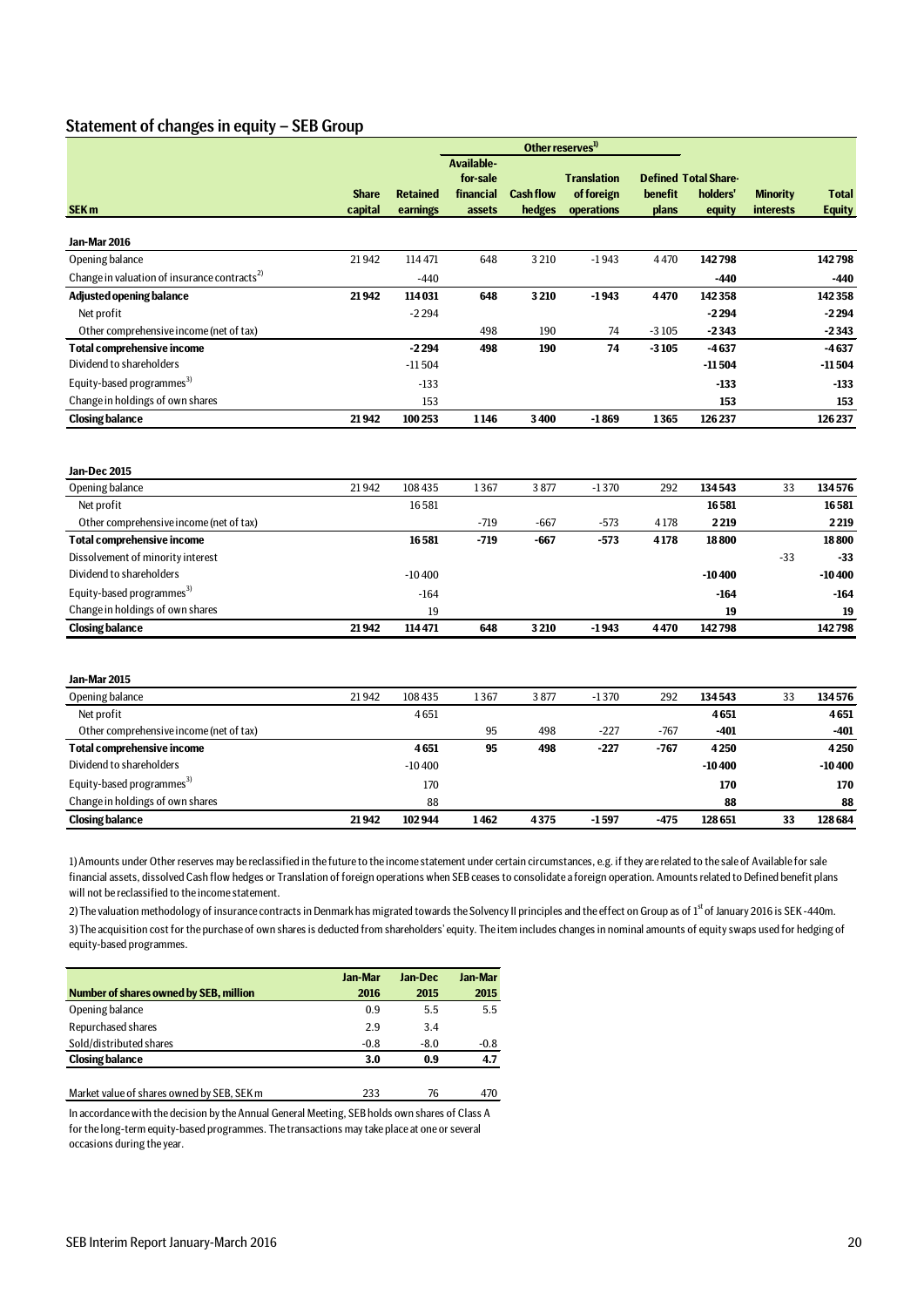## Cash flow statement – SEB Group

|                                                              | Jan - Mar |         |       | <b>Full year</b> |
|--------------------------------------------------------------|-----------|---------|-------|------------------|
| <b>SEK m</b>                                                 | 2016      | 2015    | %     | 2015             |
| Cash flow from operating activities                          | 65982     | 107124  | - 38  | 21 002           |
| Cash flow from investment activities                         | 297       | 495     | $-40$ | 903              |
| Cash flow from financing activities                          | - 11 491  | $-7323$ | 57    | $-19102$         |
| Net increase in cash and cash equivalents                    | 54788     | 100 296 | - 45  | 2803             |
| Cash and cash equivalents at the beginning of year           | 110770    | 105848  | 5     | 105848           |
| Exchange rate differences on cash and cash equivalents       | $-1453$   | 5379    |       | 2 1 1 9          |
| Net increase in cash and cash equivalents                    | 54788     | 100 296 | $-45$ | 2803             |
| Cash and cash equivalents at the end of period <sup>1)</sup> | 164105    | 211523  | $-22$ | 110770           |

1) Cash and cash equivalents at the end of period is defined as Cash and cash balances with central banks and Loans to other credit institutions payable on demand.

# Financial assets and liabilities – SEB Group

|                                                     | 31 Mar 2016     |                   | 31 Dec 2015     |                   | 31 Mar 2015     |                   |  |
|-----------------------------------------------------|-----------------|-------------------|-----------------|-------------------|-----------------|-------------------|--|
|                                                     | <b>Carrying</b> |                   | <b>Carrying</b> |                   | <b>Carrying</b> |                   |  |
| <b>SEK m</b>                                        | amount          | <b>Fair value</b> | amount          | <b>Fair value</b> |                 | amount Fair value |  |
| Loans                                               | 1620404         | 1617210           | 1522503         | 1529152           | 1707447         | 1727019           |  |
| Equity instruments                                  | 94 041          | 94 041            | 98 207          | 98 207            | 150954          | 150 954           |  |
| Debt instruments                                    | 377450          | 377613            | 299 943         | 300106            | 411795          | 411994            |  |
| Derivative instruments                              | 247896          | 247896            | 215 551         | 215 551           | 334931          | 334931            |  |
| Financial assets - policyholders bearing the risk   | 267333          | 267333            | 271 613         | 271613            | 280940          | 280940            |  |
| Other                                               | 49036           | 49036             | 37666           | 37666             | 45391           | 45 3 91           |  |
| <b>Financial assets</b>                             | 2656160         | 2653129           | 2445483         | 2452295           | 2931458         | 2951229           |  |
|                                                     |                 |                   |                 |                   |                 |                   |  |
| Deposits                                            | 1095447         | 1087013           | 957599          | 957895            | 1182966         | 1185876           |  |
| Equity instruments                                  | 14663           | 14663             | 12927           | 12927             | 12867           | 12867             |  |
| Debt instruments                                    | 767492          | 779 537           | 725 950         | 745 370           | 847934          | 878301            |  |
| Derivative instruments                              | 217855          | 217855            | 190039          | 190039            | 295 421         | 295421            |  |
| Liabilities to policyholders - investment contracts | 268 621         | 268 621           | 271995          | 271995            | 281791          | 281791            |  |
| Other                                               | 75417           | 75418             | 59619           | 59619             | 72 601          | 72 601            |  |
| <b>Financial liabilities</b>                        | 2439495         | 2443107           | 2218129         | 2237845           |                 | 2693580 2726857   |  |

SEB has aggregated its financial instruments by class taking into account the characteristics of the instruments. The fair value of each class of financial assets and liabilities are compared with its carrying amount. A description of the characteristics of the classes can be found in note 39 in the Annual Report 2015.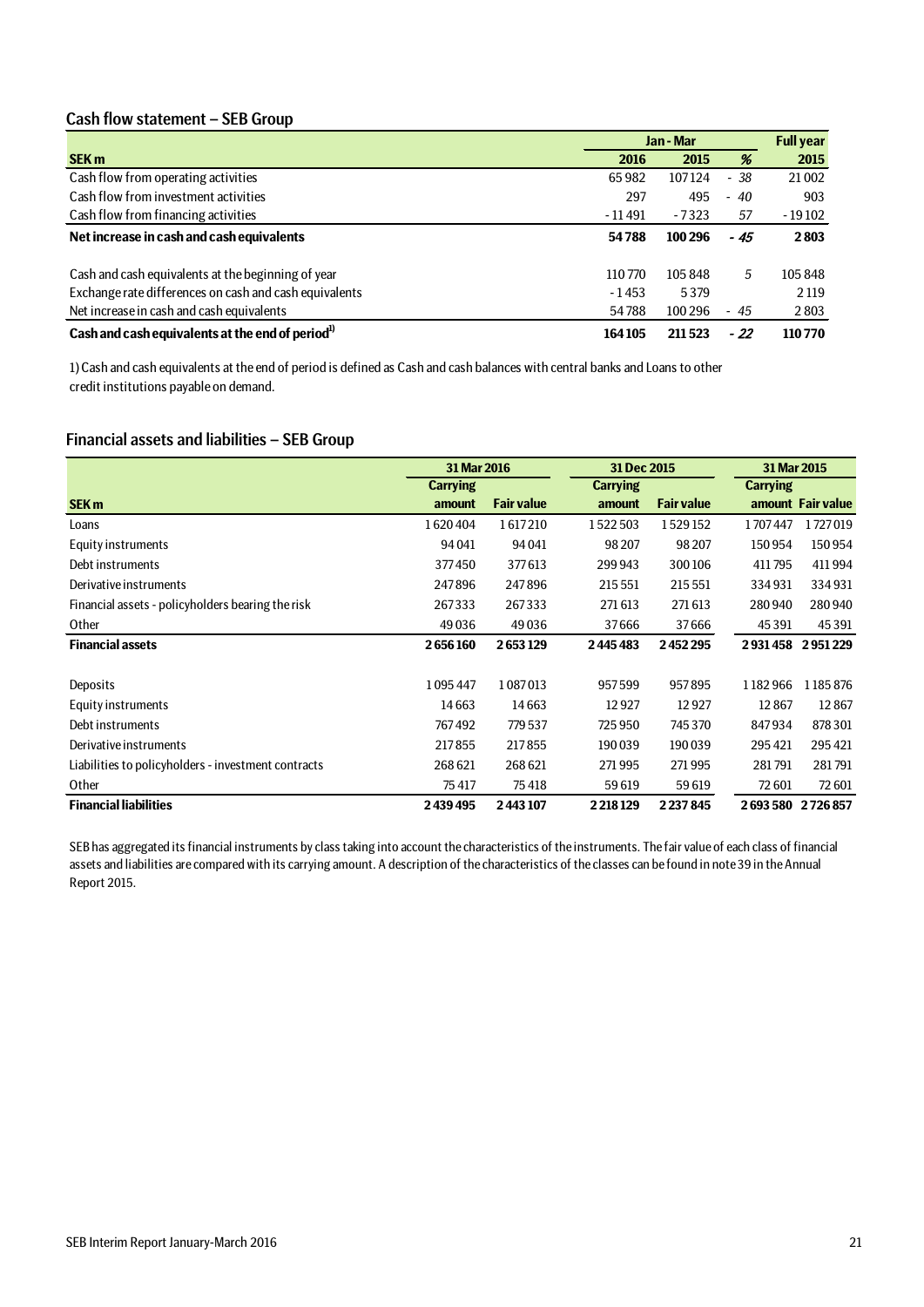#### Assets and liabilities measured at fair value – SEB Group

| SEK <sub>m</sub>                                    |                      | 31 Mar 2016    |                  |              |                               | 31 Dec 2015 |            |              |
|-----------------------------------------------------|----------------------|----------------|------------------|--------------|-------------------------------|-------------|------------|--------------|
|                                                     |                      | Valuation      | <b>Valuation</b> |              |                               |             | Valuation  |              |
|                                                     |                      | technique      | technique        |              |                               | Valuation   | technique  |              |
|                                                     | <b>Quoted prices</b> | using          | using non-       |              | Quoted prices technique using |             | using non- |              |
|                                                     | in active            | observable     | observable       |              | in active                     | observable  | observable |              |
|                                                     | markets              | inputs         | inputs           |              | markets                       | inputs      | inputs     |              |
| <b>Assets</b>                                       | (Level 1)            | (Level 2)      | (Level 3)        | <b>Total</b> | (Level 1)                     | (Level 2)   | (Level 3)  | <b>Total</b> |
| Financial assets - policyholders bearing the risk   | 247,169              | 15,123         | 5,040            | 267,332      | 255,175                       | 13,831      | 2,607      | 271,613      |
| Equity instruments at fair value                    | 72,094               | 10,802         | 11,559           | 94,455       | 75,565                        | 11,473      | 11,677     | 98,715       |
| Debt instruments at fair value                      | 185,537              | 171,002        | 1,193            | 357,732      | 132,789                       | 144,948     | 1,204      | 278,941      |
| Derivative instruments at fair value                | 4,354                | 229,394        | 14,149           | 247,897      | 2,061                         | 202,261     | 11,229     | 215,551      |
| Investment properties                               |                      |                | 7,192            | 7,192        |                               |             | 7,169      | 7,169        |
| Assets held for sale                                |                      | 618            |                  | 618          |                               | 801         |            | 801          |
| Total                                               | 509,154              | 426,939        | 39,133           | 975,226      | 465,590                       | 373,314     | 33,886     | 872,790      |
| <b>Liabilities</b>                                  |                      |                |                  |              |                               |             |            |              |
| Liabilities to policyholders - investment contracts | 248,335              | 15,196         | 5,090            | 268,621      | 255,581                       | 13,812      | 2,602      | 271,995      |
| Equity instruments at fair value                    | 14,277               | $\overline{2}$ | 384              | 14,663       | 12,445                        | 37          | 445        | 12,927       |
| Debt instruments at fair value                      | 6,626                | 45,683         |                  | 52,309       | 7,025                         | 38,191      |            | 45,216       |
| Derivative instruments at fair value                | 5,360                | 197,911        | 14,584           | 217,855      | 2,534                         | 176,103     | 11,401     | 190,038      |
| Other financial liabilities                         |                      | 16,441         |                  | 16,441       |                               | 17,377      |            | 17,377       |
| <b>Total</b>                                        | 274,598              | 275,233        | 20,058           | 569,889      | 277,585                       | 245,520     | 14,448     | 537,553      |

#### **Fair value measurement**

The objective of fair value measurement is to arrive at the price at which an orderly transaction would take place between market participants at the measurement date under current market conditions. The Group has an established valuation process and control environment for the determination of fair values of financial instruments that includes a review, independent from the business, of valuation models and prices. If the validation principles are not adhered to, the Head of Group Finance shall be informed. Exceptions of material and principal importance require approval from the GRMC (Group Risk Measurement Committee) and the ASC (Accounting Standards Committee).

In order to arrive at the fair value of a financial instrument SEB uses different methods; quoted prices in active markets, valuation techniques incorporating observable data and valuation techniques based on internal models. For disclosure purposes, financial instruments carried at fair value are classified in a fair value hierarchy according to the level of market observability of the inputs. Risk Control classifies and continuously reviews the classification of financial instruments in the fair value hierarchy. The valuation process is the same for financial instruments in all levels.

An active market is one in which transactions occur with sufficient volume and frequency to provide pricing information on an ongoing basis. The objective is to arrive at a price at which a transaction without modification or repackaging would occur in the principal market for the instrument.

Fair value is generally measured for individual financial instruments, in addition portfolio adjustments are made to cover the credit risk. To reflect counterparty risk and own credit risk in OTC derivatives, adjustments are made based on the net exposure towards each counterpart. These adjustments are calculated on a counterparty level based on estimates of exposure at default, probability of default and recovery rates. Probability of default and recovery rate information is generally sourced from the CDS markets. For counterparties where this information is not available, or considered unreliable due to the nature of the exposure, alternative approaches are taken where the probability of default is based on generic credit indices for specific industry and/or rating.

When valuing financial liabilities at fair value own credit standing is reflected.

In order to arrive at the fair value of investment properties a market participant's ability to generate economic benefit by using the asset in its highest and best use are taken into account. The highest and best use takes into account the use of the asset that is physically possible, legally permissible and financially feasible. The current use of the investment properties in SEB is in accordance with the highest and best use. The valuation of investment properties is described in the Accounting policies in Annual Report 2015. The valuation of the investment properties is performed semi-annually, they are presented and approved by the board in each real estate company. The valuation principles used in all entities are in accordance with regulations provided by the local Financial Supervisory Authorities (FSA) which is in accordance with international valuation principles and in accordance with IFRS.

#### **Level 1: Quoted market prices**

Valuations in Level 1 are determined by reference to unadjusted quoted market prices for identical instruments in active markets where the quoted prices are readily available and the prices represent actual and regularly occurring market transactions on an arm's length basis.

Examples of Level 1 financial instruments are listed equity securities, debt securities, and exchange-traded derivatives. Instruments traded in an active market for which one or more market participants provide a binding price quotation on the balance sheet date are also examples of Level 1 financial instruments.

#### **Level 2: Valuation techniques with observable inputs**

In Level 2 valuation techniques, all significant inputs to the valuation models are observable either directly or indirectly. Level 2 valuation techniques include using discounted cash flows, option pricing models, recent transactions and the price of another instrument that is substantially the same.

Examples of Level 2 financial instruments are most OTC derivatives such as options and interest rate swaps based on the Libor swap rate or a foreign-denominated yield curve. Other examples are instruments for which SEB recently entered into transactions with third parties and instruments for which SEB interpolates between observable variables. Examples of observable inputs are foreign currency exchange rates, binding securities price quotations, market interest rates (Stibor, Libor, etc.), volatilities implied from observable option prices for the same term and actual transactions with one or more external counterparts executed by SEB. An input can transfer from being observable to being unobservable during the holding period due to e.g. illiquidity of the instrument.

#### **Level 3: Valuation techniques with significant unobservable inputs**

Level 3 valuation techniques incorporate significant inputs that are unobservable. These techniques are generally based on extrapolating from observable inputs for similar instruments, analysing historical data or other analytical techniques. Examples of Level 3 financial instruments are more complex OTC derivatives, long dated options for which the volatility is extrapolated or derivatives that depend on an unobservable correlation. Other examples are instruments for which there is currently no active market or binding quotes, such as unlisted equity instruments and private equity holdings and investment properties.

If the fair value of financial instruments includes more than one unobservable input, the unobservable inputs are aggregated in order to determine the classification of the entire instrument. The level in the fair value hierarchy within which a financial instrument is classified is determined on the basis of the lowest level of input that is significant to the fair value in its entirety.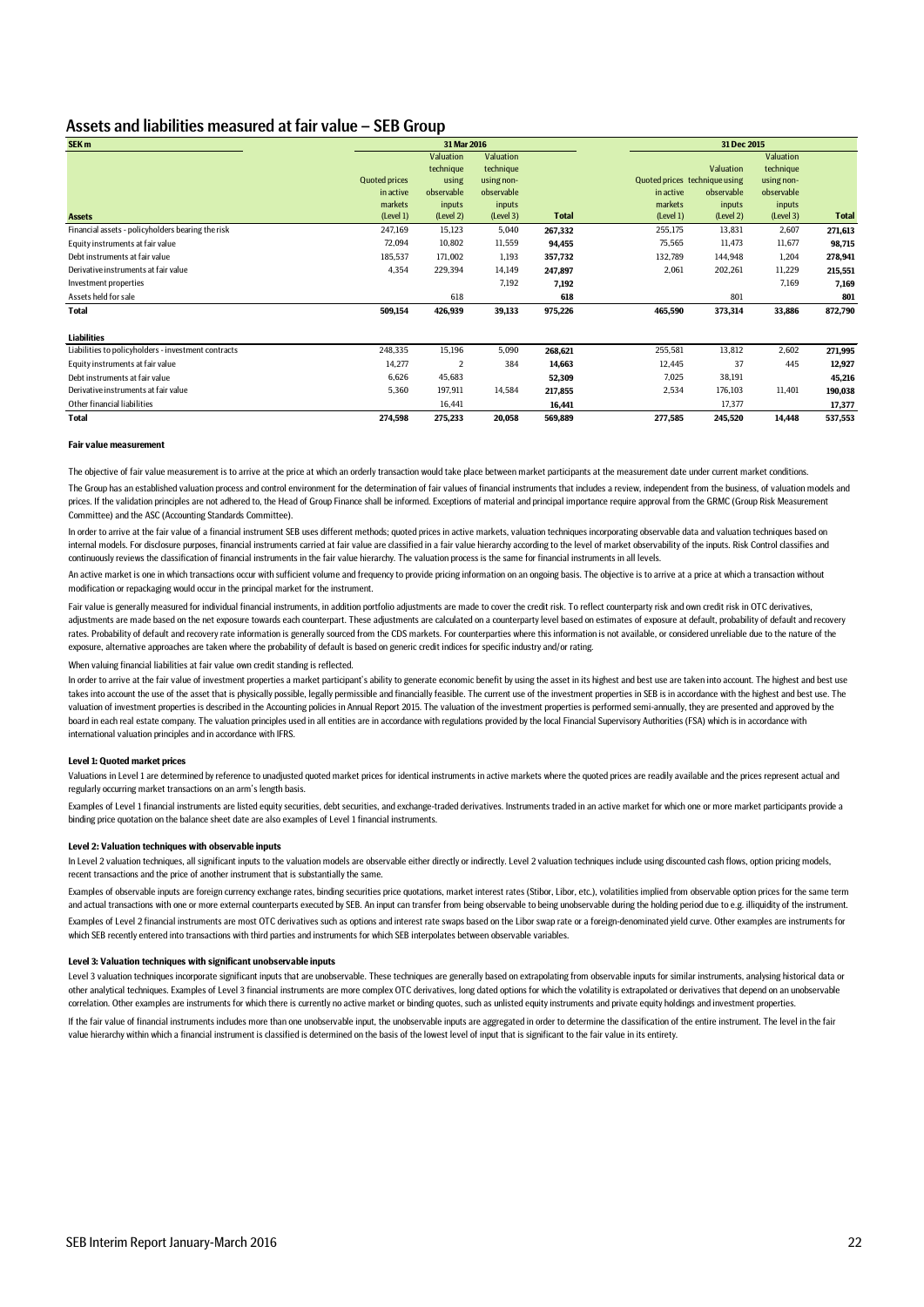#### Assets and liabilities measured at fair value – continued - SEB Group

#### **Significant transfers and reclassifications between levels**

Transfers between levels may occur when there are indications that market conditions have changed, e.g. a change in liquidity. The Valuation/Pricing committee of each relevant division decides on material shifts between levels.

|                                                     | Closing     | Gain/loss in | Gain/loss in<br>Other |                  |         |               |                    |          |                                               |             | Closing     |
|-----------------------------------------------------|-------------|--------------|-----------------------|------------------|---------|---------------|--------------------|----------|-----------------------------------------------|-------------|-------------|
|                                                     | balance     |              | Income comprehensiv   |                  |         |               |                    |          | Transfers into Transfers out of Exchange rate |             | balance     |
| <b>Changes in level 3</b>                           | 31 Dec 2015 | statement    | eincome               | <b>Purchases</b> | Sales   | <b>Issues</b> | <b>Settlements</b> | Level 3  | Level 3                                       | differences | 31 Mar 2016 |
|                                                     |             |              |                       |                  |         |               |                    |          |                                               |             |             |
| <b>Assets</b>                                       |             |              |                       |                  |         |               |                    |          |                                               |             |             |
| Financial assets - policyholders bearing the risk   | 2607        | 13           |                       | 4520             | $-2091$ |               |                    |          |                                               | -9          | 5040        |
| Equity instruments at fair value                    | 11677       | $-540$       | 467                   | 486              | $-572$  |               |                    |          |                                               | 41          | 11559       |
| Debt instruments at fair value                      | 1204        | $-11$        |                       | 21               | $-26$   |               |                    |          |                                               | 5           | 1193        |
| Derivative instruments at fair value                | 11229       | 2890         |                       | 30               |         |               | 47                 |          | $-74$                                         | 27          | 14149       |
| Investment properties                               | 7169        | -9           |                       | 2                | $-7$    |               |                    |          |                                               | 37          | 7192        |
| <b>Total</b>                                        | 33886       | 2343         | 467                   | 5059             | $-2696$ | $\bf{0}$      | 47                 | $\bf{0}$ | $-74$                                         | 101         | 39133       |
| <b>Liabilities</b>                                  |             |              |                       |                  |         |               |                    |          |                                               |             |             |
| Liabilities to policyholders - investment contracts | 2602        | 13           |                       | 4572             | $-2087$ |               |                    |          |                                               | $-10$       | 5090        |
| Equity instruments at fair value                    | 445         | 63           |                       | $-124$           |         |               |                    |          |                                               |             | 384         |
| Debt instruments at fair value                      | $\bf{0}$    |              |                       |                  |         |               |                    |          |                                               |             | $\Omega$    |
| Derivative instruments at fair value                | 11401       | 3014         |                       | 92               |         |               | 80                 |          | $-34$                                         | 31          | 14584       |
| <b>Total</b>                                        | 14448       | 3090         | 0                     | 4540             | $-2087$ | $\bf{0}$      | 80                 | $\bf{0}$ | $-34$                                         | 21          | 20058       |

#### **Sensitivity of Level 3 assets and liabilities to unobservable inputs**

The table below illustrates the potential Profit or Loss impact of the relative uncertainty in the fair value of assets and liabilities that for their valuation are dependent on unobservable inputs. The sensitivity to unobservable inputs is assessed by altering the assumptions to the valuation techniques, illustrated below by changes in index-linked swap spreads, implied volatilities, credit spreads or comparator multiples. It is unlikely that all unobservable inputs would be simultaneously at the extremes of their ranges of reasonably possible alternatives. At the end of Q1 2016, basis for calculating sensitivities for Interest Rate Swaptions, within Insurance Holdings - Financial instruments, have changed from stressing the market value to stressing the implied volatility.

|                                                                                                                                          | 31 Mar 2016 |                    |            |             | 31 Dec 2015 |        |             |       |             |
|------------------------------------------------------------------------------------------------------------------------------------------|-------------|--------------------|------------|-------------|-------------|--------|-------------|-------|-------------|
| SEK <sub>m</sub>                                                                                                                         | Assets      | <b>Liabilities</b> | <b>Net</b> | Sensitivity |             | Assets | Liabilities | Net   | Sensitivity |
| Derivative instruments <sup>1) 2) 4)</sup>                                                                                               | 959         | $-1035$            | $-76$      | 96          |             | 919    | $-813$      | 106   | 97          |
| Equity instruments <sup>3) 6)</sup>                                                                                                      | 1503        | $-384$             | 1119       | 227         |             | 1517   | $-445$      | 1072  | 233         |
| Insurance holdings - Financial instruments <sup>457)</sup>                                                                               | 23 693      | $-13549$           | 10144      | 1448        |             | 21415  | $-10595$    | 10820 | 1539        |
| Insurance holdings - Investment properties <sup>67</sup>                                                                                 | 7192        |                    | 7192       | 719         |             | 7169   |             | 7169  | 717         |
| 1) Sensitivity from a shift of inflation linked swap spreads by 16 basis points (5) and implied volatilities by 5 percentage points (5). |             |                    |            |             |             |        |             |       |             |

2) Sensitivity from a shift of swap spreads by 5 basis points (5).

3) Valuation is estimated in a range of reasonable outcomes. Sensitivity analysis is based on 20 per cent (20) shift in market values.

4) Shift in implied volatility by 10 per cent (10).

5) Sensitivity analysis is based on a shift in private equity of 20 per cent (20), structured credits 10 per cent (10) and derivative market values of 10 per cent (10).

6) Sensitivity from a shift of investment properties/real estate funds market values of 10 per cent (10).

7) The sensitivity show changes in the value of the insurance holdings which do not at all times affect the P/L of the Group since any surplus in the traditional life portfolios are consumed first.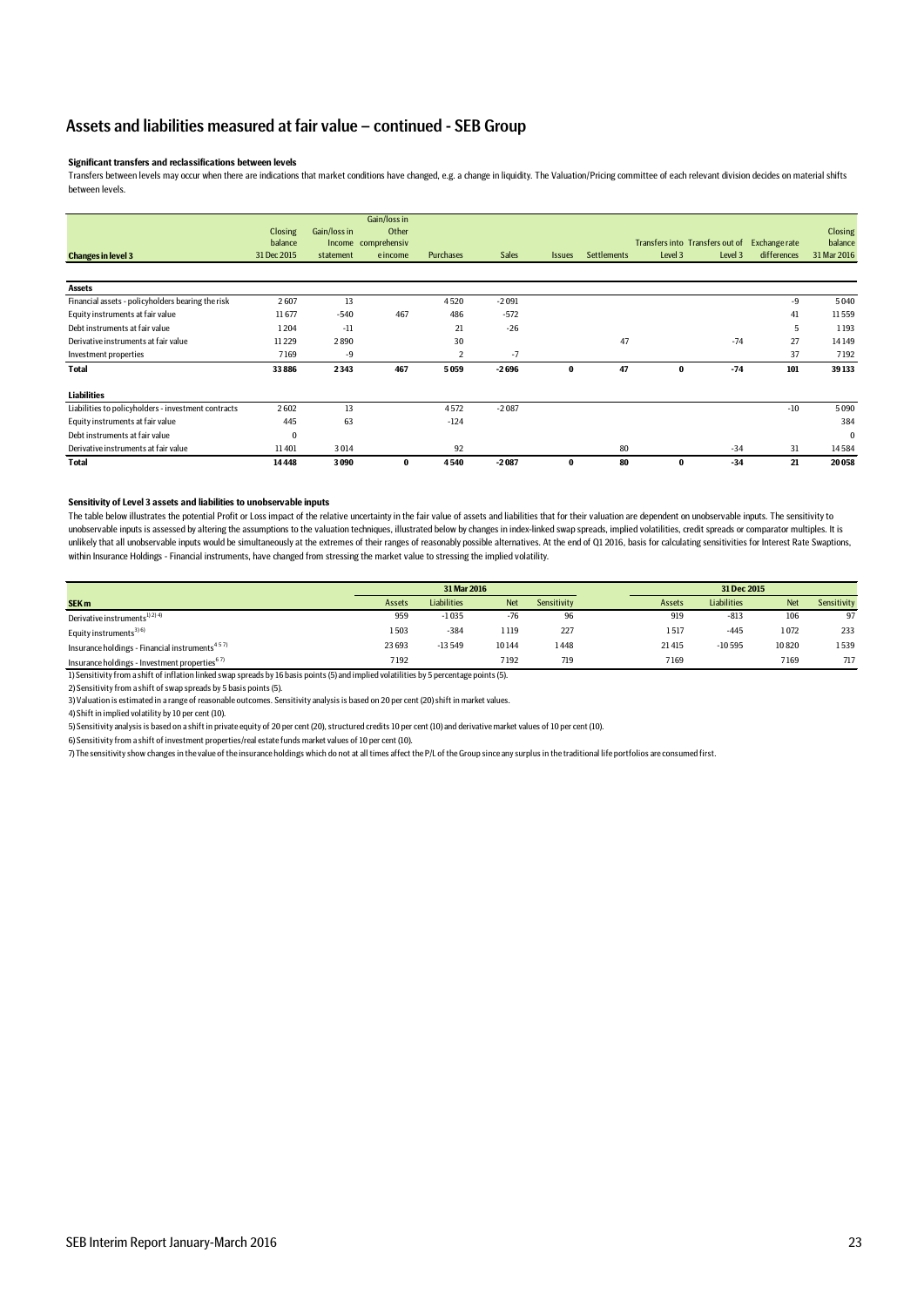| Financial assets and liabilities subject to offsetting or netting arrangements - SEB Group |  |  |
|--------------------------------------------------------------------------------------------|--|--|
|--------------------------------------------------------------------------------------------|--|--|

|                                       | Financial assets and liabilities subject to offsetting or netting arrangements |                    |                                   |                             |                                 |                    |                                 |                            |
|---------------------------------------|--------------------------------------------------------------------------------|--------------------|-----------------------------------|-----------------------------|---------------------------------|--------------------|---------------------------------|----------------------------|
|                                       |                                                                                |                    |                                   | <b>Related arrangements</b> |                                 |                    | instruments in<br>balance sheet |                            |
|                                       |                                                                                |                    | <b>Net amounts</b>                | in Master netting           | <b>Collaterals</b><br>received/ |                    | not subject to<br>netting       | <b>Total</b> in            |
| SEK <sub>m</sub>                      | <b>Gross amounts</b>                                                           |                    | Offset balance sheet arrangements |                             | pledged                         | <b>Net amounts</b> |                                 | arrangements balance sheet |
| 31 Mar 2016                           |                                                                                |                    |                                   |                             |                                 |                    |                                 |                            |
| Derivatives                           | 251289                                                                         | $-4511$            | 246778                            | $-178289$                   | $-43283$                        | 25 206             | 1118                            | 247896                     |
| Reversed repo receivables             | 136226                                                                         | $-18768$           | 117458                            | $-26651$                    | $-90604$                        | 203                | $\overline{2}$                  | 117460                     |
| Securities borrowing                  | 26167                                                                          |                    | 26167                             | $-5824$                     | $-20343$                        |                    | 7382                            | 33549                      |
| Client receivables                    | 2607                                                                           | $-2607$            |                                   |                             |                                 |                    | 24 671                          | 24671                      |
| <b>Assets</b>                         | 416 289                                                                        | $-25886$           | 390403                            | $-210764$                   | $-154230$                       | 25409              | 33173                           | 423576                     |
| Derivatives                           | 220035                                                                         | $-4511$            | 215524                            | $-178289$                   | $-31731$                        | 5504               | 2331                            | 217855                     |
| Repo payables                         | 52386                                                                          | $-18754$           | 33632                             | $-26651$                    | $-6798$                         | 183                |                                 | 33632                      |
| Securities lending                    | 28435                                                                          | $-14$              | 28421                             | $-5824$                     | $-16242$                        | 6355               | 8                               | 28429                      |
| Client payables                       | 2607                                                                           | $-2607$            |                                   |                             |                                 |                    | 27150                           | 27150                      |
| <b>Liabilities</b>                    | 303 463                                                                        | $-25886$           | 277577                            | $-210764$                   | $-54771$                        | 12042              | 29489                           | 307066                     |
|                                       |                                                                                |                    |                                   |                             |                                 |                    |                                 |                            |
| 31 Dec 2015                           |                                                                                |                    |                                   |                             |                                 |                    |                                 |                            |
| Derivatives                           | 219186                                                                         | $-4514$            | 214672                            | $-133854$                   | $-33135$                        | 47683              | 879                             | 215 551                    |
| Reversed repo receivables             | 71 161                                                                         | $-10850$           | 60311                             | $-4604$                     | $-55468$                        | 239                | 5                               | 60316                      |
| Securities borrowing                  | 22582                                                                          | $-75$              | 22507                             | $-5976$                     | $-16531$                        |                    | 5984                            | 28491                      |
| Client receivables                    | 335                                                                            | $-333$             | $\bf 2$                           |                             |                                 | 2                  | 11752                           | 11754                      |
| <b>Assets</b>                         | 313 264                                                                        | $-15772$           | 297492                            | $-144434$                   | $-105134$                       | 47924              | 18620                           | 316 112                    |
| Derivatives                           | 192675                                                                         | $-4514$            | 188161                            | $-133854$                   | $-49311$                        | 4996               | 1878                            | 190 039                    |
| Repo payables                         | 20459                                                                          | $-10850$           | 9609                              | $-4604$                     | $-4128$                         | 877                |                                 | 9609                       |
| Securities lending                    | 17538                                                                          | $-75$              | 17463                             | $-5976$                     | $-11260$                        | 227                | 6                               | 17469                      |
| Client payables                       | 333                                                                            | $-333$             |                                   |                             |                                 |                    | 9812                            | 9812                       |
| <b>Liabilities</b>                    | 231005                                                                         | $-15772$           | 215 233                           | $-144434$                   | -64 699                         | 6100               | 11696                           | 226929                     |
| 31 Mar 2015                           |                                                                                |                    |                                   |                             |                                 |                    |                                 |                            |
| Derivatives                           | 330141                                                                         | $-4570$            | 325571                            | $-214884$                   | $-51194$                        | 59493              | 9360                            | 334931                     |
| Reversed repo receivables             | 129168                                                                         | $-9907$            | 119261                            | $-17901$                    | $-11862$                        | 89498              | 7206                            | 126467                     |
| Securities borrowing                  | 53 905                                                                         |                    | 53905                             | $-8644$                     | $-45261$                        |                    | 12854                           | 66759                      |
| Client receivables                    | 48836                                                                          | -48834             | 2                                 |                             |                                 | 2                  | 8287                            | 8289                       |
| <b>Assets</b>                         | 562050                                                                         | $-63311$           | 498739                            | $-241429$                   | $-108317$                       | 148993             | 37707                           | 536446                     |
|                                       |                                                                                |                    |                                   |                             |                                 |                    |                                 |                            |
| Derivatives                           | 298029                                                                         | $-4570$            | 293459                            | $-214884$                   | $-62609$                        | 15966              | 1961                            | 295420                     |
| Repo payables                         | 28 4 05                                                                        | $-9907$            | 18498                             | $-17901$                    | $-67$                           | 530                | 1391                            | 19889                      |
| Securities lending<br>Client payables | 41 4 7 5                                                                       |                    | 41475                             | $-8644$                     | -30326                          | 2505               | 11 2 35                         | 52710<br>21 1 35           |
| <b>Liabilities</b>                    | 48834<br>416743                                                                | -48834<br>$-63311$ | 353432                            | $-241429$                   | $-93002$                        | 19 001             | 21 1 35<br>35722                | 389 154                    |
|                                       |                                                                                |                    |                                   |                             |                                 |                    |                                 |                            |

The table shows financial assets and liabilities that are presented net in the balance sheet or with potential rights to off-set associated with enforceable master netting arrangements or similar arrangements, together with related collateral.

Financial assets and liabilities are presented net in the balance sheet when SEB has legally enforceable rights to set-off, in the ordinary cause of business and in the case of bankruptcy, and intends to settle on a net basis or to realize the assets and settle the liabilities simultaneously. Repos with central counterparty clearing houses that SEB has agreements with and client receivables and client payables are examples of instruments that are presented net in the balance sheet.

Financial assets and liabilities subject to enforceable master netting arrangements or similar arrangements that are not presented net in the statement of financial position are arrangements that are usually enforceable in the case of bankruptcy or default but not in the ordinary course of business or arrangements where SEB does not have the intention to settle the instruments simultaneously.

Assets and liabilities that are not subject to offsetting or netting arrangements, i.e. those that are only subject to collateral agreements, are presented as Other instruments in balance sheet not subject to netting arrangements.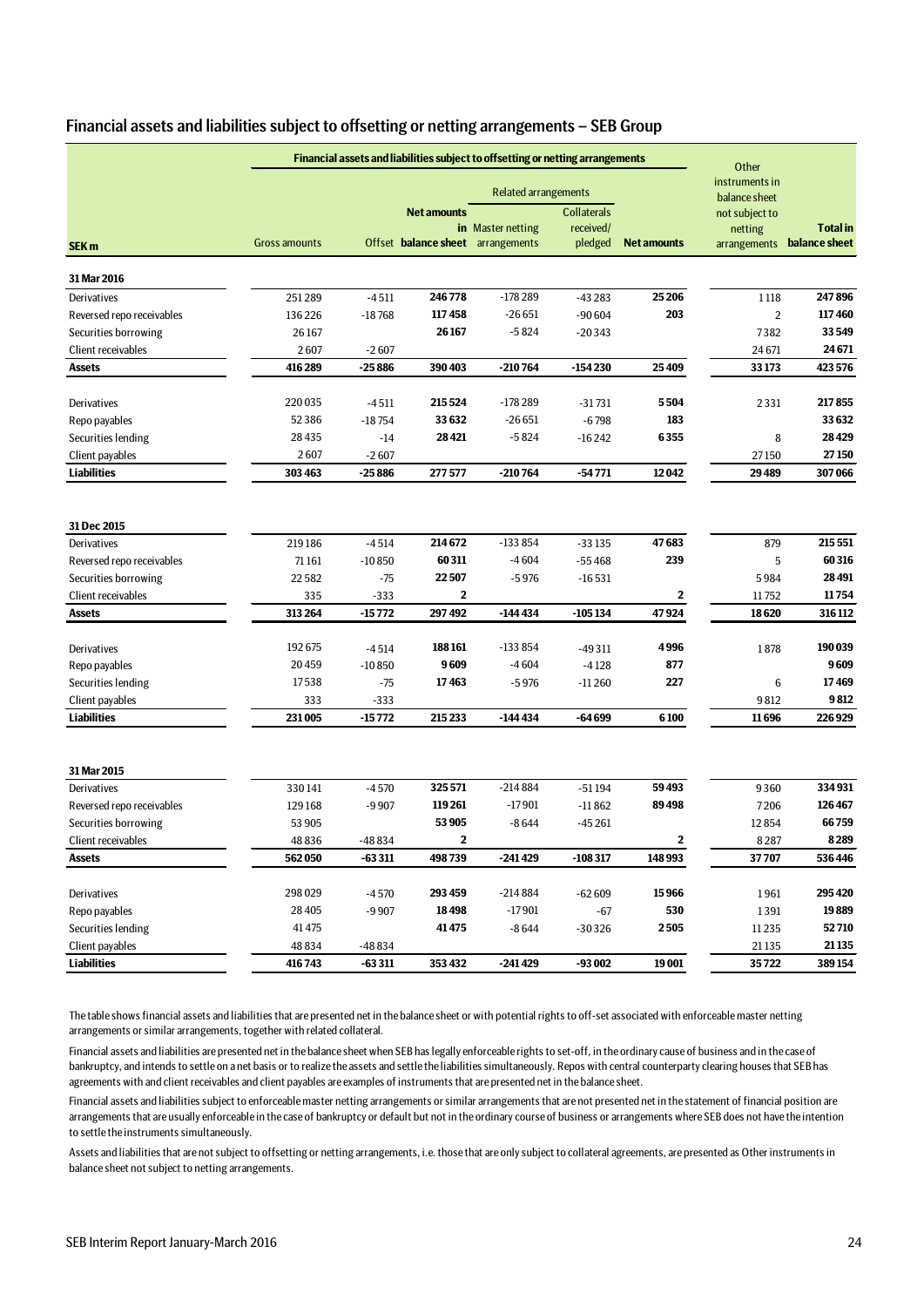# Non-performing loans – SEB Group

|                                                                                                                               | 31 Mar  | 31 Dec  | 31 Mar  |
|-------------------------------------------------------------------------------------------------------------------------------|---------|---------|---------|
| <b>SEK m</b>                                                                                                                  | 2016    | 2015    | 2015    |
|                                                                                                                               |         |         |         |
| <b>Individually assessed loans</b>                                                                                            |         |         |         |
| <b>Impaired loans</b>                                                                                                         | 5099    | 4900    | 7264    |
| Specific reserves                                                                                                             | $-2253$ | $-2044$ | $-2865$ |
| Collective reserves                                                                                                           | $-1189$ | $-1304$ | $-1290$ |
| <b>Impaired loans net</b>                                                                                                     | 1657    | 1552    | 3 1 0 9 |
| Specific reserve ratio for individually assessed impaired loans                                                               | 44.2%   | 41.7%   | 39.4%   |
| Total reserve ratio for individually assessed impaired loans                                                                  | 67.5%   | 68.3%   | 57.2%   |
| Net level of impaired loans                                                                                                   | 0.19%   | 0.20%   | 0.29%   |
| Gross level of impaired loans                                                                                                 | 0.34%   | 0.35%   | 0.47%   |
| <b>Portfolio assessed loans</b>                                                                                               |         |         |         |
| Loans past due > 60 days                                                                                                      | 2867    | 2922    | 3523    |
| <b>Restructured loans</b>                                                                                                     | 198     | 205     | 217     |
| Collective reserves for portfolio assessed loans                                                                              | $-1504$ | $-1530$ | $-1828$ |
| Reserve ratio for portfolio assessed loans                                                                                    | 49.1%   | 48.9%   | 48.9%   |
| Non-performing loans <sup>1)</sup>                                                                                            |         |         |         |
| Non-performing loans                                                                                                          | 8164    | 8027    | 11004   |
| NPL coverage ratio                                                                                                            | 61.9%   | 61.8%   | 55.2%   |
| NPL per cent of lending                                                                                                       | 0.55%   | 0.57%   | 0.72%   |
| 1) Consists of impaired loans, portfolio assessed loans past due more than 60 days and restructured portfolio assessed loans. |         |         |         |
| <b>Reserves</b>                                                                                                               |         |         |         |
| Snacific racarvac                                                                                                             | . 7 753 | $-2011$ | - 2865  |

| Specific reserves                    | $-2253$ | $-2044$ | - 2 8 6 5 |
|--------------------------------------|---------|---------|-----------|
| Collective reserves                  | $-2693$ | - 2834  | - 3 1 1 8 |
| Reserves for off-balance sheet items | $-103$  | - 81    | - 88      |
| <b>Total reserves</b>                | - 5049  | - 4959  | - 6 071   |

# Seized assets – SEB Group

|                                    | 31 Mar | <b>31 Dec</b> | 31 Mar |
|------------------------------------|--------|---------------|--------|
| <b>SEK m</b>                       | 2016   | 2015          | 2015   |
| Properties, vehicles and equipment | 1033   | 1 1 1 6       | 1459   |
| <b>Shares</b>                      | 40     | 39            | 46     |
| <b>Total seized assets</b>         | 1073   | 1 155         | 1505   |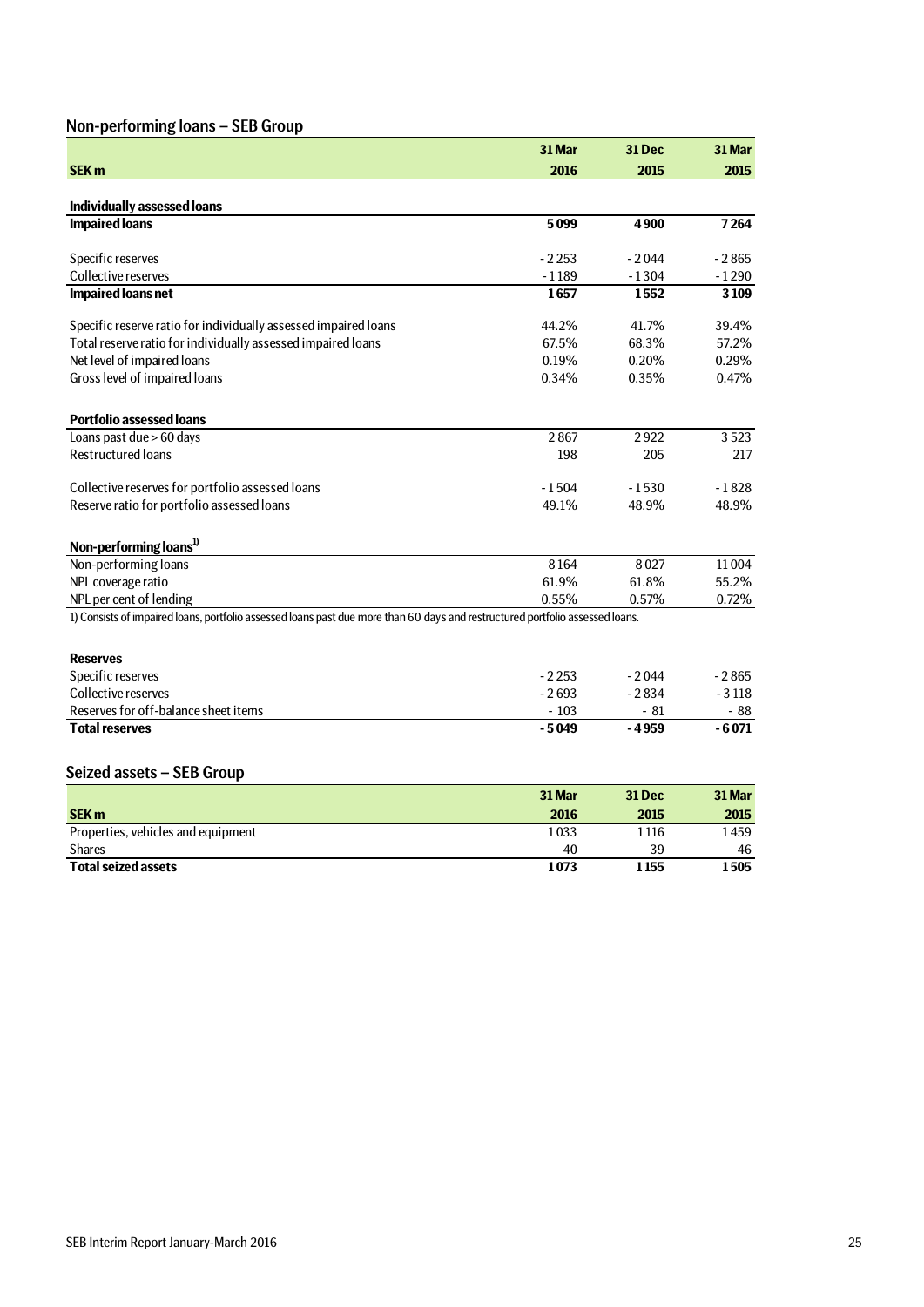#### Intangible assets, specification of goodwill impairment – SEB Group

| <b>Jan-Mar 2016</b>                   | <b>Group</b> | <b>Parent</b> |
|---------------------------------------|--------------|---------------|
| Opening balance                       | 10 003       | 1444          |
| Retirements and disposals/impairments | $-5334$      | $-1444$       |
| Exchange rate differences             | 22           |               |
| <b>Acquisition value</b>              | 4691         | 0             |
|                                       |              |               |
| Opening balance                       |              | $-1201$       |
| Retirements and disposals             |              | 1201          |
| <b>Accumulated depreciations</b>      | $\bf{0}$     | 0             |
| Total                                 | 4691         | 0             |

#### **Event triggering reallocation of goodwill**

In conjunction with SEB´s reorganisation goodwill has been reallocated to appropriate Cash Generating Units (CGUs) The CGU structure for impairment testing purposes before the reorganisation was to a large extent aligned with operating segments, except for Card and Life. The new customer centric organisation will be fundamental for management in steering and measuring the business going forward. Management´s focus on different customer segments will increase and therefore the change of CGU to be aligned with the business unit (BU) combined with geography to reflect the importance of steering and measuring the new customer centric organisation.

#### **Principle for allocation of goodwill**

The new and more customer centric organisation leads to that the former Wealth division is integrated into the current customer-oriented divisions and the supporting division Life & Investment Management. The reorganization triggers the reallocation. The guiding principle for the allocation of goodwill have been to identify the original acquisition from where the goodwill derives and match that with the new CGU (BU and geography). The appropriate CGUs have been deemed to be the CGUs at the time of the acquisitions made between 1996 and 2008. In total 104 CGUs have been identified and goodwill has been allocated to 14 as presented in the table below. Until year-end 2015 there were six CGUs presented in the table below. The CGUs equalled the operating segments with the exception of Card and Life.

|                   | <b>Old allocation</b> |
|-------------------|-----------------------|
| <b>CGUs</b>       | 2015                  |
| Merchant Banking  | 1020                  |
| Retail Sweden     | 929                   |
| Card              | 826                   |
| Wealth Management | 4595                  |
| Life Sweden       | 2334                  |
| Life Denmark      | 299                   |
| <b>Total</b>      | 10003                 |

|                                                        | <b>Acquisition New allocation Exchange rate</b> | <b>Balance</b> | <b>Remaining</b> |                   |             |                          |
|--------------------------------------------------------|-------------------------------------------------|----------------|------------------|-------------------|-------------|--------------------------|
| <b>CGUs</b>                                            | year                                            | 2016           | differences      | <b>Impairment</b> | 31 Mar 2016 | book value <sup>2)</sup> |
| Equities & Corp, Sweden & Norway <sup>1)</sup>         | 2000                                            | 879            |                  | $-879$            | $\bf{0}$    | 645                      |
| <b>Transaction Services Poland</b>                     | 2008                                            | 141            |                  | $-141$            | $\bf{0}$    | 373                      |
| Internet/Telephone Sweden                              | 1997                                            | 929            |                  | $-929$            | $\bf{0}$    | $\Omega$                 |
| <b>Retail Norway</b>                                   | 2005                                            | 406            |                  | $-406$            | $\bf{0}$    | $\bf{0}$                 |
| Card. Norway & Denmark <sup>1)</sup>                   | 2002/2004                                       | 826            | 18               |                   | 844         |                          |
| Life Sweden                                            | 1996/1997                                       | 2334           | 9                |                   | 2343        |                          |
| Life Denmark                                           | 2004                                            | 299            | $-5$             | $-294$            | $\bf{0}$    | 3056                     |
| Investment Management Sweden                           | 1997/1998                                       | 3 1 1 7        |                  | $-1613$           | 1504        | 1919                     |
| Investment Management, Finland & Denmark <sup>1)</sup> | 1997/2002                                       | 340            |                  | $-340$            | $\bf{0}$    | 9                        |
| Investment Management, UK & BVI <sup>1)</sup>          | 2008                                            | 732            |                  | $-732$            | $\bf{0}$    | 0                        |
| <b>Total</b>                                           |                                                 | 10003          | 22               | $-5334$           | 4691        |                          |

1) In the table some of the 14 CGU:s are presented together due to that the acquisitions are related. The Equities and Corporate business in Sweden and Norway were acquired in a linked transaction and the Investment Management activities in UK and BVI as well. Card in Norway and Sweden is related to the Eurocard business and Investment Management in Finland and Denmark represents the same type of business and the amounts are minor.

2) Internally assessed.

#### **CGUs with no future cash flow**

For four of the new CGUs that had an original goodwill allocated there is no future cash flow due to changes in strategy for Internet/Telephone bank in Sweden, Retail Norway and Investment Management based in UK and British Virgin Islands and therefore the goodwill is impaired.

#### **Result of impairment test**

Impairment test results in six units where the goodwill is fully impaired and one unit where it is partially impaired. Three units have goodwill with no need of impairment. The impairment is reported as Depreciation, amortisation and impairment of tangible and intangible assets in within Other in the income statement.

#### **Estimates and assumptions used - future cash flows**

*Future cash flows* The impairment test on goodwill is based on value in use and builds on the business plans for year 1-3 and projected cash flows for year 4-5. The long term growth in all geographies is based on

expectations on inflation 1.5 per cent. The allocated capital is derived from the Group's internal capital allocation model that has been aligned with the regulatory capital requirements including the management buffer. The cash flows in the business plans starts with the assumptions from the most recent Nordic outlook published. The main assumptions are; GDP growth in Sweden from 3.6 per cent to 2.5 per cent over three years and other Nordic countries excluding Sweden from 1.5 per cent to 2.0 per cent; inflation in Sweden from 1.0 per cent to 2.3 per cent and in Other Nordic countries from 1.5 per cent to 2.0 per cent. The repo rate in Sweden is assumed to increase to 0.75 per cent end of 2017. In addition to the assumptions financial effects<br>from specific actions according

#### *Cost of capital (CoE) - discount rate*

The associated risk in each specific business unit and geography has been reflected in the respective CoE for each CGU. Investment Management´s discount rate is higher, 11.5 per cent than the SEB Group´s average due to regulatory uncertainty related to limitations to retrocessions, possible further margin squeeze and the current negative interest environment that can create<br>squeezed asset prices and volatility. channels and uncertainty related to limitations in retrocessions. The base discount rate used in the impairment test at the end of 2015 is unchanged at 9.5 per cent post-tax for SEB Group and is determined based on information from external sources.

#### **Sensitivities**

The sensitivity analysis carried out did not result in calculated recoverable amounts below the carrying amounts for Card Norway, Card Denmark and Life Sweden. However, calculated recoverable amounts for Investment Management Sweden is sensitive to changes in the main assumptions. An increase of one percentage of the discount rate (CoE), a decrease of the growth rates by one percentage point for earnings before amortisations during the projection period and a decrease of one percentage point of the long term growth would lead to a recoverable amount of SEK 307m lower than the carrying amount. The increase in the discount rate implies lower value of the cashflows due to time value of money, the decrease of the growth rate of earnings before amortisations year 1-5 leads to lower result and thereby lower cashflows. The lowering of the long term growth has the same effect on earnings before amortization and the decrease of the long term growth rate on allocated internal capital leads to lower capital needs and thereby releases of cashflows.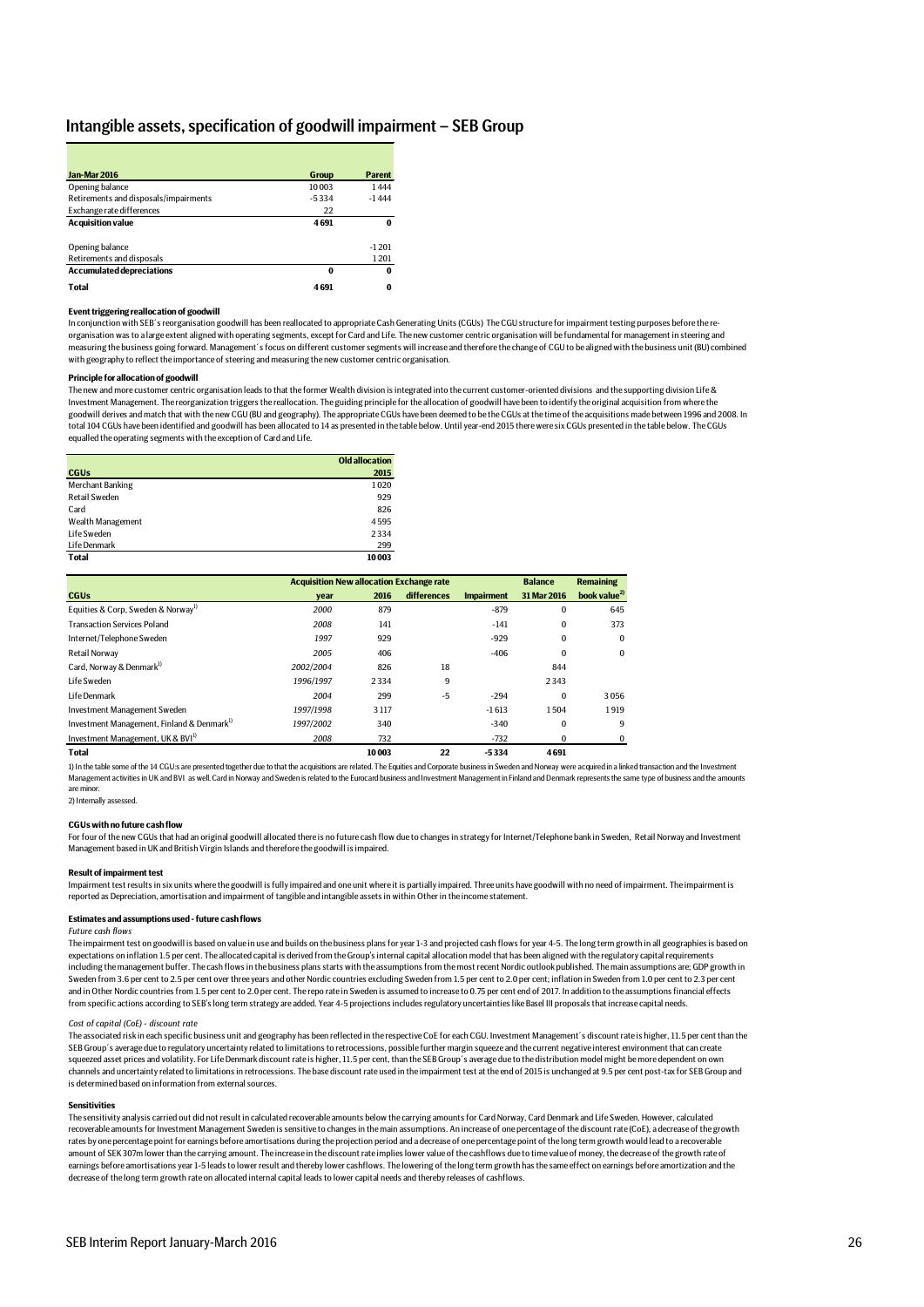# Assets and liabilities held for sale – SEB Group

|                                        | 31 Mar | <b>31 Dec</b> | 31 Mar |
|----------------------------------------|--------|---------------|--------|
| <b>SEK m</b>                           | 2016   | 2015          | 2015   |
| Other assets                           | 618    | 801           | 1400   |
| <b>Total assets held for sale</b>      | 618    | 801           | 1400   |
| Other liabilities                      |        |               | 240    |
| <b>Total liabilities held for sale</b> |        | 0             | 240    |

The Baltic division has a divestment plan for investment properties. During the first quarter no properties were reclassified as assets held for sale. Assets were derecognised at concluded sales agreements. The assets are measured at fair value. The net amount of the changes during first quarter was SEK -183m.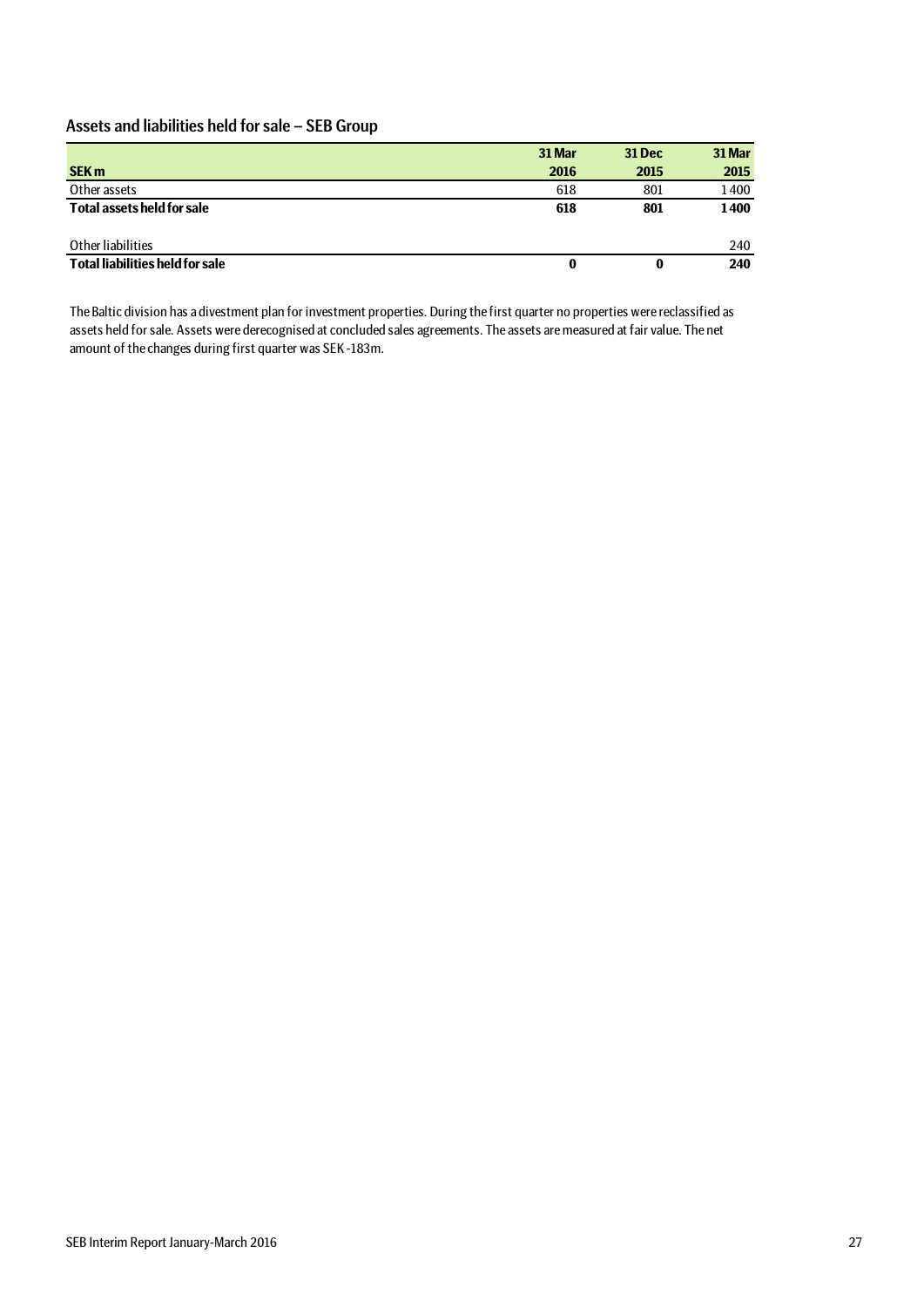# SEB consolidated situation

## Capital adequacy analysis for SEB consolidated situation

|                                                                      | 31 Mar  | 31 Dec        | 31 Mar  |
|----------------------------------------------------------------------|---------|---------------|---------|
| <b>SEK m</b>                                                         | 2016    | 2015          | 2015    |
|                                                                      |         |               |         |
| <b>Own funds</b>                                                     |         |               |         |
| Common Equity Tier 1 capital                                         | 107306  | 107535        | 103 300 |
| Tier 1 capital                                                       | 120824  | 121391        | 117452  |
| Total own funds                                                      | 134711  | 135782        | 131840  |
| Own funds requirement                                                |         |               |         |
| Risk exposure amount                                                 | 562754  | 570840        | 623 454 |
| Expressed as own funds requirement                                   | 45 0 20 | 45 667        | 49874   |
| Common Equity Tier 1 capital ratio                                   | 19.1%   | 18.8%         | 16.6%   |
| Tier 1 capital ratio                                                 | 21.5%   | 21.3%         | 18.8%   |
| Total capital ratio                                                  | 23.9%   | 23.8%         | 21.1%   |
| Own funds in relation to own funds requirement                       | 2.99    | 2.97          | 2.64    |
| Regulatory Common Equity Tier 1 capital requirement including buffer | 10.4%   | 10.5%         | 10.0%   |
| of which capital conservation buffer requirement                     | 2.5%    | 2.5%          | 2.5%    |
| of which systemic risk buffer requirement                            | 3.0%    | 3.0%          | 3.0%    |
| of which countercyclical capital buffer requirement                  | 0.4%    | 0.5%          |         |
| Common Equity Tier 1 capital available to meet buffer <sup>1)</sup>  | 14.6%   | 14.3%         | 12.1%   |
| Transitional floor 80% of capital requirement according to Basel I   |         |               |         |
| Minimum floor own funds requirement according to Basel I             | 80161   | 79 1 23       | 81615   |
| Own funds according to Basel I                                       | 134765  | 135 478       | 131975  |
| Own funds in relation to own funds requirement Basel I               | 1.68    | 1.71          | 1.62    |
| Leverage ratio                                                       |         |               |         |
| Exposure measure for leverage ratio calculation                      | 2655228 | 2 4 6 3 4 7 9 | 2866392 |
| of which on balance sheet items                                      | 2251036 | 2094445       | 2463488 |
| of which off balance sheet items                                     | 404 192 | 369034        | 402 904 |
| Leverage ratio                                                       | 4.6%    | 4.9%          | 4.1%    |

 $10$  CET1 ratio less minimum capital requirement of 4.5% excluding buffers. In addition to the CET1 requirements there is a total capital requirement of additional 3.5%.

### Internally assessed capital requirement

As per 31 March 2016, the internally assessed capital requirement including insurance risk amounted to SEK 60bn (59). The internal capital requirement is assessed using SEB's internal models for economic capital and is not fully comparable to the estimated capital requirement published by the Swedish Financial Supervisory Authority due to differences in assumptions and methodologies.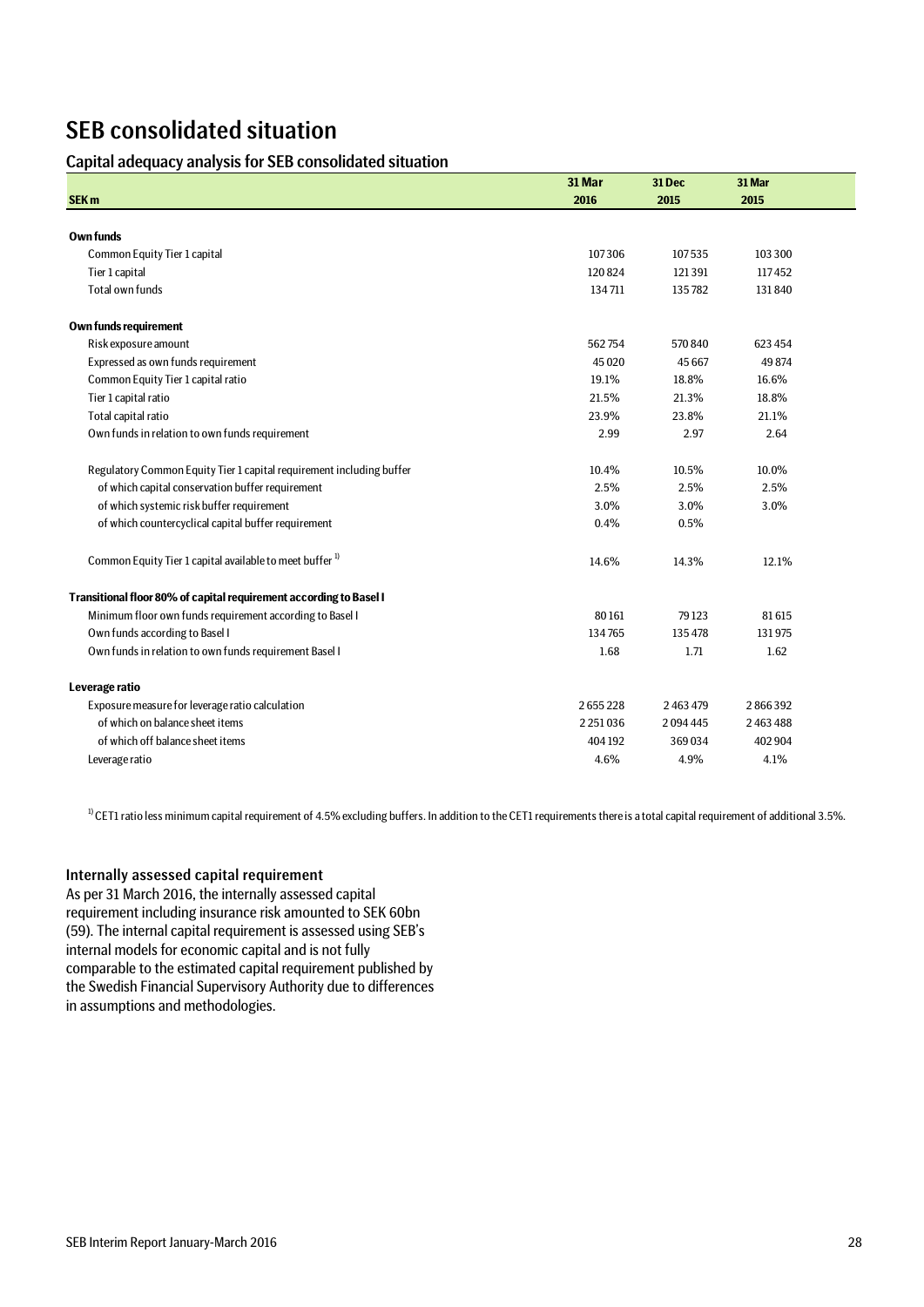# Own funds for SEB consolidated situation

|                                                                                                   | 31 Mar                | 31 Dec   | 31 Mar   |
|---------------------------------------------------------------------------------------------------|-----------------------|----------|----------|
| <b>SEK m</b>                                                                                      | 2016                  | 2015     | 2015     |
| Shareholders equity                                                                               | 21942                 | 21942    | 21942    |
| Retained earnings                                                                                 | 57052                 | 53 4 58  | 53 3 70  |
| Accumulated other comprehensive income and other reserves                                         | 49537                 | 50817    | 48688    |
| Independently reviewed result                                                                     | $-2294$               | 16581    | 4651     |
| Minority interests                                                                                |                       |          | 33       |
| Total equity according to balance sheet                                                           | 126 237               | 142798   | 128 684  |
| Deductions related to the consolidated situation and other foreseeable charges                    | $-5543$ <sup>2)</sup> | $-14808$ | $-5209$  |
| Common Equity Tier 1 capital before regulatory adjustments <sup>1)</sup>                          | 120694                | 127990   | 123 475  |
| Additional value adjustments                                                                      | $-1268$               | $-937$   | $-1199$  |
| Intangible assets                                                                                 | $-6560$               | $-11942$ | $-12170$ |
| Deferred tax assets that rely on future profitability                                             | $-493$                | $-501$   | $-558$   |
| Fair value reserves related to gains or losses on cash flow hedges                                | $-3401$               | $-3210$  | $-4375$  |
| Negative amounts resulting from the calculation of expected loss amounts                          | $-368$                | $-571$   | $-134$   |
| Gains or losses on liabilities valued at fair value resulting from changes in own credit standing | $-206$                | $-145$   | 263      |
| Defined-benefit pension fund assets                                                               | $-895$                | $-2927$  |          |
| Direct and indirect holdings of own CET1 instruments                                              | $-155$                | $-179$   | $-1341$  |
| Securitisation positions with 1,250% risk weight                                                  | $-42$                 | -43      | $-661$   |
| Total regulatory adjustments to Common Equity Tier 1                                              | $-13388$              | $-20455$ | $-20175$ |
| <b>Common Equity Tier 1 capital</b>                                                               | 107306                | 107535   | 103 300  |
| <b>Additional Tier 1 instruments</b>                                                              | 8905                  | 9258     | 9511     |
| Grandfathered additional Tier 1 instruments                                                       | 4613                  | 4598     | 4641     |
| Tier 1 capital                                                                                    | 120824                | 121391   | 117452   |
| Tier 2 instruments                                                                                | 16148                 | 16091    | 16243    |
| Grandfathered Tier 2 instruments                                                                  |                       |          | 720      |
| Net provisioning amount for IRB-reported exposures                                                | 314                   | 875      |          |
| Holdings of Tier 2 instruments in financial sector entities                                       | $-2575$               | $-2575$  | $-2575$  |
| <b>Tier 2 capital</b>                                                                             | 13887                 | 14391    | 14388    |
| <b>Total own funds</b>                                                                            | 134711                | 135782   | 131840   |

 $^{13}$  The Common Equity Tier 1 capital is presented on a consolidated basis, and differs from total equity according to IFRS. The insurance business contribution to equity is excluded and there is a dividend deduction calculated according to Regulation (EU) No 575/2013 (CRR).

 $^{2)}$  The deduction for dividend is calculated on profit before impairment of goodwill.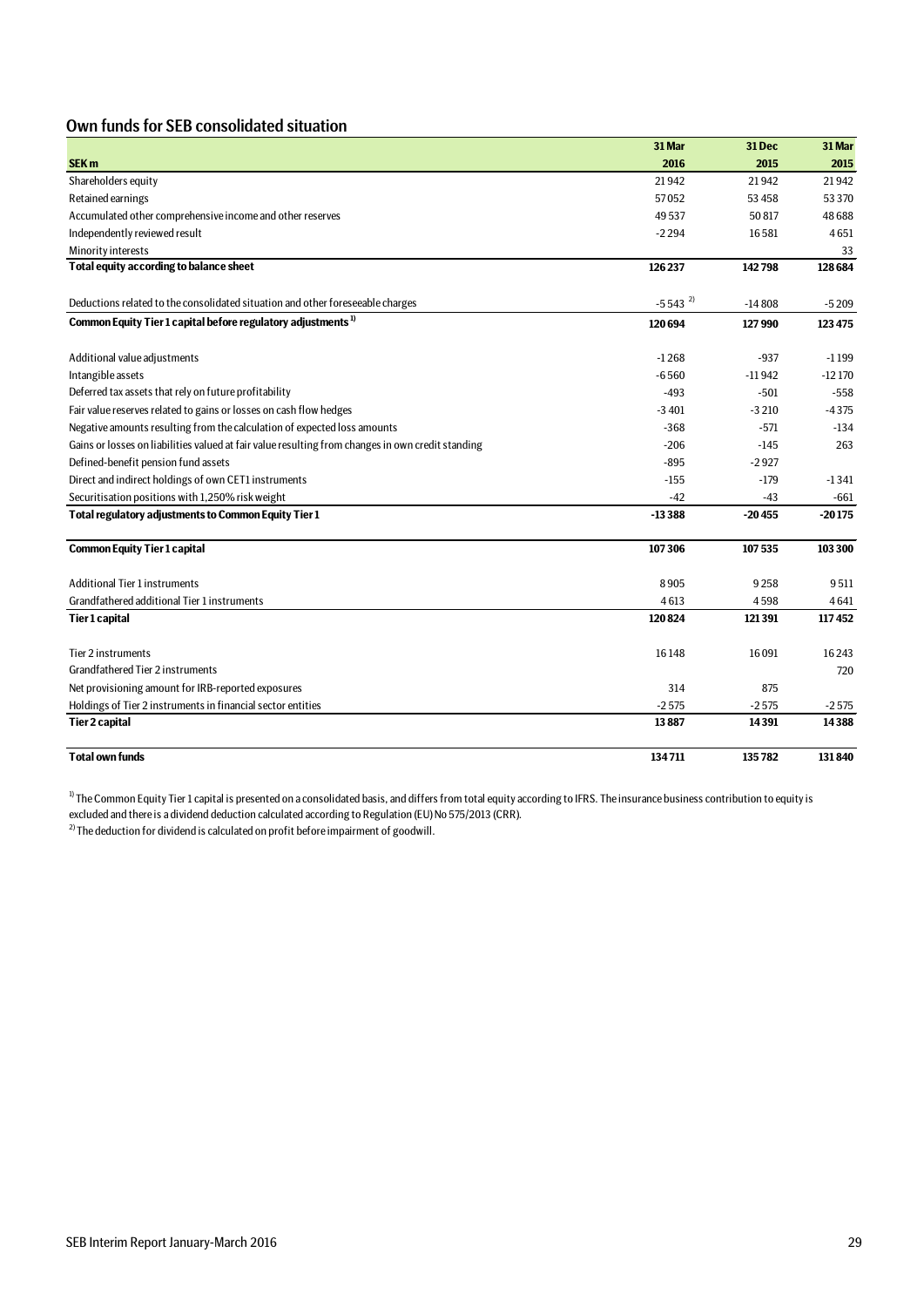# Risk exposure amount for SEB consolidated situation

|                                                                   | 31 Mar               |                           |                      | 31 Dec                    |             | 31 Mar                    |
|-------------------------------------------------------------------|----------------------|---------------------------|----------------------|---------------------------|-------------|---------------------------|
| SEK <sub>m</sub>                                                  | 2016                 |                           | 2015                 |                           |             | 2015                      |
|                                                                   |                      |                           |                      |                           | <b>Risk</b> |                           |
|                                                                   | <b>Risk exposure</b> | <b>Own funds</b>          | <b>Risk exposure</b> | Own funds                 | exposure    | Own funds                 |
| Credit risk IRB approach                                          | amount               | requirement <sup>1)</sup> | amount               | requirement <sup>1)</sup> | amount      | requirement <sup>1)</sup> |
| <b>Exposures to institutions</b>                                  | 23 3 4 9             | 1868                      | 22701                | 1816                      | 36741       | 2939                      |
| <b>Exposures to corporates</b>                                    | 307027               | 24562                     | 307618               | 24609                     | 340119      | 27210                     |
| Retail exposures                                                  | 53 204               | 4256                      | 53 163               | 4253                      | 53 266      | 4261                      |
| of which secured by immovable property                            | 32836                | 2627                      | 32784                | 2623                      | 30608       | 2449                      |
| of which qualifying revolving retail exposures <sup>2)</sup>      |                      |                           | 248                  | 20                        | 326         | 26                        |
| of which retail SME                                               | 3628                 | 290                       | 3255                 | 260                       | 3944        | 316                       |
| of which other retail exposures                                   | 16740                | 1339                      | 16876                | 1350                      | 18388       | 1471                      |
| Securitisation positions                                          | 3561                 | 285                       | 4114                 | 329                       | 3 4 9 0     | 279                       |
| <b>Total IRB approach</b>                                         | 387141               | 30971                     | 387596               | 31007                     | 433 616     | 34689                     |
| Credit risk standardised approach                                 |                      |                           |                      |                           |             |                           |
| Exposures to central governments or central banks                 | 1258                 | 101                       | 1425                 | 114                       | 577         | 46                        |
| Exposures to regional governments or local authorities            | 53                   | $\overline{4}$            | 51                   | $\overline{4}$            | 38          | 3                         |
| Exposures to public sector entities                               | $\overline{7}$       | $\mathbf{1}$              | 5                    | $\Omega$                  | 6           | $\theta$                  |
| <b>Exposures to institutions</b>                                  | 937                  | 75                        | 1062                 | 85                        | 2309        | 185                       |
| <b>Exposures to corporates</b>                                    | 15545                | 1244                      | 15568                | 1245                      | 14605       | 1168                      |
| Retail exposures                                                  | 15084                | 1207                      | 14821                | 1186                      | 17021       | 1362                      |
| Exposures secured by mortgages on immovable property              | 4199                 | 336                       | 4159                 | 333                       | 4186        | 335                       |
| Exposures in default                                              | 383                  | 31                        | 520                  | 42                        | 616         | 49                        |
| Exposures associated with particularly high risk                  | 1623                 | 130                       | 1823                 | 146                       | 1892        | 151                       |
| Securitisation positions                                          |                      |                           | 208                  | 17                        |             |                           |
| Exposures in the form of collective investment undertakings (CIU) | 56                   | $\overline{4}$            | 56                   | $\overline{4}$            | 50          | $\overline{4}$            |
| Equity exposures                                                  | 2719                 | 218                       | 2182                 | 175                       | 2339        | 187                       |
| Other items                                                       | 7328                 | 585                       | 6364                 | 509                       | 9321        | 746                       |
| <b>Total standardised approach</b>                                | 49192                | 3936                      | 48244                | 3860                      | 52960       | 4236                      |
| <b>Market risk</b>                                                |                      |                           |                      |                           |             |                           |
| Trading book exposures where internal models are applied          | 27430                | 2194                      | 34233                | 2739                      | 34114       | 2729                      |
| Trading book exposures applying standardised approaches           | 12067                | 965                       | 11608                | 929                       | 21055       | 1684                      |
| Foreign exchange rate risk                                        | 2902                 | 232                       | 4778                 | 382                       | 4155        | 332                       |
| <b>Total market risk</b>                                          | 42399                | 3391                      | 50619                | 4050                      | 59324       | 4745                      |
| Other own funds requirements                                      |                      |                           |                      |                           |             |                           |
| Operational risk advanced measurement approach                    | 47195                | 3776                      | 47804                | 3824                      | 48394       | 3872                      |
| Settlement risk                                                   | $\bf{0}$             | $\pmb{0}$                 | $\mathbf 1$          | $\mathbf{0}$              |             |                           |
| Credit value adjustment                                           | 6476                 | 518                       | 6910                 | 553                       | 9605        | 768                       |
| Investment in insurance business                                  | 16633                | 1331                      | 15525                | 1242                      | 15525       | 1242                      |
| Other exposures                                                   | 4364                 | 349                       | 5243                 | 419                       | 4030        | 322                       |
| Additional risk exposure amount <sup>3)</sup>                     | 9354                 | 748                       | 8898                 | 712                       |             |                           |
| <b>Total other own funds requirements</b>                         | 84022                | 6722                      | 84381                | 6750                      | 77554       | 6204                      |
| <b>Total</b>                                                      | 562754               | 45 0 20                   | 570840               | 45667                     | 623 454     | 49874                     |

<sup>1)</sup> Own funds requirement 8% of risk exposure amount according to Regulation (EU) No 575/2013 (CRR).

 $^{2)}$ Reported as other retail exposures from 1 January 2016.

 $^{3)}$  Regulation (EU) No 575/2013 (CRR) Article 3.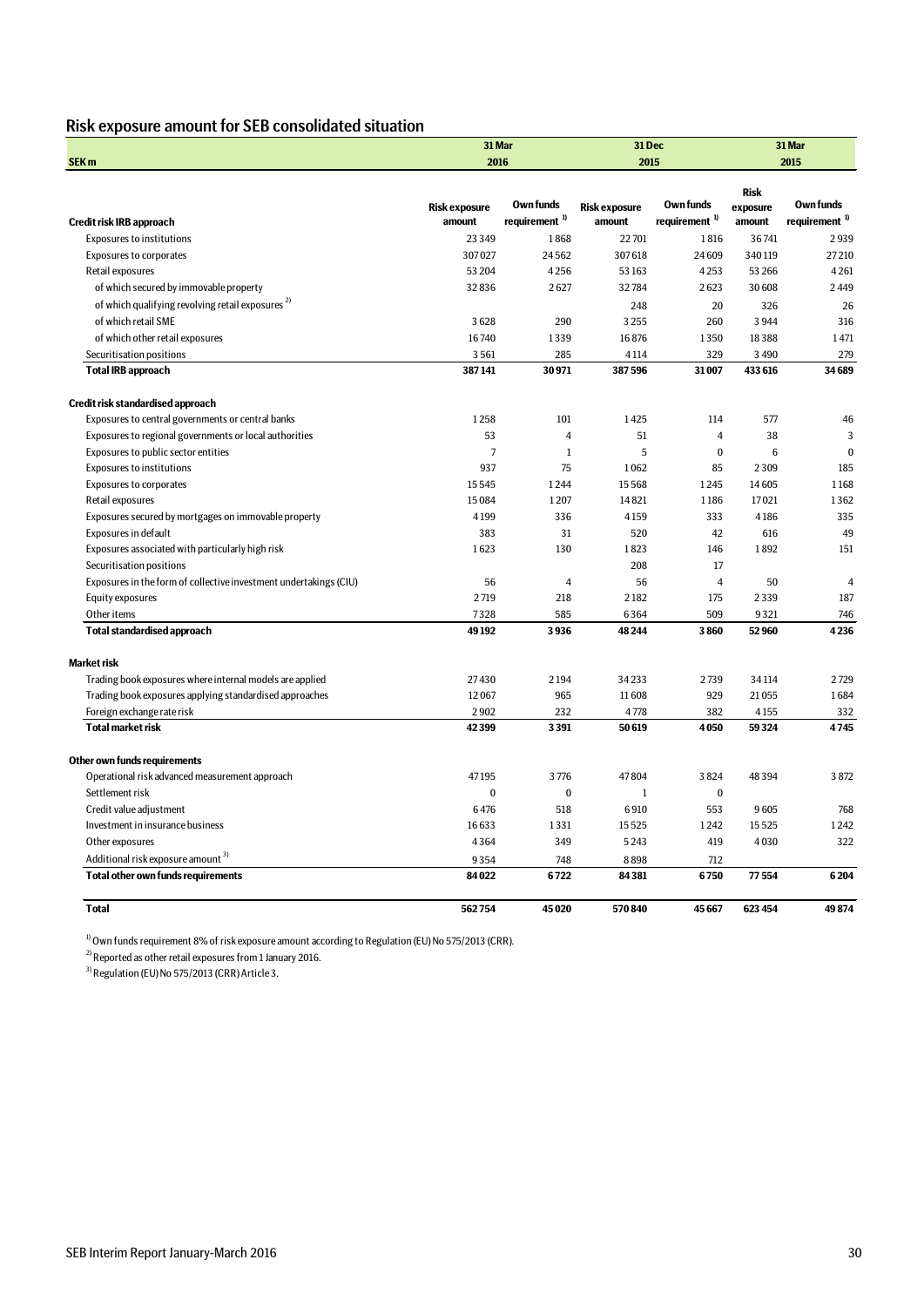### Change in risk exposure amount

The risk exposure amount (REA) decreased by SEK 8bn in the first quarter 2016. The decrease was mostly driven by a

| <b>Risk exposure amount</b>                    | <b>SEK bn</b> |
|------------------------------------------------|---------------|
| Balance 31 December 2015                       | 571           |
| Volume and mix changes                         | 4             |
| Currency effect                                | -2            |
| Process and regulatory changes                 | $-2$          |
| Risk class migration                           | -1            |
| Underlying market and operational risk changes |               |
| <b>Balance 31 March 2016</b>                   |               |

change in underlying market risk as well as certain process improvements. Credit risk REA was largely unchanged.

### Average risk-weight

The following table summarises average risk-weights (risk exposure amount divided by exposure at default, EAD) for exposures where the risk exposure amount is calculated according to the internal ratings based (IRB) approach. Repos and securities lending transactions are excluded from the analysis since they carry low risk-weight and can vary considerably in volume, thus making numbers less comparable.

| IRB reported credit exposures (less repos and securities lending) | 31 Mar | <b>31 Dec</b> | 31 Mar |
|-------------------------------------------------------------------|--------|---------------|--------|
| Average risk-weight                                               | 2016   | 2015          | 2015   |
|                                                                   |        |               |        |
| <b>Exposures to institutions</b>                                  | 25.2%  | 24.4%         | 22.1%  |
| <b>Exposures to corporates</b>                                    | 32.2%  | 32.3%         | 34.9%  |
| Retail exposures                                                  | 9.8%   | 9.8%          | 9.9%   |
| of which secured by immovable property                            | 6.8%   | $6.9\%$       | 6.5%   |
| of which qualifying revolving retail exposures                    |        | 42.4%         | 42.0%  |
| of which retail SME                                               | 70.5%  | 62.9%         | 69.3%  |
| of which other retail exposures                                   | 28.3%  | 28.4%         | 29.2%  |
| Securitisation positions                                          | 42.8%  | 46.5%         | 30.0%  |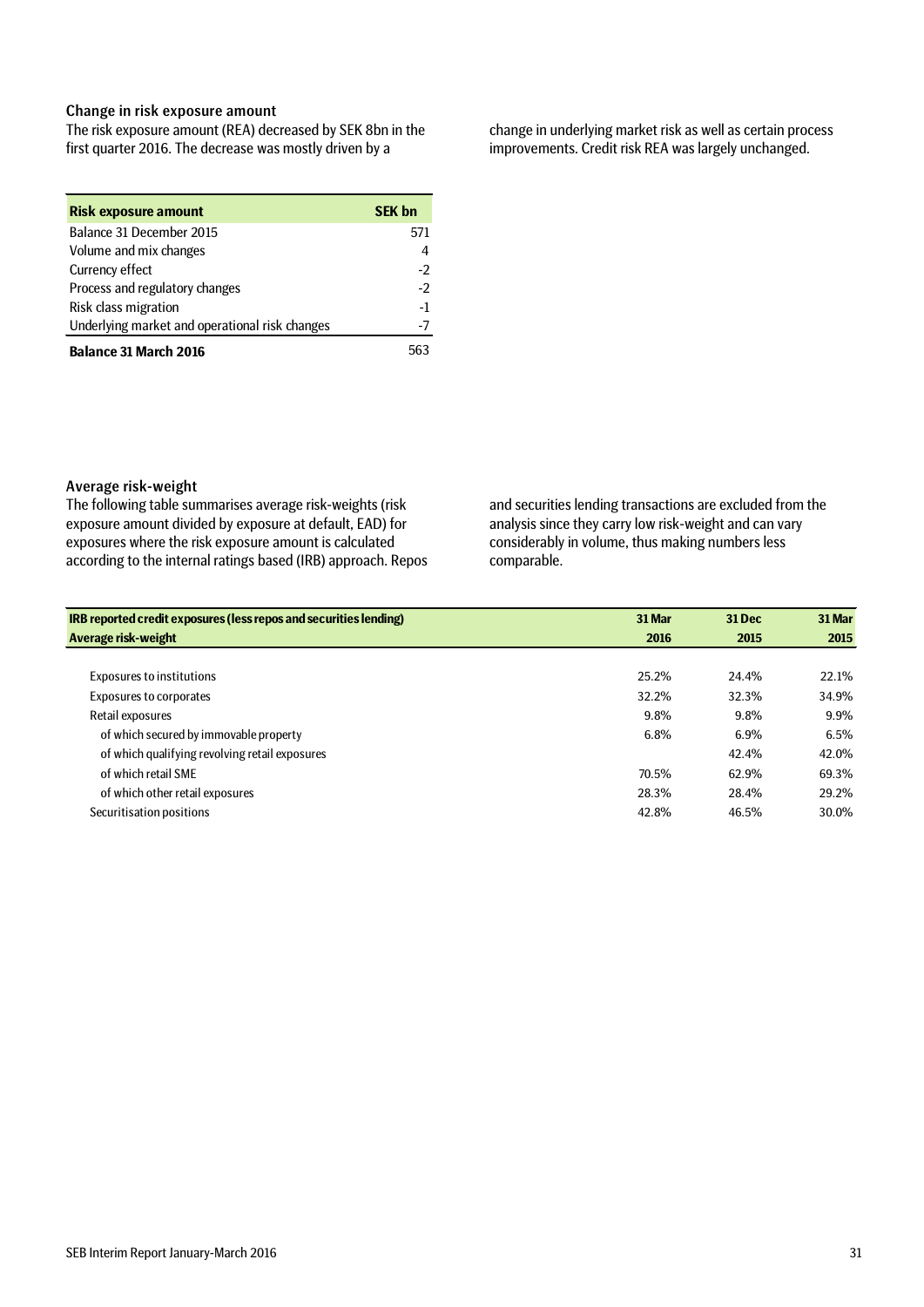# Skandinaviska Enskilda Banken AB (publ.)

### Income statement – Skandinaviska Enskilda Banken AB (publ.)

| In accordance with FSA regulations           | Q1      | <b>Q4</b> |                  | Jan - Mar |         |                | <b>Full year</b> |
|----------------------------------------------|---------|-----------|------------------|-----------|---------|----------------|------------------|
| <b>SEK m</b>                                 | 2016    | 2015      | %                | 2016      | 2015    | %              | 2015             |
| Interest income                              | 7246    | 7258      | $\boldsymbol{0}$ | 7246      | 8 1 1 8 | $-11$          | 30 092           |
| Leasing income                               | 1 3 5 1 | 1 372     | $-2$             | 1 3 5 1   | 1 3 3 5 | 1              | 5 4 3 9          |
| Interest expense                             | $-3757$ | $-3722$   | 1                | $-3757$   | $-4458$ | $-16$          | $-16043$         |
| <b>Dividends</b>                             | 1542    | 1462      | 5                | 1542      | 1 3 4 5 | 15             | 8028             |
| Fee and commission income                    | 2905    | 3065      | -5               | 2905      | 2945    | $-1$           | 12 258           |
| Fee and commission expense                   | $-831$  | $-732$    | 14               | $-831$    | $-636$  | 31             | $-3058$          |
| Net financial income                         | 825     | 1 1 5 3   | $-28$            | 825       | 1 0 3 1 | $-20$          | 3428             |
| Other income                                 | 236     | 486       | $-51$            | 236       | 257     | -8             | 1 1 3 7          |
| <b>Total operating income</b>                | 9517    | 10342     | -8               | 9517      | 9937    | $-4$           | 41 281           |
|                                              |         |           |                  |           |         |                |                  |
| Administrative expenses                      | $-3526$ | $-3361$   | 5                | $-3526$   | $-3343$ | 5              | $-13458$         |
| Depreciation, amortisation and impairment    |         |           |                  |           |         |                |                  |
| of tangible and intangible assets            | $-1512$ | $-1346$   | 12               | $-1512$   | $-1361$ | 11             | $-5447$          |
| <b>Total operating expenses</b>              | $-5038$ | $-4707$   | $\overline{z}$   | $-5038$   | $-4704$ | $\overline{z}$ | $-18905$         |
| <b>Profit before credit losses</b>           | 4479    | 5635      | $-21$            | 4479      | 5233    | $-14$          | 22376            |
| Net credit losses                            | $-121$  | $-64$     | 89               | $-121$    | $-139$  | $-13$          | $-520$           |
| Impairment of financial assets <sup>1)</sup> | $-2687$ | $-113$    |                  | $-2687$   |         |                | - 775            |
| <b>Operating profit</b>                      | 1671    | 5458      | -69              | 1671      | 5094    | $-67$          | 21 081           |
|                                              |         |           |                  |           |         |                |                  |
| Appropriations                               | $-4$    | 262       |                  | $-4$      | 514     |                | 781              |
| Income tax expense                           | $-638$  | $-1159$   | $-45$            | $-638$    | $-1101$ | $-42$          | $-3679$          |
| Other taxes                                  | $-18$   | $-148$    | $-88$            | $-18$     | 12      |                | $-138$           |
| <b>Net profit</b>                            | 1011    | 4413      | $-77$            | 1011      | 4519    | $-78$          | 18045            |

1) As a result of impairment of goodwill in SEB Group, impairment of shares in subsidiaries has affected the parent company with an amount of SEK 2,687m.

### Statement of comprehensive income – Skandinaviska Enskilda Banken AB (publ.)

|                                                                      | Q1   | Q <sub>4</sub> |       |      | Jan - Mar |     | <b>Full year</b> |
|----------------------------------------------------------------------|------|----------------|-------|------|-----------|-----|------------------|
| <b>SEK m</b>                                                         | 2016 | 2015           | %     | 2016 | 2015      | %   | 2015             |
| Net profit                                                           | 1011 | 4413           | $-77$ | 1011 | 4519      | -78 | 18045            |
| Items that may subsequently be reclassified to the income statement: |      |                |       |      |           |     |                  |
| Available-for-sale financial assets                                  | 55   | $-362$         |       | 55   | 84        | -35 | - 423            |
| Cash flow hedges                                                     | 190  | $-561$         |       | 190  | 499       | -62 | $-665$           |
| Translation of foreign operations                                    | 13   | $-34$          |       | 13   | 34        | -62 | $-41$            |
| Other comprehensive income (net of tax)                              | 258  | -957 -127      |       | 258  | 617       | -58 | $-1129$          |
| <b>Total comprehensive income</b>                                    | 1269 | 3456           | -63   | 1269 | 5136      | -75 | 16916            |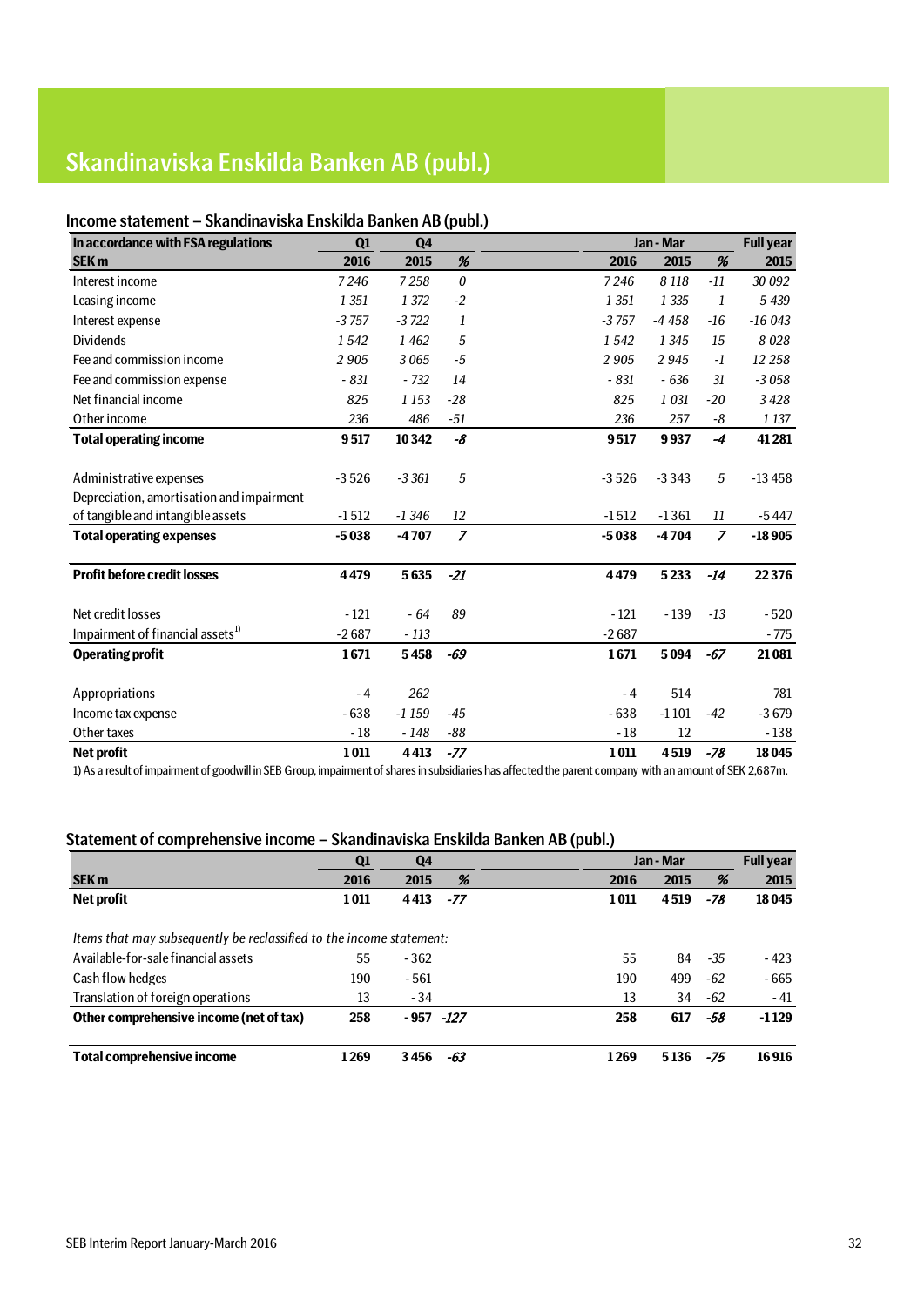|  | Balance sheet - Skandinaviska Enskilda Banken AB (publ.) |  |  |  |
|--|----------------------------------------------------------|--|--|--|
|--|----------------------------------------------------------|--|--|--|

| <b>Condensed</b>                                             | 31 Mar  | 31 Dec  | 31 Mar  |
|--------------------------------------------------------------|---------|---------|---------|
| <b>SEK m</b>                                                 | 2016    | 2015    | 2015    |
| Cash and cash balances with central banks                    | 127026  | 55712   | 166 113 |
| Loans to credit institutions                                 | 186293  | 166267  | 218326  |
| Loans to the public                                          | 1129391 | 1080438 | 1116365 |
| Financial assets at fair value                               | 513888  | 415321  | 642 633 |
| Available-for-sale financial assets                          | 13339   | 12985   | 15 2 70 |
| Held-to-maturity investments                                 |         |         | 90      |
| Investments in associates                                    | 905     | 1 0 0 1 | 987     |
| Shares in subsidiaries                                       | 49821   | 52398   | 53 467  |
| Tangible and intangible assets                               | 39704   | 40577   | 42 107  |
| Other assets                                                 | 55438   | 41906   | 53 996  |
| <b>Total assets</b>                                          | 2115805 | 1866605 | 2309354 |
|                                                              |         |         |         |
| Deposits from credit institutions                            | 219507  | 134816  | 268290  |
| Deposits and borrowing from the public <sup>1)</sup>         | 783831  | 690301  | 779 156 |
| Debt securities                                              | 668026  | 632 403 | 730361  |
| Financial liabilities at fair value                          | 231097  | 202791  | 312642  |
| Other liabilities                                            | 70459   | 53 5 32 | 76087   |
| Provisions                                                   | 151     | 144     | 163     |
| Subordinated liabilities                                     | 31719   | 31372   | 33 113  |
| Untaxed reserves                                             | 23 4 65 | 23 4 66 | 23 10 3 |
| Total equity                                                 | 87550   | 97780   | 86439   |
| Total liabilities, untaxed reserves and shareholders' equity | 2115805 | 1866605 | 2309354 |
|                                                              |         |         |         |
| 1) Private and SME deposits covered by deposit guarantee     | 111977  | 111990  | 107555  |
| Private and SME deposits not covered by deposit guarantee    | 135379  | 124 753 | 109 400 |
| All other deposits                                           | 536 475 | 453 558 | 562201  |
| Total deposits from the public                               | 783831  | 690 301 | 779 156 |

# Pledged assets, contingent liabilities and commitments - Skandinaviska Enskilda Banken AB (publ.)

|                                               | 31 Mar   | <b>31 Dec</b> | 31 Mar  |
|-----------------------------------------------|----------|---------------|---------|
| <b>SEK m</b>                                  | 2016     | 2015          | 2015    |
| Pledged assets for own liabilities            | 434768   | 399047        | 438567  |
| Other pledged assets                          | 128319   | 135 864       | 161400  |
| <b>Pledged assets</b>                         | 563087   | 534911        | 599967  |
|                                               |          |               |         |
| <b>Contingent liabilities</b>                 | 83 3 3 6 | 87798         | 115 705 |
| <b>Commitments</b>                            | 458762   | 434 656       | 472 038 |
| <b>Contingent liabilities and commitments</b> | 542098   | 522454        | 587743  |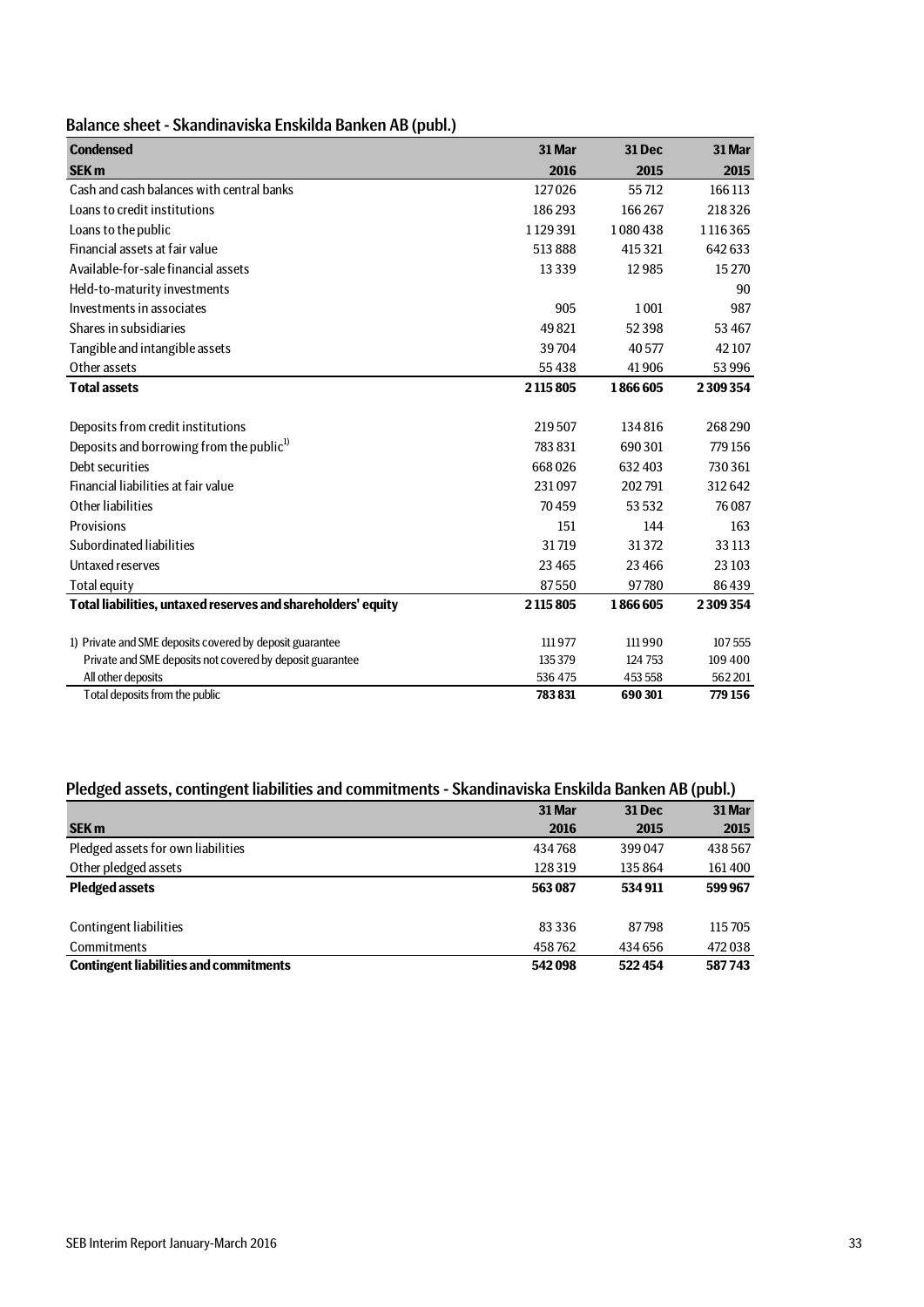# Capital adequacy - Skandinaviska Enskilda Banken AB (publ.)

|                       |                                                                       | 31 Mar | <b>31 Dec</b> | 31 Mar  |
|-----------------------|-----------------------------------------------------------------------|--------|---------------|---------|
| <b>SEK m</b>          |                                                                       | 2016   | 2015          | 2015    |
|                       |                                                                       |        |               |         |
| Own funds             |                                                                       |        |               |         |
|                       | Common Equity Tier 1 capital                                          | 93 159 | 91951         | 86517   |
|                       | Tier 1 capital                                                        | 106677 | 105806        | 100 669 |
|                       | Total own funds                                                       | 120611 | 119 472       | 115 057 |
| Own funds requirement |                                                                       |        |               |         |
|                       | Risk exposure amount                                                  | 480263 | 478 376       | 534485  |
|                       | Expressed as own funds requirement                                    | 38421  | 38 2 70       | 42759   |
|                       | Common Equity Tier 1 capital ratio                                    | 19.4%  | 19.2%         | 16.2%   |
|                       | Tier 1 capital ratio                                                  | 22.2%  | 22.1%         | 18.8%   |
|                       | Total capital ratio                                                   | 25.1%  | 25.0%         | 21.5%   |
|                       | Own funds in relation to capital requirement                          | 3.14   | 3.12          | 2.69    |
|                       | Regulatory Common Equity Tier 1 capital requirement including buffers | 7.6%   | 7.6%          | $7.0\%$ |
|                       | of which capital conservation buffer requirement                      | 2.5%   | 2.5%          | 2.5%    |
|                       | of which countercyclical capital buffer requirement                   | 0.6%   | 0.6%          |         |
|                       | Common Equity Tier 1 capital available to meet buffers <sup>1)</sup>  | 14.8%  | 14.7%         | 11.7%   |

 $1)$  CET1 ratio less minimum capital requirement of 4.5% excluding buffers. In addition to the CET1 requirements there is a total capital requirement of additional 3.5%.

The internally assessed capital requirement for the parent company amounted to SEK 44bn (44).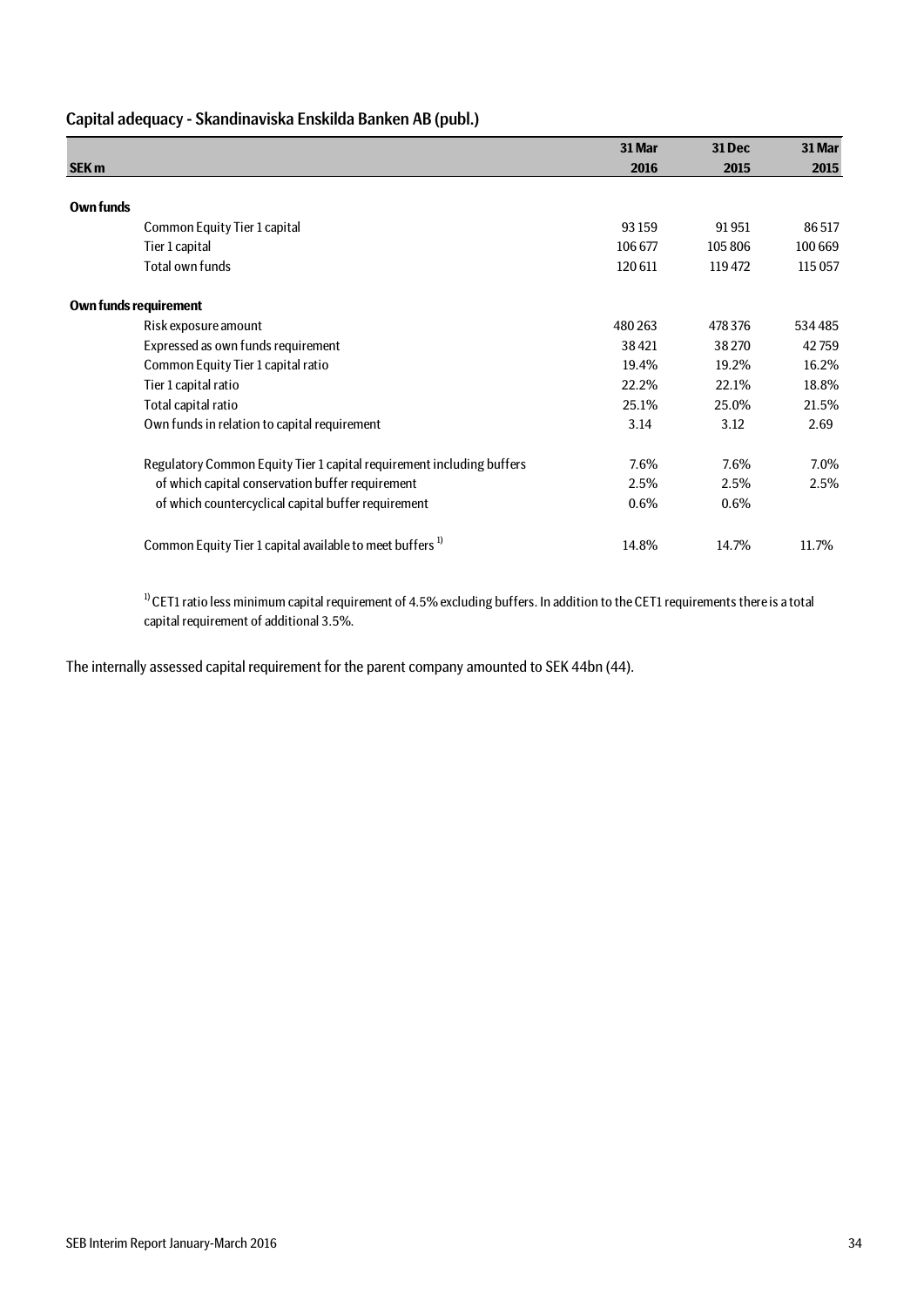## **Definitions**

#### Return on equity

Net profit attributable to shareholders in relation to average shareholders' equity.

#### Return on business equity

Operating profit by division, reduced by a standard tax rate, in relation to the divisions' business equity.

#### Return on total assets

Net profit attributable to shareholders, in relation to average total assets.

#### Return on risk exposure amount

Net profit attributable to shareholders in relation to average risk exposure amount.

#### Cost/income ratio

Total operating expenses in relation to total operating income.

#### Basic earnings per share

Net profit attributable to shareholders in relation to the weighted average number of shares outstanding.

#### Diluted earnings per share

Net profit attributable to shareholders in relation to the weighted average diluted number of shares.

#### Net worth per share

Shareholders' equity plus the equity portion of any surplus values in the holdings of interest-bearing securities and surplus value in life insurance operations in relation to the number of shares outstanding.

#### Equity per share

Shareholders' equity in relation to the number of shares outstanding.

#### Risk exposure amount

Total assets and off balance sheet items, weighted in accordance with capital adequacy regulation for credit risk and market risk. The operational risks are measured and added as risk exposure amount. Risk exposure amounts are only defined for the consolidated situation, excluding insurance entities and items deducted from own funds.

#### Common Equity Tier 1 capital

Shareholders' equity excluding proposed dividend, deferred tax assets, intangible assets and certain other regulatory adjustments defined in Regulation (EU) No 575/2013 (CRR).

#### Tier 1 capital

Common Equity Tier 1 capital plus qualifying forms of subordinated loans.

#### Tier 2 capital

Mainly subordinated loans not qualifying as Tier 1 capital contribution.

#### Own funds

The sum of Tier 1 and Tier 2 capital.

#### Tier 1 capital ratio

Tier 1 capital as a percentage of risk exposure amount.

#### Common Equity Tier 1 capital ratio

Common Equity Tier 1 capital as a percentage of risk exposure amount.

#### Total capital ratio

Total own funds as a percentage of risk exposure amount.

#### Leverage ratio

Tier 1 capital as a percentage of total assets including off balance sheet items with conversion factors according to the standardized approach.

#### Liquidity Coverage Ratio (LCR)

High-quality liquid assets in relation to the estimated net cash outflows over the next 30 calendar days. (Finansinspektionen's regulatory code FFFS 2012:6 and EU Regulation 575/2013.)

#### Credit loss level

Net credit losses as a percentage of the opening balance of loans to the public, loans to credit institutions and loan guarantees less specific, collective and off balance sheet reserves.

#### Gross level of impaired loans

Individually assessed impaired loans, gross, as a percentage of loans to the public and loans to credit institutions before reduction of reserves.

#### Net level of impaired loans

Individually assessed impaired loans, net (less specific reserves) as a percentage of net loans to the public and loans to credit institutions less specific reserves and collective reserves.

Specific reserve ratio for individually assessed impaired loans Specific reserves as a percentage of individually assessed impaired loans.

## Total reserve ratio for individually assessed impaired loans

Total reserves (specific reserves and collective reserves for individually assessed loans) as a percentage of individually assessed impaired loans.

#### Reserve ratio for portfolio assessed loans

Collective reserves for portfolio assessed loans as a percentage of portfolio assessed loans past due more than 60 days or restructured.

#### Non-Performing-Loans

SEB's term for loans that are either impaired or not performing according to the loan contract. Includes Individually assessed impaired loans, Portfolio assessed loans, past due > 60 days and Restructured portfolio assessed loans (based on IFRS concessions).

#### NPL coverage ratio

Total reserves (specific, collective and off balance sheet reserves) as a percentage of Non-performing loans.

#### NPL per cent of lending

Non-performing loans as a percentage of loans to the public and loans to credit institutions before reduction of reserves.